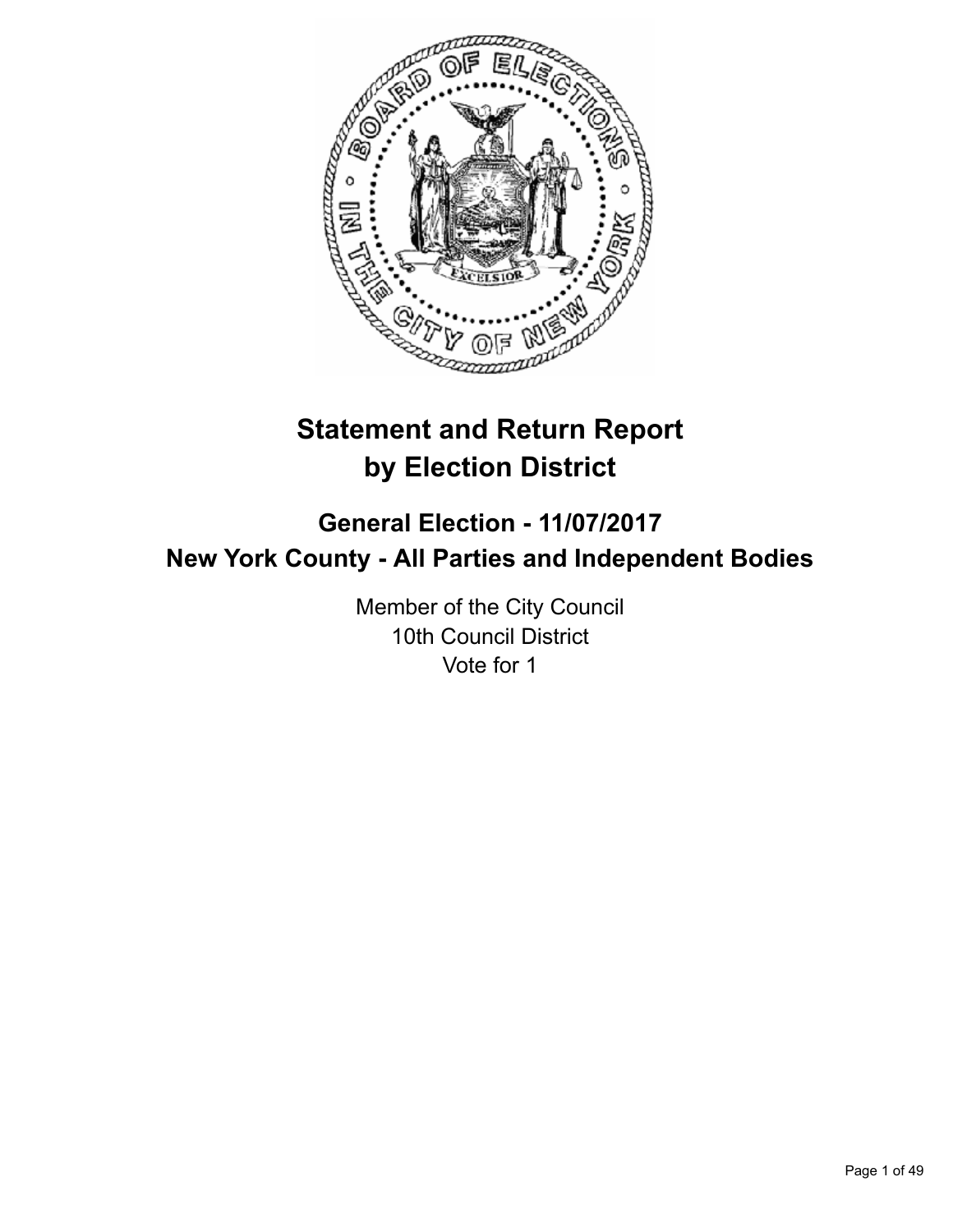

| <b>PUBLIC COUNTER</b>                                    | 309 |
|----------------------------------------------------------|-----|
| <b>MANUALLY COUNTED EMERGENCY</b>                        | 0   |
| ABSENTEE / MILITARY                                      | 8   |
| <b>AFFIDAVIT</b>                                         | 2   |
| <b>Total Ballots</b>                                     | 319 |
| Less - Inapplicable Federal/Special Presidential Ballots | 0   |
| <b>Total Applicable Ballots</b>                          | 319 |
| YDANIS RODRIGUEZ (DEMOCRATIC)                            | 194 |
| RONNY GOODMAN (REPUBLICAN)                               | 48  |
| YDANIS RODRIGUEZ (WORKING FAMILIES)                      | 42  |
| <b>JOSUE PEREZ (WRITE-IN)</b>                            | 5   |
| RICHARD DORRITIE (WRITE-IN)                              |     |
| <b>Total Votes</b>                                       | 290 |
| Unrecorded                                               | 29  |

## **051/71**

| PUBLIC COUNTER                                           | 40 |
|----------------------------------------------------------|----|
| <b>MANUALLY COUNTED EMERGENCY</b>                        | 0  |
| ABSENTEE / MILITARY                                      | 0  |
| <b>AFFIDAVIT</b>                                         | 0  |
| <b>Total Ballots</b>                                     | 40 |
| Less - Inapplicable Federal/Special Presidential Ballots | 0  |
| <b>Total Applicable Ballots</b>                          | 40 |
| YDANIS RODRIGUEZ (DEMOCRATIC)                            | 36 |
| RONNY GOODMAN (REPUBLICAN)                               |    |
| YDANIS RODRIGUEZ (WORKING FAMILIES)                      | 0  |
| <b>Total Votes</b>                                       | 37 |
| Unrecorded                                               | 3  |

| <b>PUBLIC COUNTER</b>                                    | 130 |
|----------------------------------------------------------|-----|
| <b>MANUALLY COUNTED EMERGENCY</b>                        | 0   |
| ABSENTEE / MILITARY                                      | 3   |
| AFFIDAVIT                                                |     |
| <b>Total Ballots</b>                                     | 134 |
| Less - Inapplicable Federal/Special Presidential Ballots | 0   |
| <b>Total Applicable Ballots</b>                          | 134 |
| YDANIS RODRIGUEZ (DEMOCRATIC)                            | 101 |
| RONNY GOODMAN (REPUBLICAN)                               | 9   |
| YDANIS RODRIGUEZ (WORKING FAMILIES)                      | 13  |
| <b>Total Votes</b>                                       | 123 |
| Unrecorded                                               | 11  |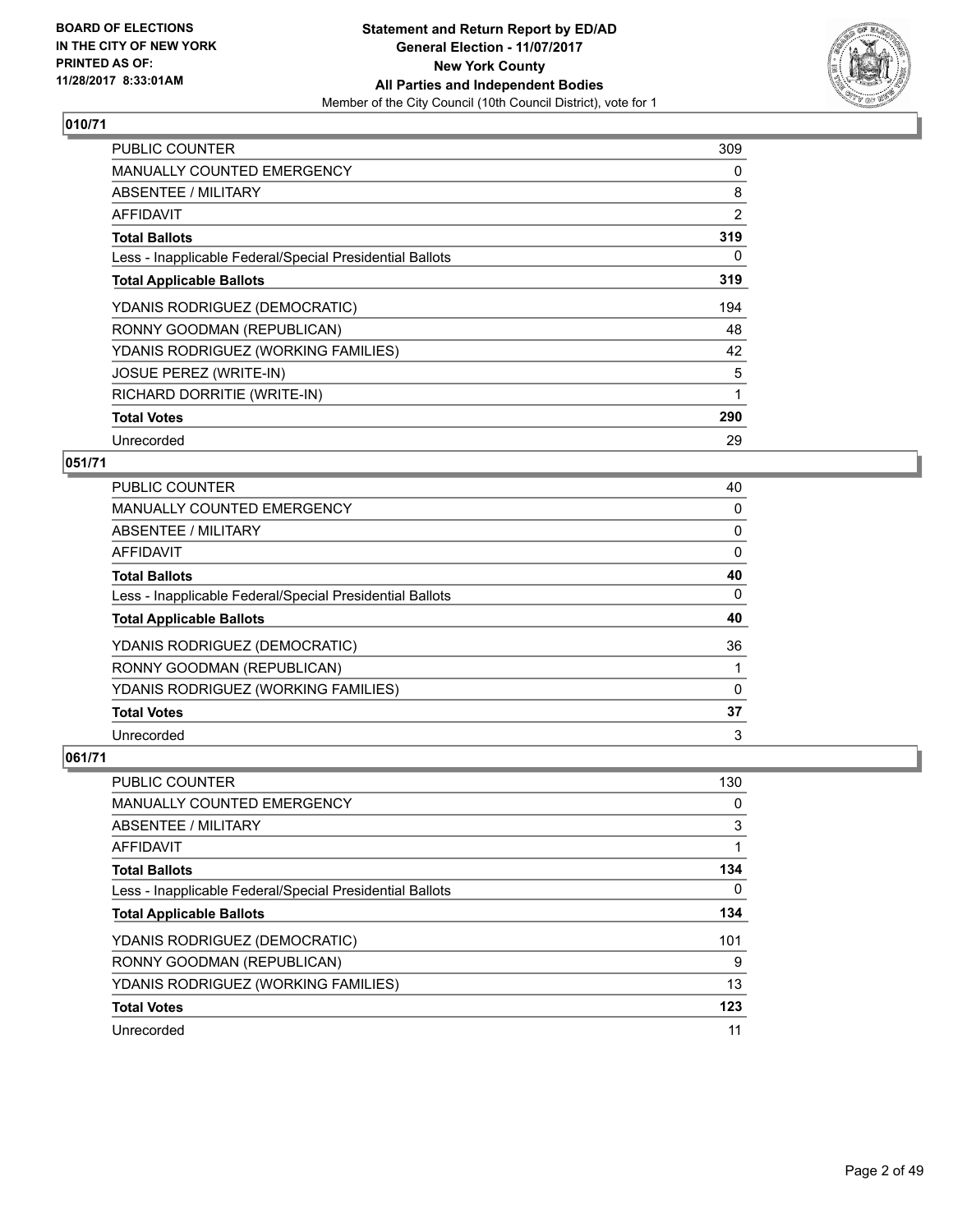

| <b>PUBLIC COUNTER</b>                                    | 118 |
|----------------------------------------------------------|-----|
| <b>MANUALLY COUNTED EMERGENCY</b>                        | 0   |
| ABSENTEE / MILITARY                                      |     |
| AFFIDAVIT                                                | 5   |
| <b>Total Ballots</b>                                     | 124 |
| Less - Inapplicable Federal/Special Presidential Ballots | 0   |
| <b>Total Applicable Ballots</b>                          | 124 |
| YDANIS RODRIGUEZ (DEMOCRATIC)                            | 90  |
| RONNY GOODMAN (REPUBLICAN)                               | 13  |
| YDANIS RODRIGUEZ (WORKING FAMILIES)                      | 9   |
| <b>Total Votes</b>                                       | 112 |
| Unrecorded                                               | 12  |

## **063/71**

| PUBLIC COUNTER                                           | 162 |
|----------------------------------------------------------|-----|
| <b>MANUALLY COUNTED EMERGENCY</b>                        | 0   |
| ABSENTEE / MILITARY                                      | 6   |
| AFFIDAVIT                                                | 4   |
| <b>Total Ballots</b>                                     | 172 |
| Less - Inapplicable Federal/Special Presidential Ballots | 0   |
| <b>Total Applicable Ballots</b>                          | 172 |
| YDANIS RODRIGUEZ (DEMOCRATIC)                            | 125 |
| RONNY GOODMAN (REPUBLICAN)                               | 16  |
| YDANIS RODRIGUEZ (WORKING FAMILIES)                      | 14  |
| JOSUE PEREZ (WRITE-IN)                                   | 1   |
| <b>Total Votes</b>                                       | 156 |
| Unrecorded                                               | 16  |

| <b>PUBLIC COUNTER</b>                                    | 138 |
|----------------------------------------------------------|-----|
| <b>MANUALLY COUNTED EMERGENCY</b>                        | 0   |
| ABSENTEE / MILITARY                                      | 4   |
| AFFIDAVIT                                                | 5   |
| <b>Total Ballots</b>                                     | 147 |
| Less - Inapplicable Federal/Special Presidential Ballots | 0   |
| <b>Total Applicable Ballots</b>                          | 147 |
| YDANIS RODRIGUEZ (DEMOCRATIC)                            | 118 |
| RONNY GOODMAN (REPUBLICAN)                               | 8   |
| YDANIS RODRIGUEZ (WORKING FAMILIES)                      | 8   |
| <b>Total Votes</b>                                       | 134 |
| Unrecorded                                               | 13  |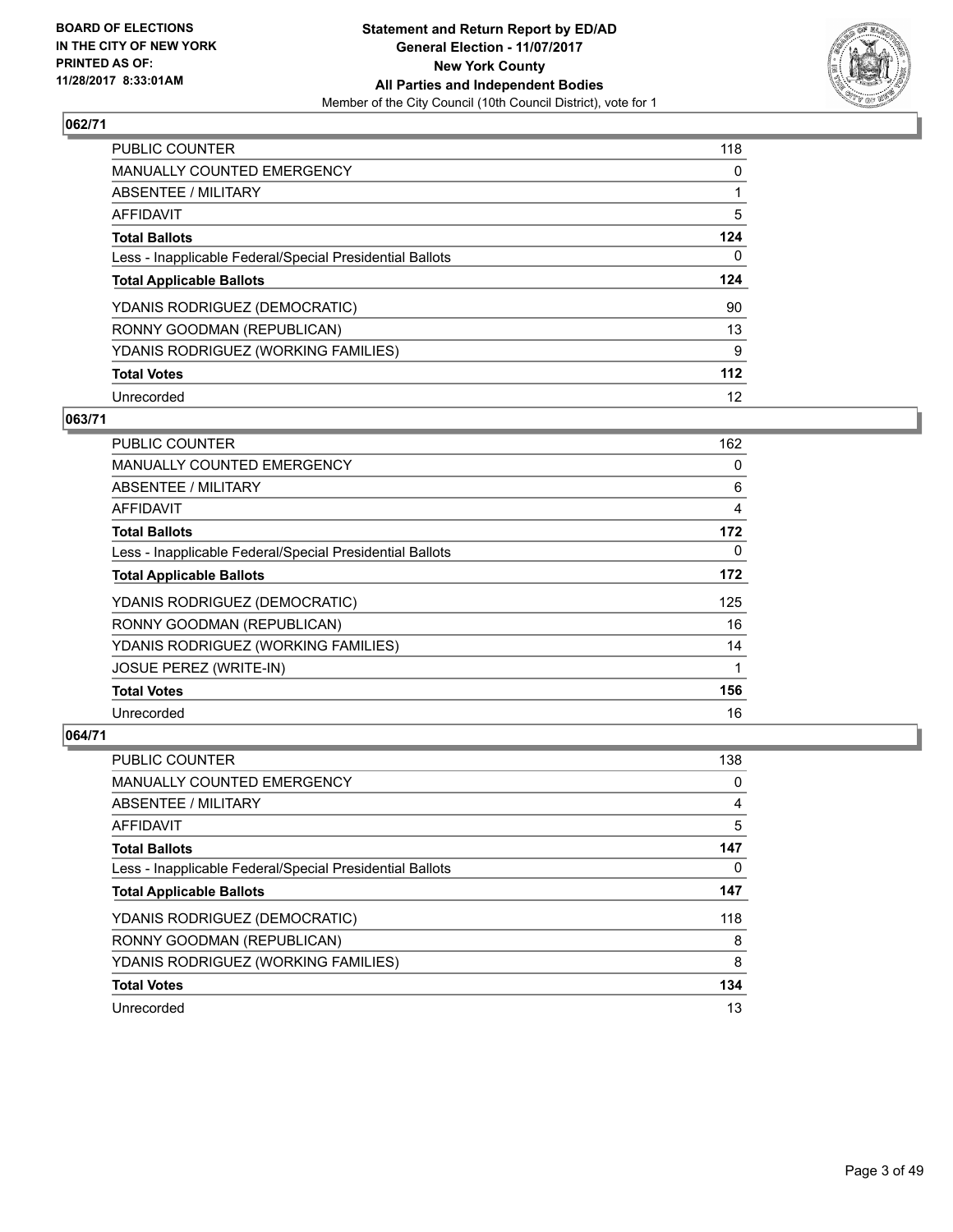

| PUBLIC COUNTER                                           | 243 |
|----------------------------------------------------------|-----|
| <b>MANUALLY COUNTED EMERGENCY</b>                        | 0   |
| ABSENTEE / MILITARY                                      | 6   |
| <b>AFFIDAVIT</b>                                         | 3   |
| <b>Total Ballots</b>                                     | 252 |
| Less - Inapplicable Federal/Special Presidential Ballots | 0   |
| <b>Total Applicable Ballots</b>                          | 252 |
| YDANIS RODRIGUEZ (DEMOCRATIC)                            | 197 |
| RONNY GOODMAN (REPUBLICAN)                               | 17  |
| YDANIS RODRIGUEZ (WORKING FAMILIES)                      | 20  |
| FRANCESCA CASTELLANOS (WRITE-IN)                         | 2   |
| <b>JOSUE PEREZ (WRITE-IN)</b>                            | 2   |
| UNATTRIBUTABLE WRITE-IN (WRITE-IN)                       | 1   |
| UNCOUNTED WRITE-IN PER STATUTE (WRITE-IN)                | 1   |
| <b>Total Votes</b>                                       | 240 |
| Unrecorded                                               | 12  |

| <b>PUBLIC COUNTER</b>                                    | 208 |
|----------------------------------------------------------|-----|
| <b>MANUALLY COUNTED EMERGENCY</b>                        | 0   |
| ABSENTEE / MILITARY                                      | 0   |
| AFFIDAVIT                                                | 2   |
| <b>Total Ballots</b>                                     | 210 |
| Less - Inapplicable Federal/Special Presidential Ballots | 0   |
| <b>Total Applicable Ballots</b>                          | 210 |
| YDANIS RODRIGUEZ (DEMOCRATIC)                            | 175 |
| RONNY GOODMAN (REPUBLICAN)                               | 7   |
| YDANIS RODRIGUEZ (WORKING FAMILIES)                      | 9   |
| <b>JOSUE PEREZ (WRITE-IN)</b>                            | 1   |
| LIN MANUEL MIRANDA (WRITE-IN)                            |     |
| <b>Total Votes</b>                                       | 193 |
| Unrecorded                                               | 17  |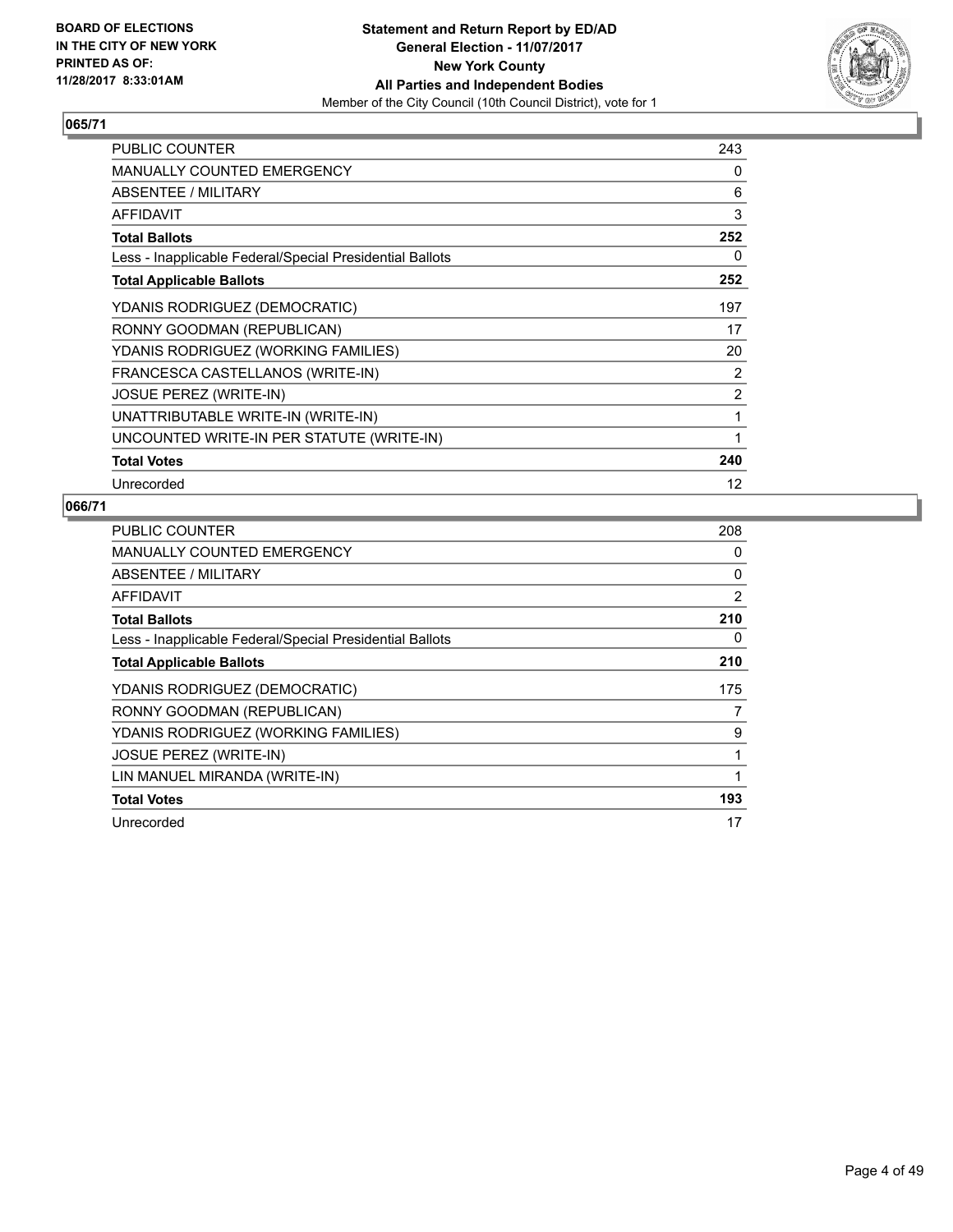

| <b>PUBLIC COUNTER</b>                                    | 183 |
|----------------------------------------------------------|-----|
| <b>MANUALLY COUNTED EMERGENCY</b>                        | 0   |
| <b>ABSENTEE / MILITARY</b>                               | 2   |
| AFFIDAVIT                                                | 13  |
| <b>Total Ballots</b>                                     | 198 |
| Less - Inapplicable Federal/Special Presidential Ballots | 0   |
| <b>Total Applicable Ballots</b>                          | 198 |
| YDANIS RODRIGUEZ (DEMOCRATIC)                            | 151 |
| RONNY GOODMAN (REPUBLICAN)                               | 20  |
| YDANIS RODRIGUEZ (WORKING FAMILIES)                      | 10  |
| MICHELLE NOANAN (WRITE-IN)                               |     |
| TOM EUBANKS (WRITE-IN)                                   | 2   |
| <b>Total Votes</b>                                       | 184 |
| Unrecorded                                               | 14  |

## **069/71**

| <b>PUBLIC COUNTER</b>                                    | 121 |
|----------------------------------------------------------|-----|
| <b>MANUALLY COUNTED EMERGENCY</b>                        | 0   |
| ABSENTEE / MILITARY                                      | 3   |
| AFFIDAVIT                                                | 4   |
| <b>Total Ballots</b>                                     | 128 |
| Less - Inapplicable Federal/Special Presidential Ballots | 0   |
| <b>Total Applicable Ballots</b>                          | 128 |
| YDANIS RODRIGUEZ (DEMOCRATIC)                            | 98  |
| RONNY GOODMAN (REPUBLICAN)                               | 13  |
| YDANIS RODRIGUEZ (WORKING FAMILIES)                      | 10  |
| <b>Total Votes</b>                                       | 121 |
| Unrecorded                                               | 7   |

| <b>PUBLIC COUNTER</b>                                    | 234 |
|----------------------------------------------------------|-----|
| <b>MANUALLY COUNTED EMERGENCY</b>                        | 0   |
| ABSENTEE / MILITARY                                      |     |
| AFFIDAVIT                                                | 4   |
| <b>Total Ballots</b>                                     | 239 |
| Less - Inapplicable Federal/Special Presidential Ballots | 0   |
| <b>Total Applicable Ballots</b>                          | 239 |
| YDANIS RODRIGUEZ (DEMOCRATIC)                            | 189 |
| RONNY GOODMAN (REPUBLICAN)                               | 14  |
| YDANIS RODRIGUEZ (WORKING FAMILIES)                      | 18  |
| ROBERT JACKSON (WRITE-IN)                                | 1   |
| <b>Total Votes</b>                                       | 222 |
| Unrecorded                                               | 17  |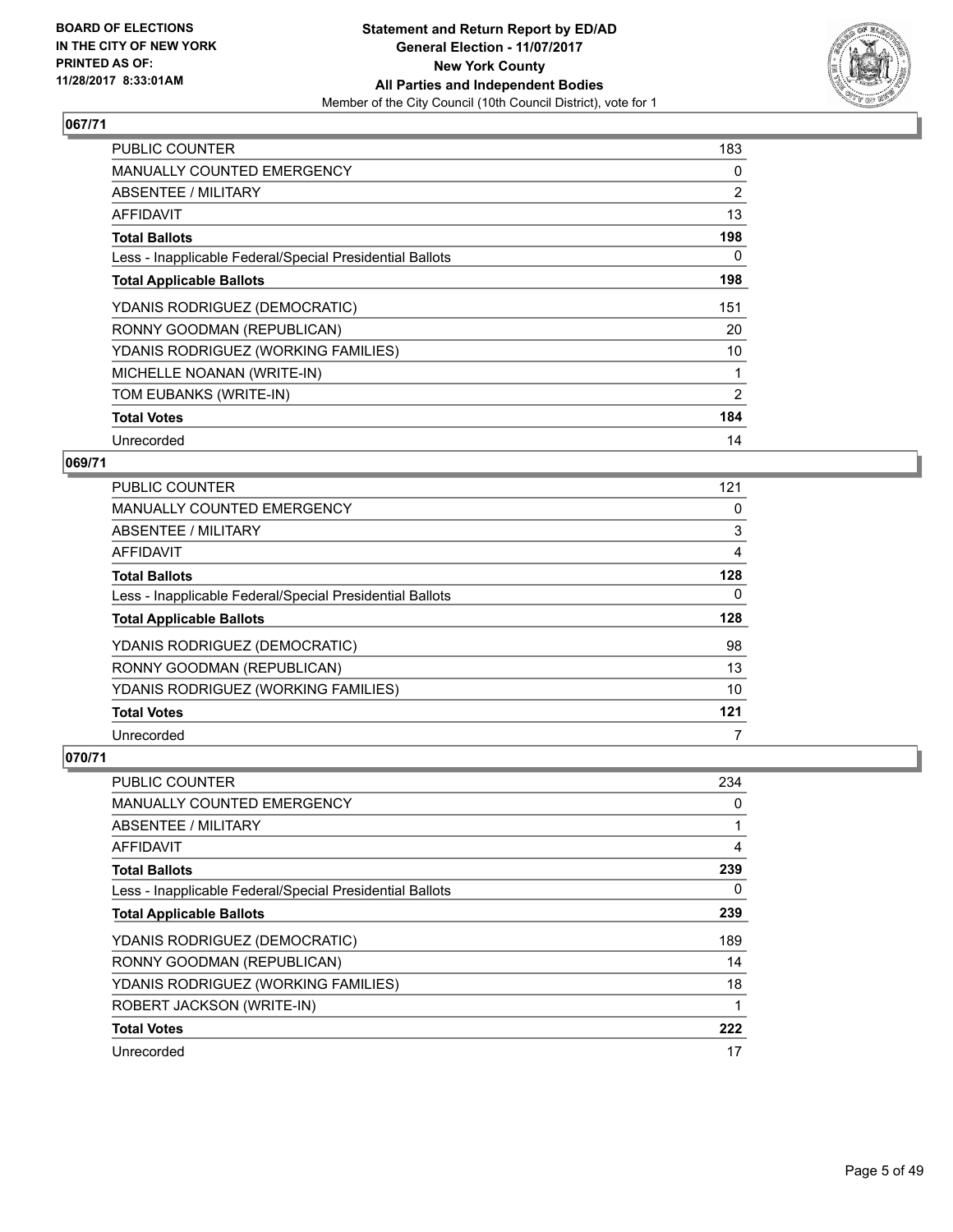

| <b>PUBLIC COUNTER</b>                                    | 132 |
|----------------------------------------------------------|-----|
| <b>MANUALLY COUNTED EMERGENCY</b>                        | 0   |
| ABSENTEE / MILITARY                                      | 0   |
| AFFIDAVIT                                                | 3   |
| <b>Total Ballots</b>                                     | 135 |
| Less - Inapplicable Federal/Special Presidential Ballots | 0   |
| <b>Total Applicable Ballots</b>                          | 135 |
| YDANIS RODRIGUEZ (DEMOCRATIC)                            | 99  |
| RONNY GOODMAN (REPUBLICAN)                               | 13  |
| YDANIS RODRIGUEZ (WORKING FAMILIES)                      | 13  |
| DIANA AYALA (WRITE-IN)                                   |     |
| <b>Total Votes</b>                                       | 126 |
| Unrecorded                                               | 9   |

| <b>PUBLIC COUNTER</b>                                    | 249 |
|----------------------------------------------------------|-----|
| <b>MANUALLY COUNTED EMERGENCY</b>                        | 0   |
| ABSENTEE / MILITARY                                      | 4   |
| AFFIDAVIT                                                | 2   |
| <b>Total Ballots</b>                                     | 255 |
| Less - Inapplicable Federal/Special Presidential Ballots | 0   |
| <b>Total Applicable Ballots</b>                          | 255 |
| YDANIS RODRIGUEZ (DEMOCRATIC)                            | 172 |
| RONNY GOODMAN (REPUBLICAN)                               | 12  |
| YDANIS RODRIGUEZ (WORKING FAMILIES)                      | 48  |
| BINYAMIN EPSTEIN (WRITE-IN)                              | 1   |
| CHRISTOPHER MARTE (WRITE-IN)                             | 1   |
| DAVID TOLCHIN (WRITE-IN)                                 | 1   |
| <b>JOSUE PEREZ (WRITE-IN)</b>                            | 2   |
| ROBERT JACKSON (WRITE-IN)                                | 1   |
| <b>Total Votes</b>                                       | 238 |
| Unrecorded                                               | 17  |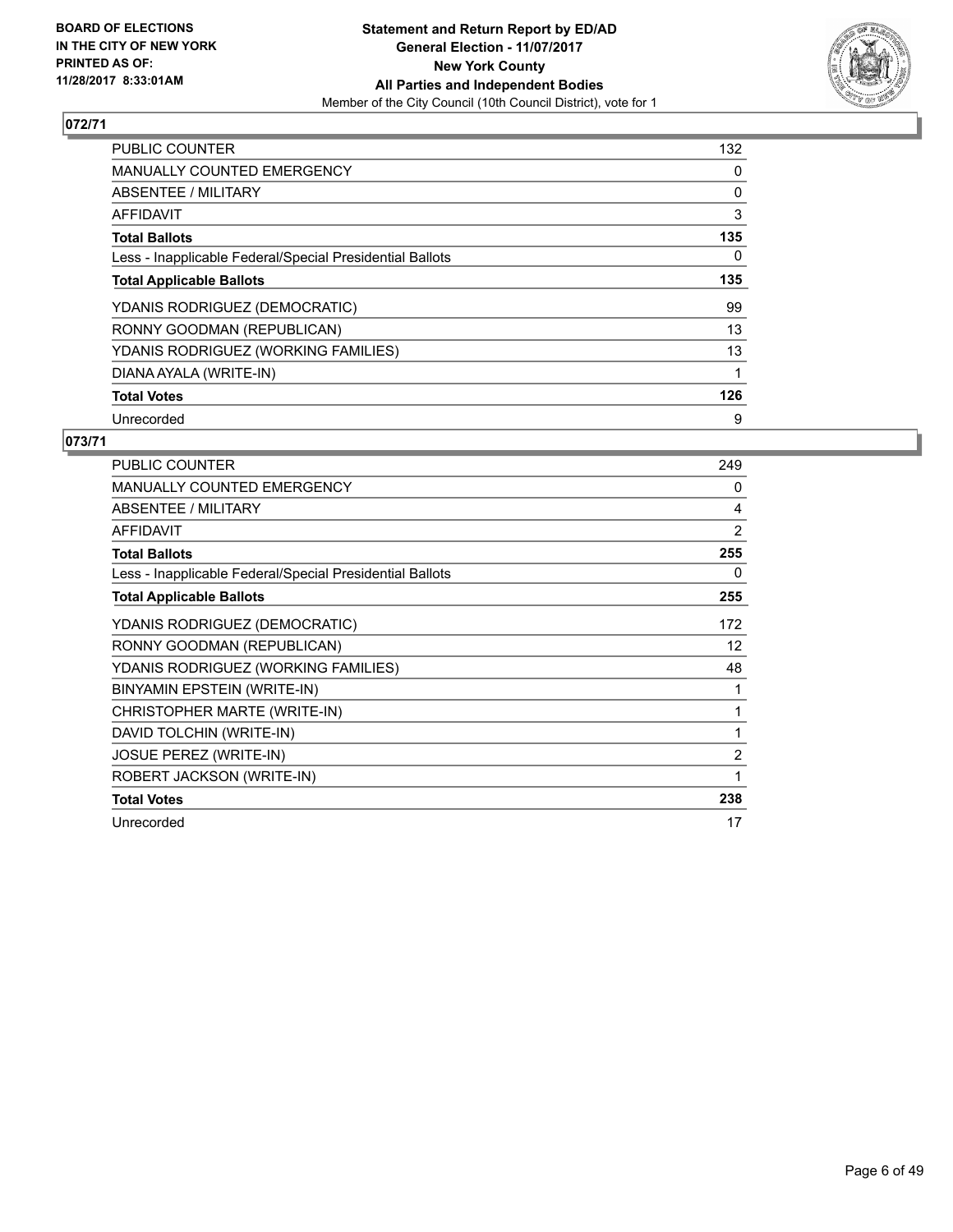

| PUBLIC COUNTER                                           | 211            |
|----------------------------------------------------------|----------------|
| <b>MANUALLY COUNTED EMERGENCY</b>                        | 0              |
| ABSENTEE / MILITARY                                      | 3              |
| <b>AFFIDAVIT</b>                                         | 5              |
| <b>Total Ballots</b>                                     | 219            |
| Less - Inapplicable Federal/Special Presidential Ballots | 0              |
| <b>Total Applicable Ballots</b>                          | 219            |
| YDANIS RODRIGUEZ (DEMOCRATIC)                            | 149            |
| RONNY GOODMAN (REPUBLICAN)                               | 18             |
| YDANIS RODRIGUEZ (WORKING FAMILIES)                      | 31             |
| DONNA CANFIELD (WRITE-IN)                                | 1              |
| <b>JOSUE PEREZ (WRITE-IN)</b>                            | 1              |
| KEVIN PETKOS (WRITE-IN)                                  | 1              |
| MARY PAT DOWNY (WRITE-IN)                                | $\overline{2}$ |
| MIKE LEVINE (WRITE-IN)                                   | 1              |
| RICHARD CIPOLLA (WRITE-IN)                               | 1              |
| WILLIAM MAYS (WRITE-IN)                                  | 1              |
| <b>Total Votes</b>                                       | 206            |
| Unrecorded                                               | 13             |

| <b>PUBLIC COUNTER</b>                                    | 195 |
|----------------------------------------------------------|-----|
| <b>MANUALLY COUNTED EMERGENCY</b>                        | 0   |
| ABSENTEE / MILITARY                                      | 6   |
| AFFIDAVIT                                                | 6   |
| <b>Total Ballots</b>                                     | 207 |
| Less - Inapplicable Federal/Special Presidential Ballots | 0   |
| <b>Total Applicable Ballots</b>                          | 207 |
| YDANIS RODRIGUEZ (DEMOCRATIC)                            | 147 |
| RONNY GOODMAN (REPUBLICAN)                               | 18  |
| YDANIS RODRIGUEZ (WORKING FAMILIES)                      | 20  |
| <b>JOSUE PEREZ (WRITE-IN)</b>                            |     |
| NELSON ROJAS (WRITE-IN)                                  |     |
| <b>Total Votes</b>                                       | 187 |
| Unrecorded                                               | 20  |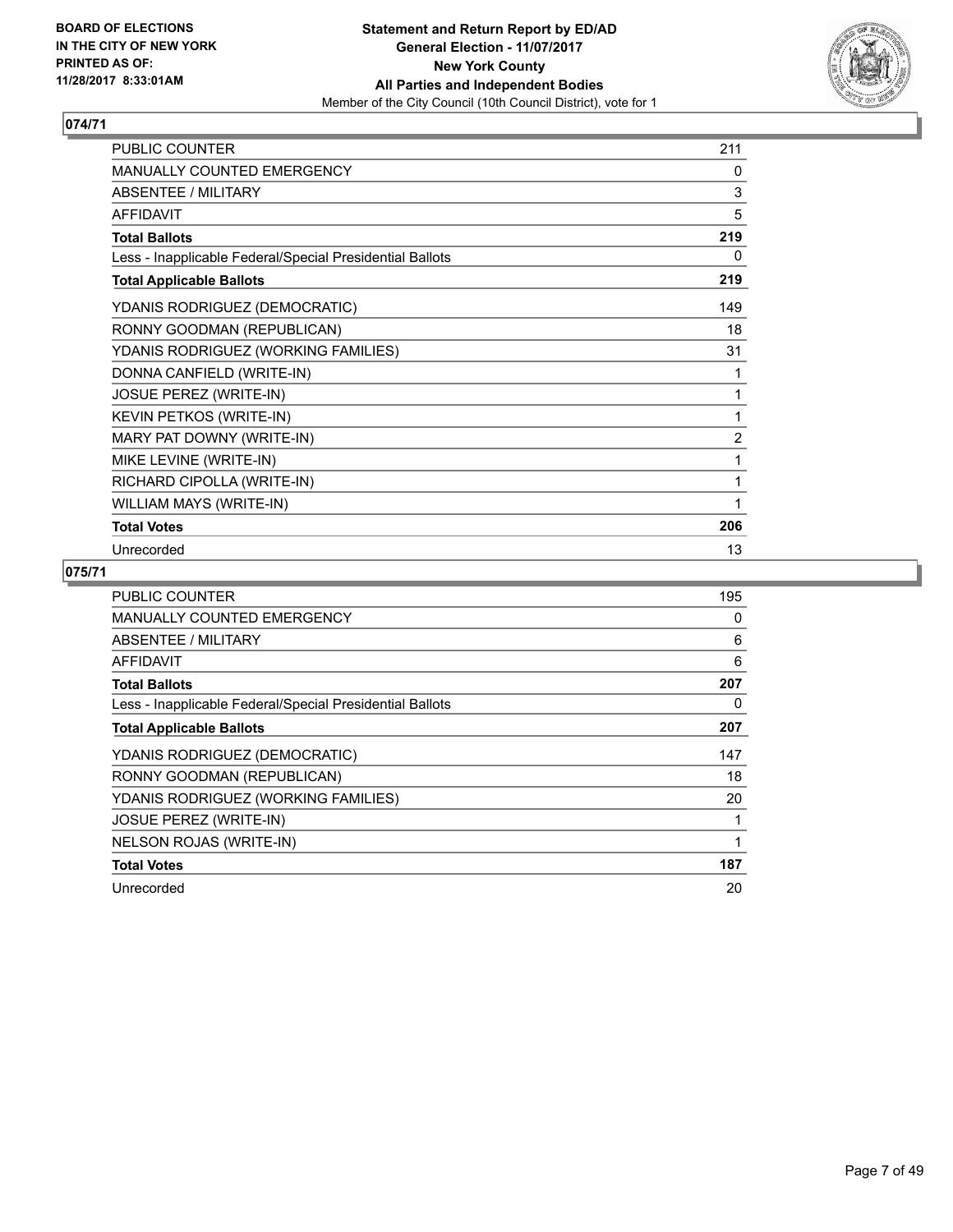

| <b>PUBLIC COUNTER</b>                                    | 314 |
|----------------------------------------------------------|-----|
| <b>MANUALLY COUNTED EMERGENCY</b>                        | 0   |
| ABSENTEE / MILITARY                                      | 6   |
| AFFIDAVIT                                                | 1   |
| <b>Total Ballots</b>                                     | 321 |
| Less - Inapplicable Federal/Special Presidential Ballots | 0   |
| <b>Total Applicable Ballots</b>                          | 321 |
| YDANIS RODRIGUEZ (DEMOCRATIC)                            | 216 |
| RONNY GOODMAN (REPUBLICAN)                               | 43  |
| YDANIS RODRIGUEZ (WORKING FAMILIES)                      | 26  |
| <b>GEORGE ESPINAL (WRITE-IN)</b>                         |     |
| <b>JOSUE PEREZ (WRITE-IN)</b>                            | 6   |
| <b>JOSUI PACHEA (WRITE-IN)</b>                           | 1   |
| STEPHEN MAHER (WRITE-IN)                                 |     |
| <b>Total Votes</b>                                       | 294 |
| Unrecorded                                               | 27  |

| <b>PUBLIC COUNTER</b>                                    | 352 |
|----------------------------------------------------------|-----|
| <b>MANUALLY COUNTED EMERGENCY</b>                        | 0   |
| ABSENTEE / MILITARY                                      | 8   |
| <b>AFFIDAVIT</b>                                         | 4   |
| <b>Total Ballots</b>                                     | 364 |
| Less - Inapplicable Federal/Special Presidential Ballots | 0   |
| <b>Total Applicable Ballots</b>                          | 364 |
| YDANIS RODRIGUEZ (DEMOCRATIC)                            | 260 |
| RONNY GOODMAN (REPUBLICAN)                               | 39  |
| YDANIS RODRIGUEZ (WORKING FAMILIES)                      | 32  |
| JOHANNA GARCIA (WRITE-IN)                                | 2   |
| <b>JOSUE PEREZ (WRITE-IN)</b>                            | 1   |
| LISA BELSKY (WRITE-IN)                                   | 1   |
| ROBERT JACKSON (WRITE-IN)                                | 1   |
| <b>Total Votes</b>                                       | 336 |
| Unrecorded                                               | 28  |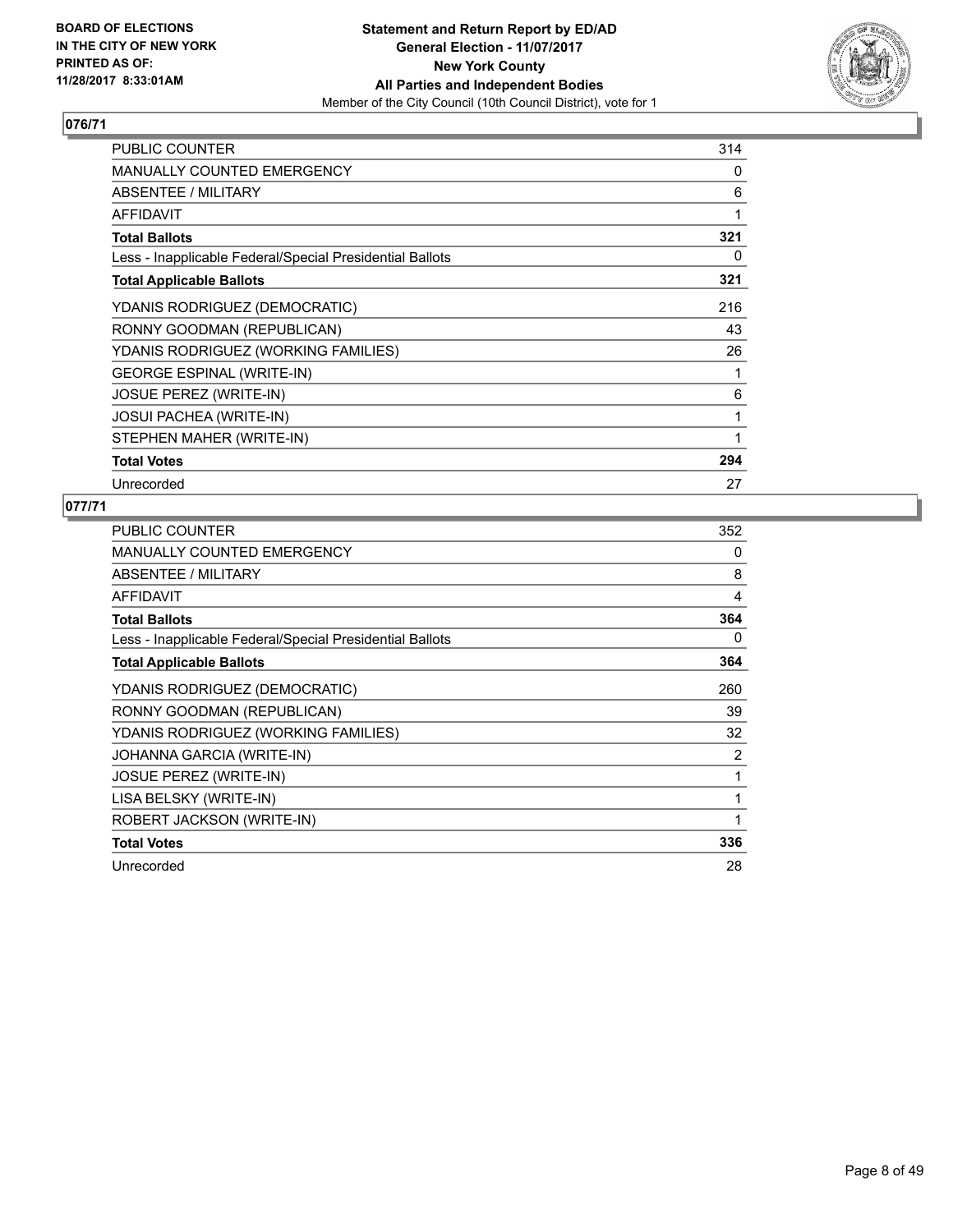

| <b>PUBLIC COUNTER</b>                                    | 387 |
|----------------------------------------------------------|-----|
| <b>MANUALLY COUNTED EMERGENCY</b>                        | 0   |
| <b>ABSENTEE / MILITARY</b>                               | 10  |
| <b>AFFIDAVIT</b>                                         | 5   |
| <b>Total Ballots</b>                                     | 402 |
| Less - Inapplicable Federal/Special Presidential Ballots | 0   |
| <b>Total Applicable Ballots</b>                          | 402 |
| YDANIS RODRIGUEZ (DEMOCRATIC)                            | 258 |
| RONNY GOODMAN (REPUBLICAN)                               | 37  |
| YDANIS RODRIGUEZ (WORKING FAMILIES)                      | 47  |
| AMY SLATTERY (WRITE-IN)                                  | 1   |
| DYLAN STEIN (WRITE-IN)                                   | 1   |
| JOSUA PEREZ (WRITE-IN)                                   | 1   |
| JOSUE PEREZ (WRITE-IN)                                   | 4   |
| ROBERT JACKSON (WRITE-IN)                                | 1   |
| TARA GEER (WRITE-IN)                                     | 1   |
| UNATTRIBUTABLE WRITE-IN (WRITE-IN)                       | 1   |
| <b>Total Votes</b>                                       | 352 |
| Unrecorded                                               | 50  |

| <b>PUBLIC COUNTER</b>                                    | 391 |
|----------------------------------------------------------|-----|
| MANUALLY COUNTED EMERGENCY                               | 0   |
| ABSENTEE / MILITARY                                      | 6   |
| <b>AFFIDAVIT</b>                                         | 3   |
| <b>Total Ballots</b>                                     | 400 |
| Less - Inapplicable Federal/Special Presidential Ballots | 0   |
| <b>Total Applicable Ballots</b>                          | 400 |
| YDANIS RODRIGUEZ (DEMOCRATIC)                            | 256 |
| RONNY GOODMAN (REPUBLICAN)                               | 39  |
| YDANIS RODRIGUEZ (WORKING FAMILIES)                      | 65  |
| ILYA KHARKOVER (WRITE-IN)                                |     |
| <b>JOSUE PEREZ (WRITE-IN)</b>                            | 4   |
| ROBERT JACKSON (WRITE-IN)                                | 1   |
| UNATTRIBUTABLE WRITE-IN (WRITE-IN)                       | 1   |
| <b>Total Votes</b>                                       | 367 |
| Unrecorded                                               | 33  |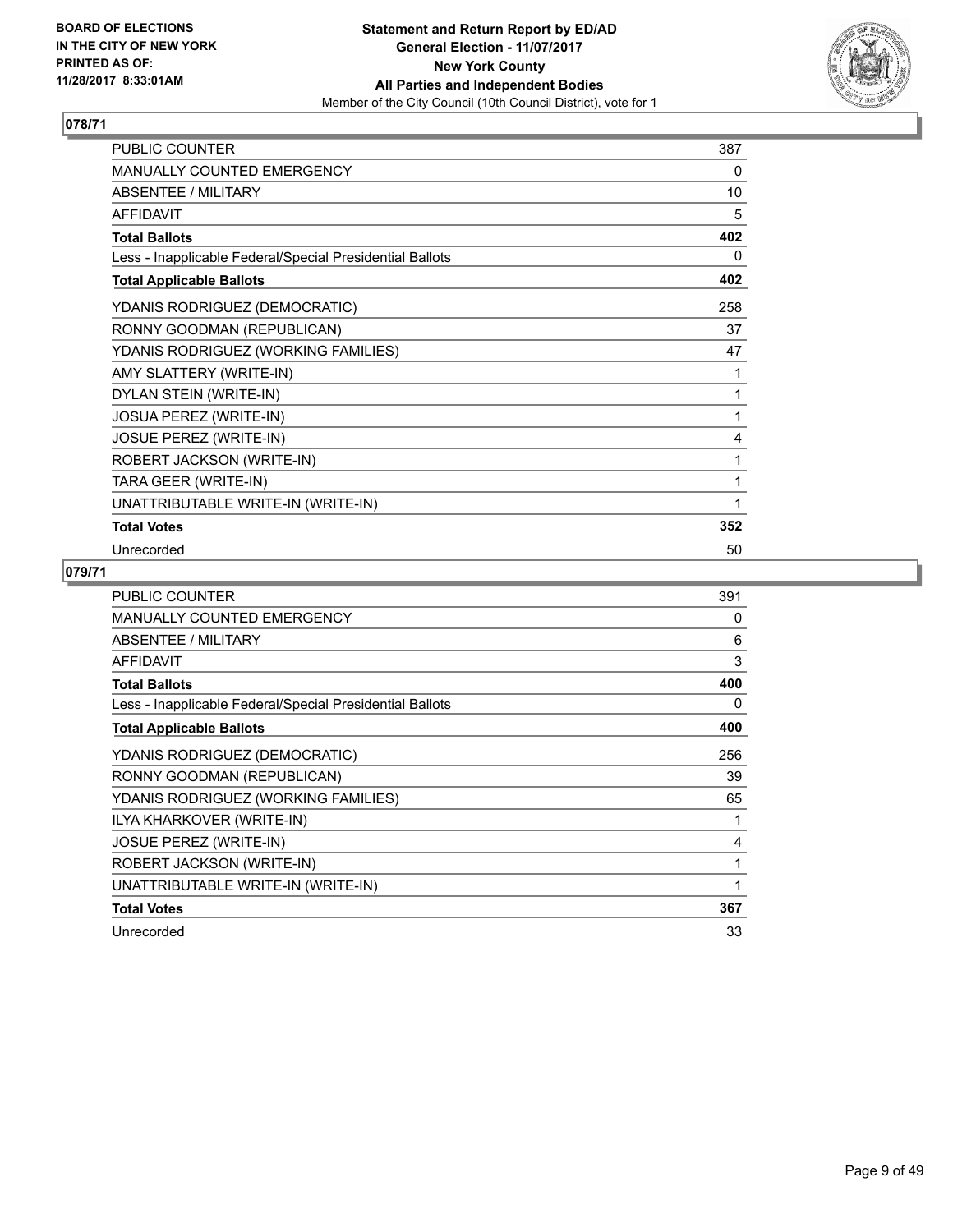

| <b>PUBLIC COUNTER</b>                                    | 218 |
|----------------------------------------------------------|-----|
| MANUALLY COUNTED EMERGENCY                               | 0   |
| ABSENTEE / MILITARY                                      | 4   |
| <b>AFFIDAVIT</b>                                         | 2   |
| <b>Total Ballots</b>                                     | 224 |
| Less - Inapplicable Federal/Special Presidential Ballots | 0   |
| <b>Total Applicable Ballots</b>                          | 224 |
| YDANIS RODRIGUEZ (DEMOCRATIC)                            | 158 |
| RONNY GOODMAN (REPUBLICAN)                               | 16  |
| YDANIS RODRIGUEZ (WORKING FAMILIES)                      | 23  |
| JOHN F. RUDY (WRITE-IN)                                  | 1   |
| JOSUE PEREZ (WRITE-IN)                                   | 3   |
| ROBERT JACKSON (WRITE-IN)                                | 1   |
| UNATTRIBUTABLE WRITE-IN (WRITE-IN)                       | 1   |
| <b>Total Votes</b>                                       | 203 |
| Unrecorded                                               | 21  |

| <b>PUBLIC COUNTER</b>                                    | 280          |
|----------------------------------------------------------|--------------|
| <b>MANUALLY COUNTED EMERGENCY</b>                        | 0            |
| ABSENTEE / MILITARY                                      | 6            |
| <b>AFFIDAVIT</b>                                         | 4            |
| <b>Total Ballots</b>                                     | 290          |
| Less - Inapplicable Federal/Special Presidential Ballots | 0            |
| <b>Total Applicable Ballots</b>                          | 290          |
| YDANIS RODRIGUEZ (DEMOCRATIC)                            | 198          |
| RONNY GOODMAN (REPUBLICAN)                               | 32           |
| YDANIS RODRIGUEZ (WORKING FAMILIES)                      | 31           |
| JOHANNA GARCIA (WRITE-IN)                                |              |
| <b>JOSUE PEREZ (WRITE-IN)</b>                            | 7            |
| MARSHAL DOUGLAS (WRITE-IN)                               | $\mathbf{1}$ |
| UNATTRIBUTABLE WRITE-IN (WRITE-IN)                       | 1            |
| <b>Total Votes</b>                                       | 271          |
| Unrecorded                                               | 19           |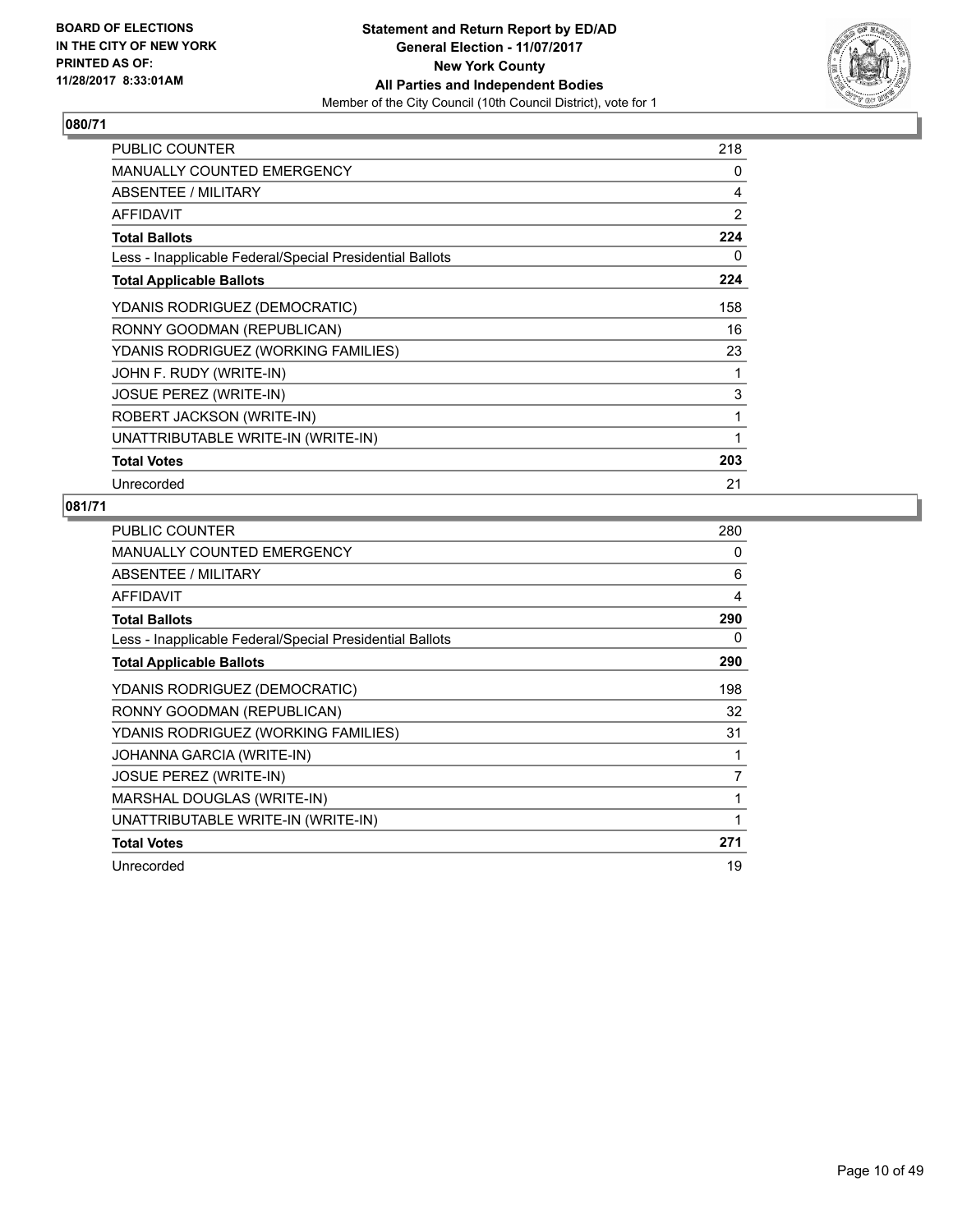

| PUBLIC COUNTER                                           | 297 |
|----------------------------------------------------------|-----|
| MANUALLY COUNTED EMERGENCY                               | 0   |
| <b>ABSENTEE / MILITARY</b>                               | 4   |
| <b>AFFIDAVIT</b>                                         | 4   |
| <b>Total Ballots</b>                                     | 305 |
| Less - Inapplicable Federal/Special Presidential Ballots | 0   |
| <b>Total Applicable Ballots</b>                          | 305 |
| YDANIS RODRIGUEZ (DEMOCRATIC)                            | 188 |
| RONNY GOODMAN (REPUBLICAN)                               | 61  |
| YDANIS RODRIGUEZ (WORKING FAMILIES)                      | 29  |
| ALLISON JAMES (WRITE-IN)                                 | 1   |
| JOSUE PEREZ (WRITE-IN)                                   | 3   |
| LUIS MIRANDA (WRITE-IN)                                  | 1   |
| MARK BERMAN (WRITE-IN)                                   | 1   |
| MARY ELLEN WILL (WRITE-IN)                               | 1   |
| PAUL TORRES (WRITE-IN)                                   | 1   |
| ROBERT JACKSON (WRITE-IN)                                | 1   |
| <b>Total Votes</b>                                       | 287 |
| Unrecorded                                               | 18  |

| <b>PUBLIC COUNTER</b>                                    | 378            |
|----------------------------------------------------------|----------------|
| <b>MANUALLY COUNTED EMERGENCY</b>                        | 0              |
| ABSENTEE / MILITARY                                      | 10             |
| <b>AFFIDAVIT</b>                                         | 3              |
| <b>Total Ballots</b>                                     | 391            |
| Less - Inapplicable Federal/Special Presidential Ballots | 0              |
| <b>Total Applicable Ballots</b>                          | 391            |
| YDANIS RODRIGUEZ (DEMOCRATIC)                            | 242            |
| RONNY GOODMAN (REPUBLICAN)                               | 44             |
| YDANIS RODRIGUEZ (WORKING FAMILIES)                      | 49             |
| BARACK OBAMA (WRITE-IN)                                  |                |
| <b>GRAHAM CIRANLO (WRITE-IN)</b>                         | 1              |
| <b>JOSUE PEREZ (WRITE-IN)</b>                            | $\overline{2}$ |
| NOBLES CRAWFORD (WRITE-IN)                               | $\mathbf{1}$   |
| ROBERT JACKSON (WRITE-IN)                                | $\overline{2}$ |
| <b>Total Votes</b>                                       | 342            |
| Unrecorded                                               | 49             |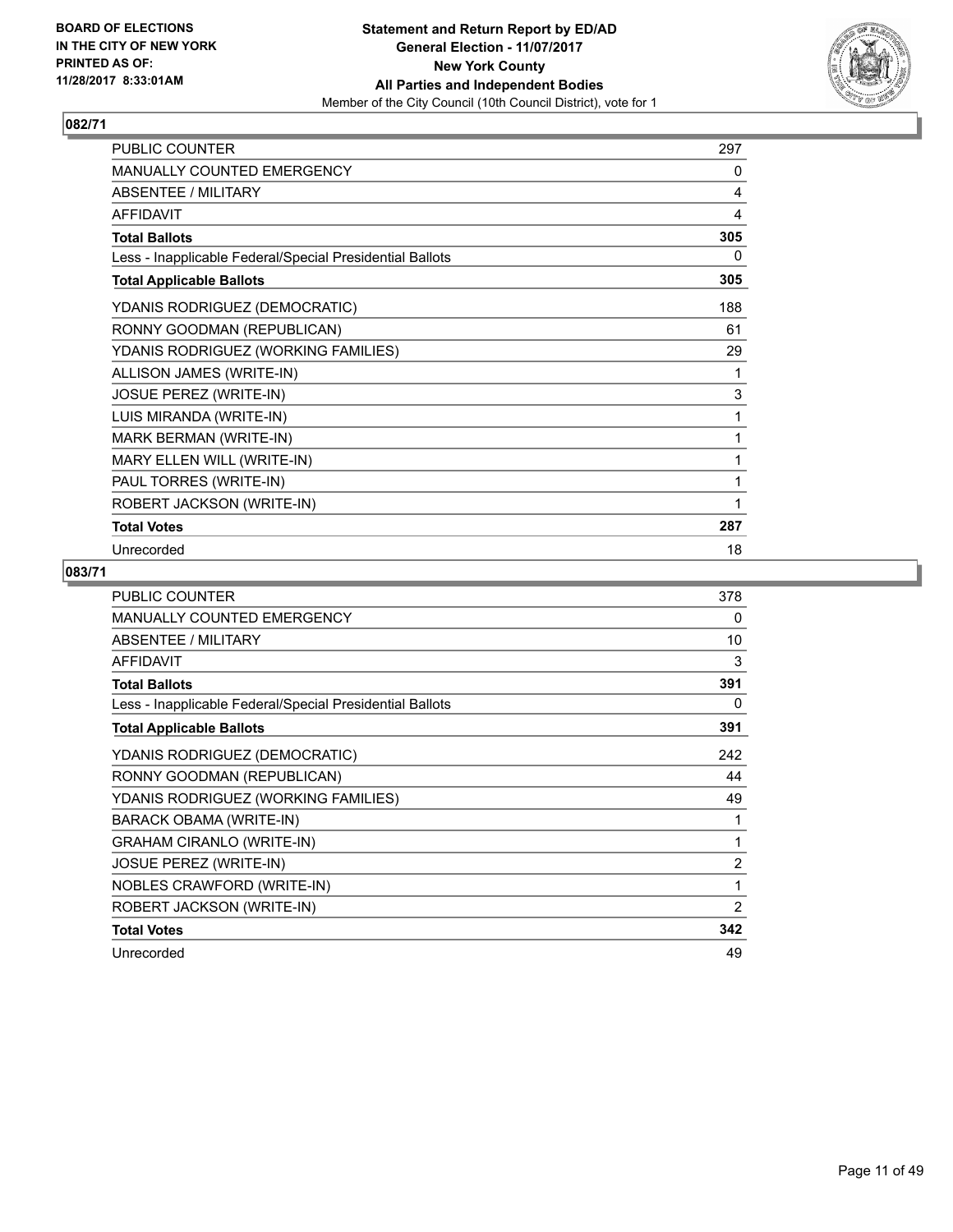

| <b>PUBLIC COUNTER</b>                                    | 216            |
|----------------------------------------------------------|----------------|
| <b>MANUALLY COUNTED EMERGENCY</b>                        | 0              |
| ABSENTEE / MILITARY                                      | 4              |
| <b>AFFIDAVIT</b>                                         | 1              |
| <b>Total Ballots</b>                                     | 221            |
| Less - Inapplicable Federal/Special Presidential Ballots | 0              |
| <b>Total Applicable Ballots</b>                          | 221            |
| YDANIS RODRIGUEZ (DEMOCRATIC)                            | 164            |
| RONNY GOODMAN (REPUBLICAN)                               | 17             |
| YDANIS RODRIGUEZ (WORKING FAMILIES)                      | 19             |
| JOANNA DRAGICH (WRITE-IN)                                | 1              |
| <b>JOSUE PEREZ (WRITE-IN)</b>                            | $\overline{2}$ |
| MAX KAFKA (WRITE-IN)                                     | 1              |
| ROBERT JACKSON (WRITE-IN)                                | 1              |
| <b>Total Votes</b>                                       | 205            |
| Unrecorded                                               | 16             |

| PUBLIC COUNTER                                           | 422 |
|----------------------------------------------------------|-----|
| MANUALLY COUNTED EMERGENCY                               | 0   |
| ABSENTEE / MILITARY                                      | 5   |
| <b>AFFIDAVIT</b>                                         | 9   |
| <b>Total Ballots</b>                                     | 436 |
| Less - Inapplicable Federal/Special Presidential Ballots | 0   |
| <b>Total Applicable Ballots</b>                          | 436 |
| YDANIS RODRIGUEZ (DEMOCRATIC)                            | 266 |
| RONNY GOODMAN (REPUBLICAN)                               | 63  |
| YDANIS RODRIGUEZ (WORKING FAMILIES)                      | 54  |
| <b>JOSUE PEREZ (WRITE-IN)</b>                            | 7   |
| ROBERT JACKSON (WRITE-IN)                                | 4   |
| SVATI LELYRELD (WRITE-IN)                                | 1   |
| UNATTRIBUTABLE WRITE-IN (WRITE-IN)                       | 1   |
| <b>Total Votes</b>                                       | 396 |
| Unrecorded                                               | 40  |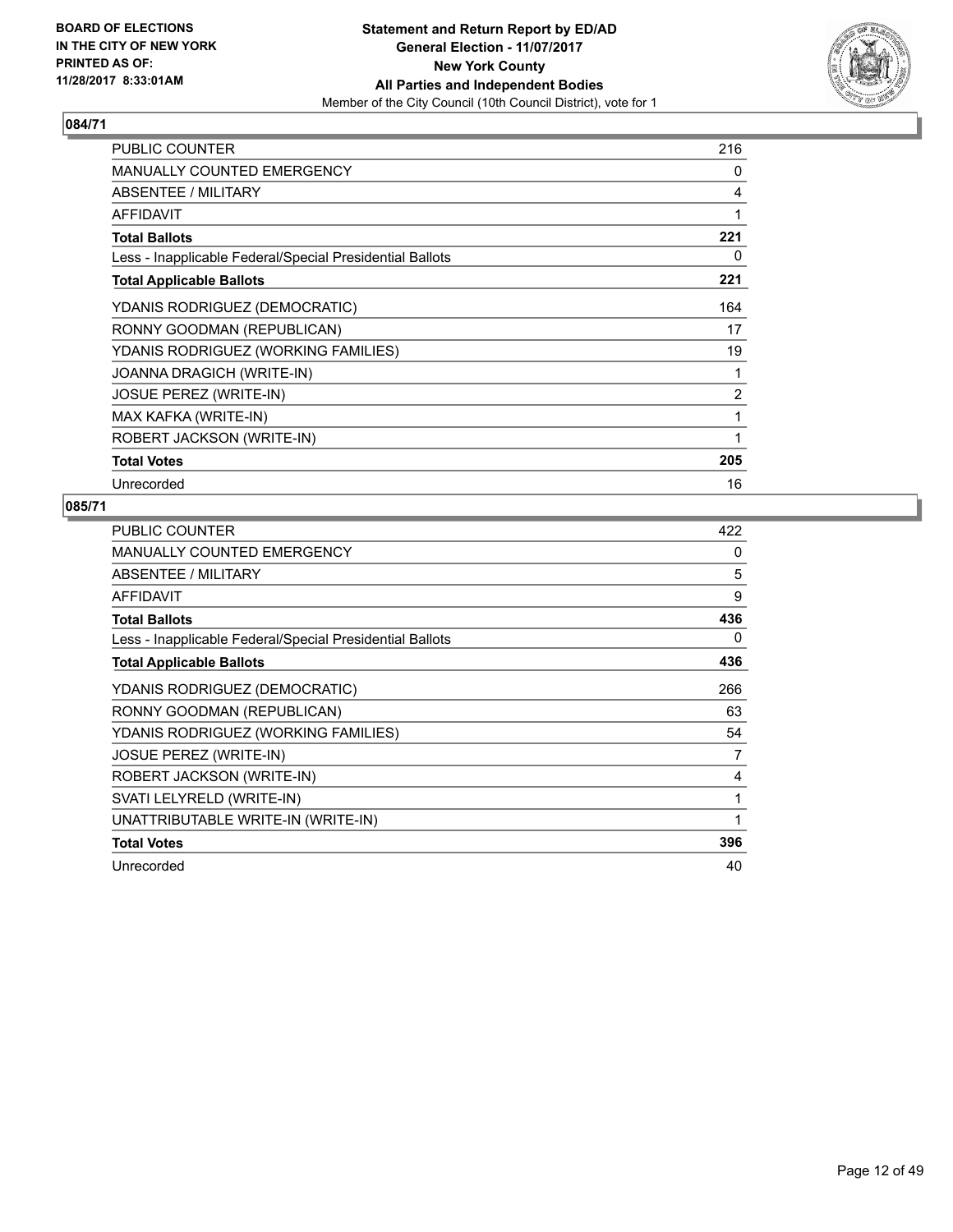

| <b>PUBLIC COUNTER</b>                                    | 34             |
|----------------------------------------------------------|----------------|
| <b>MANUALLY COUNTED EMERGENCY</b>                        | 0              |
| ABSENTEE / MILITARY                                      |                |
| <b>AFFIDAVIT</b>                                         | 0              |
| <b>Total Ballots</b>                                     | 35             |
| Less - Inapplicable Federal/Special Presidential Ballots | 0              |
| <b>Total Applicable Ballots</b>                          | 35             |
| YDANIS RODRIGUEZ (DEMOCRATIC)                            | 12             |
| RONNY GOODMAN (REPUBLICAN)                               | 9              |
| YDANIS RODRIGUEZ (WORKING FAMILIES)                      | $\overline{2}$ |
| CATHERINE SULLIVAN (WRITE-IN)                            |                |
| <b>JOSUE PEREZ (WRITE-IN)</b>                            | 6              |
| UNATTRIBUTABLE WRITE-IN (WRITE-IN)                       | 1              |
| <b>Total Votes</b>                                       | 31             |
| Unrecorded                                               | 4              |

## **093/71**

| <b>PUBLIC COUNTER</b>                                    | 134 |
|----------------------------------------------------------|-----|
| <b>MANUALLY COUNTED EMERGENCY</b>                        | 0   |
| ABSENTEE / MILITARY                                      | 6   |
| AFFIDAVIT                                                | 2   |
| <b>Total Ballots</b>                                     | 142 |
| Less - Inapplicable Federal/Special Presidential Ballots | 0   |
| <b>Total Applicable Ballots</b>                          | 142 |
| YDANIS RODRIGUEZ (DEMOCRATIC)                            | 108 |
| RONNY GOODMAN (REPUBLICAN)                               | 9   |
| YDANIS RODRIGUEZ (WORKING FAMILIES)                      | 11  |
| <b>Total Votes</b>                                       | 128 |
| Unrecorded                                               | 14  |
|                                                          |     |

# **096/71 COMBINED into: 093/71**

| <b>PUBLIC COUNTER</b>                                    | 246            |
|----------------------------------------------------------|----------------|
| <b>MANUALLY COUNTED EMERGENCY</b>                        | 0              |
| ABSENTEE / MILITARY                                      | 1              |
| AFFIDAVIT                                                | 5              |
| <b>Total Ballots</b>                                     | 252            |
| Less - Inapplicable Federal/Special Presidential Ballots | 0              |
| <b>Total Applicable Ballots</b>                          | 252            |
| YDANIS RODRIGUEZ (DEMOCRATIC)                            | 182            |
| RONNY GOODMAN (REPUBLICAN)                               | 24             |
| YDANIS RODRIGUEZ (WORKING FAMILIES)                      | 23             |
| <b>JOSUE PEREZ (WRITE-IN)</b>                            | $\overline{2}$ |
| <b>Total Votes</b>                                       | 231            |
| Unrecorded                                               | 21             |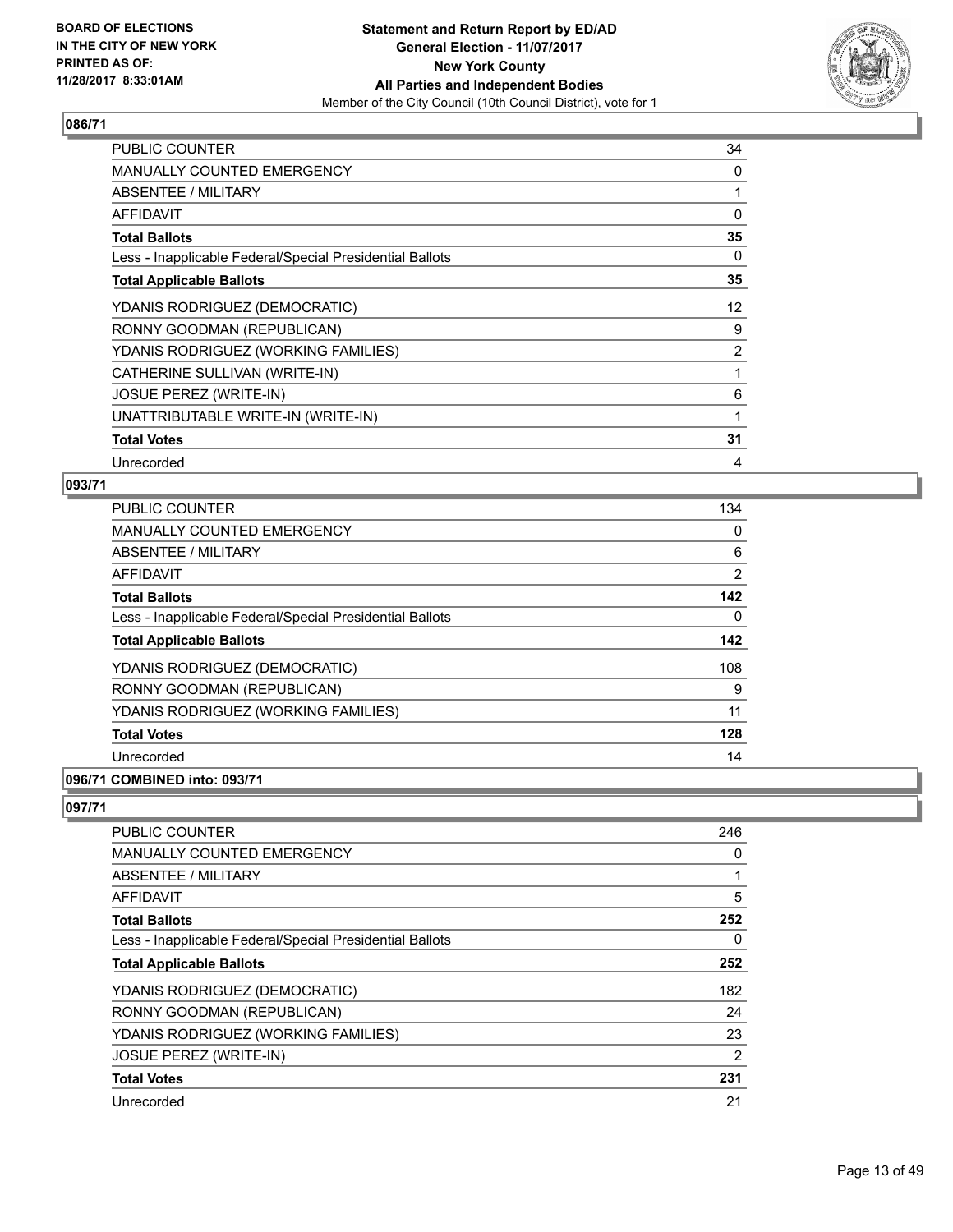

| <b>PUBLIC COUNTER</b>                                    | 214 |
|----------------------------------------------------------|-----|
| <b>MANUALLY COUNTED EMERGENCY</b>                        | 0   |
| ABSENTEE / MILITARY                                      | 3   |
| <b>AFFIDAVIT</b>                                         | 5   |
| <b>Total Ballots</b>                                     | 222 |
| Less - Inapplicable Federal/Special Presidential Ballots | 0   |
| <b>Total Applicable Ballots</b>                          | 222 |
| YDANIS RODRIGUEZ (DEMOCRATIC)                            | 149 |
| RONNY GOODMAN (REPUBLICAN)                               | 28  |
| YDANIS RODRIGUEZ (WORKING FAMILIES)                      | 23  |
| JEFF NATT (WRITE-IN)                                     |     |
| <b>JOSUE PEREZ (WRITE-IN)</b>                            |     |
| <b>Total Votes</b>                                       | 202 |
|                                                          |     |

| <b>PUBLIC COUNTER</b>                                    | 163 |
|----------------------------------------------------------|-----|
| <b>MANUALLY COUNTED EMERGENCY</b>                        | 0   |
| ABSENTEE / MILITARY                                      | 0   |
| <b>AFFIDAVIT</b>                                         | 9   |
| <b>Total Ballots</b>                                     | 172 |
| Less - Inapplicable Federal/Special Presidential Ballots | 0   |
| <b>Total Applicable Ballots</b>                          | 172 |
| YDANIS RODRIGUEZ (DEMOCRATIC)                            | 132 |
| RONNY GOODMAN (REPUBLICAN)                               | 14  |
| YDANIS RODRIGUEZ (WORKING FAMILIES)                      | 12  |
| <b>JOSUE PEREZ (WRITE-IN)</b>                            |     |
| MIA EISNER-GRYNBERS (WRITE-IN)                           |     |
| UNATTRIBUTABLE WRITE-IN (WRITE-IN)                       |     |
| <b>Total Votes</b>                                       | 161 |
| Unrecorded                                               | 11  |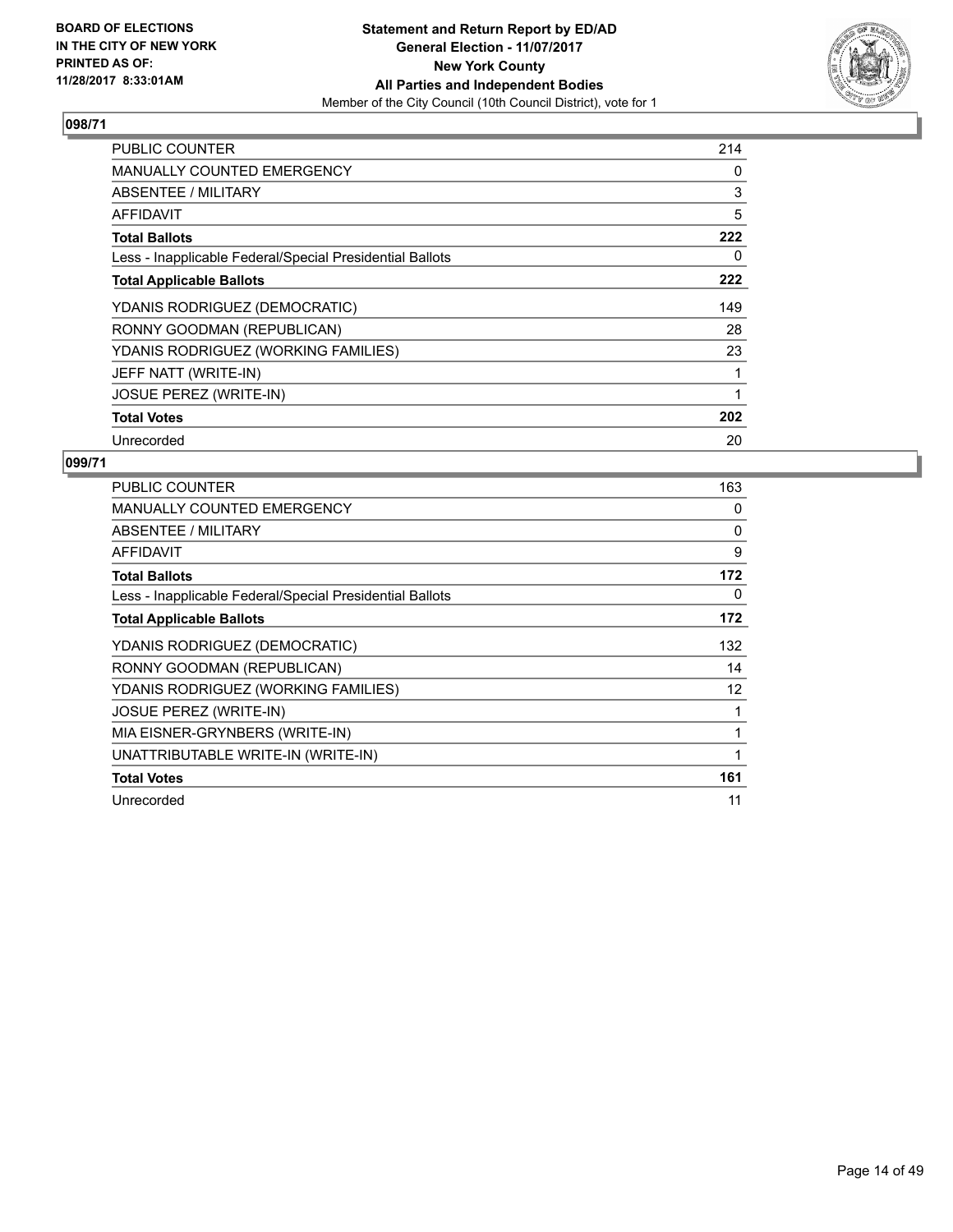

| <b>PUBLIC COUNTER</b>                                    | 149 |
|----------------------------------------------------------|-----|
| <b>MANUALLY COUNTED EMERGENCY</b>                        | 0   |
| ABSENTEE / MILITARY                                      | 3   |
| AFFIDAVIT                                                | 0   |
| <b>Total Ballots</b>                                     | 152 |
| Less - Inapplicable Federal/Special Presidential Ballots | 0   |
| <b>Total Applicable Ballots</b>                          | 152 |
| YDANIS RODRIGUEZ (DEMOCRATIC)                            | 107 |
| RONNY GOODMAN (REPUBLICAN)                               | 16  |
| YDANIS RODRIGUEZ (WORKING FAMILIES)                      | 14  |
| <b>Total Votes</b>                                       | 137 |
| Unrecorded                                               | 15  |

#### **002/72**

| <b>PUBLIC COUNTER</b>                                    | 201            |
|----------------------------------------------------------|----------------|
| <b>MANUALLY COUNTED EMERGENCY</b>                        | 0              |
| ABSENTEE / MILITARY                                      | 4              |
| <b>AFFIDAVIT</b>                                         | $\overline{2}$ |
| <b>Total Ballots</b>                                     | 207            |
| Less - Inapplicable Federal/Special Presidential Ballots | 0              |
| <b>Total Applicable Ballots</b>                          | 207            |
| YDANIS RODRIGUEZ (DEMOCRATIC)                            | 154            |
| RONNY GOODMAN (REPUBLICAN)                               | 11             |
| YDANIS RODRIGUEZ (WORKING FAMILIES)                      | 6              |
| <b>Total Votes</b>                                       | 171            |
| Unrecorded                                               | 36             |

| <b>PUBLIC COUNTER</b>                                    | 137 |
|----------------------------------------------------------|-----|
| <b>MANUALLY COUNTED EMERGENCY</b>                        | 0   |
| ABSENTEE / MILITARY                                      | 2   |
| AFFIDAVIT                                                | 1   |
| <b>Total Ballots</b>                                     | 140 |
| Less - Inapplicable Federal/Special Presidential Ballots | 0   |
| <b>Total Applicable Ballots</b>                          | 140 |
| YDANIS RODRIGUEZ (DEMOCRATIC)                            | 110 |
| RONNY GOODMAN (REPUBLICAN)                               | 7   |
| YDANIS RODRIGUEZ (WORKING FAMILIES)                      | 10  |
| EMILE TATON (WRITE-IN)                                   |     |
| <b>Total Votes</b>                                       | 128 |
| Unrecorded                                               | 12  |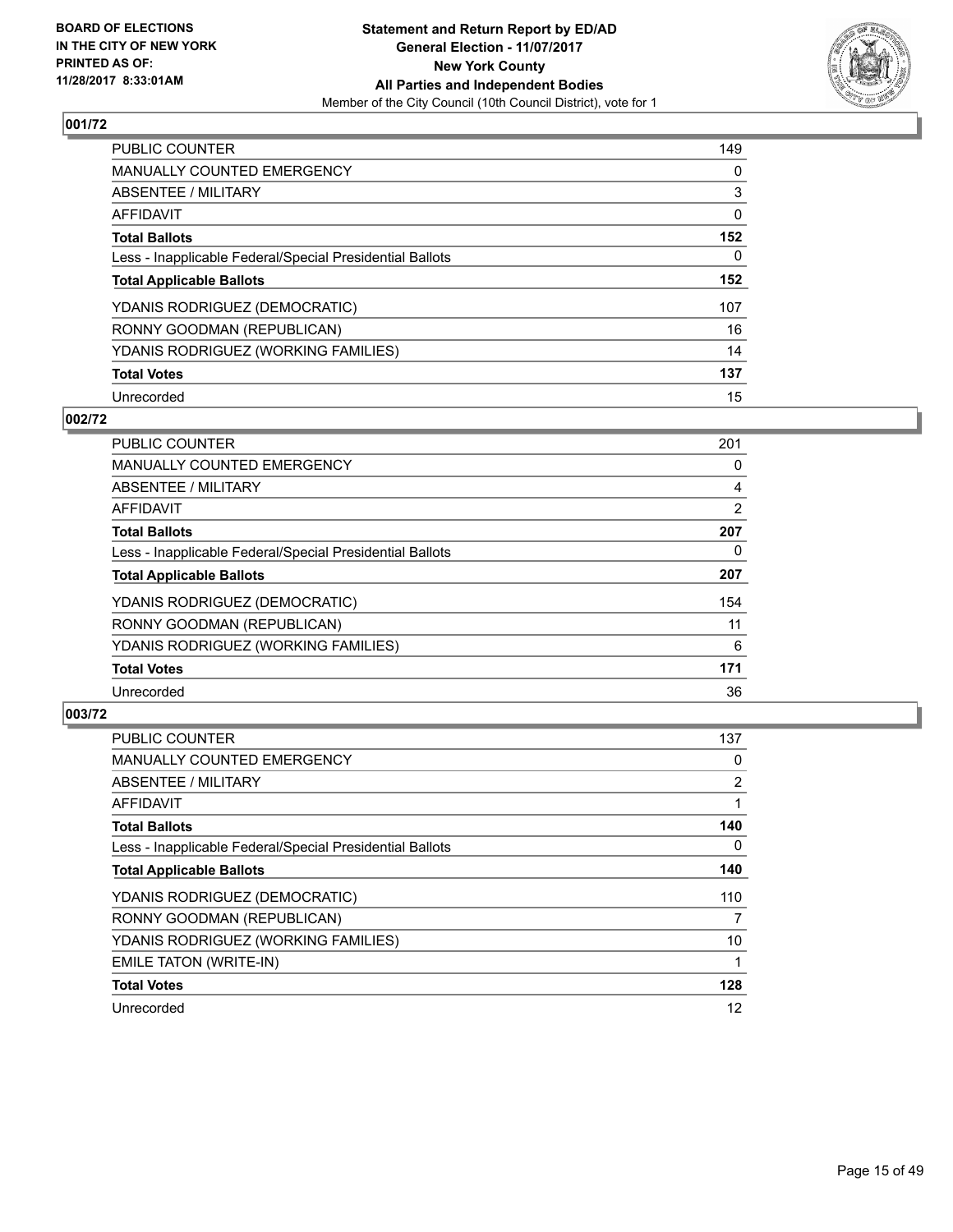

| <b>PUBLIC COUNTER</b>                                    | 150 |
|----------------------------------------------------------|-----|
| <b>MANUALLY COUNTED EMERGENCY</b>                        | 0   |
| ABSENTEE / MILITARY                                      | 2   |
| AFFIDAVIT                                                | 3   |
| <b>Total Ballots</b>                                     | 155 |
| Less - Inapplicable Federal/Special Presidential Ballots | 0   |
| <b>Total Applicable Ballots</b>                          | 155 |
| YDANIS RODRIGUEZ (DEMOCRATIC)                            | 122 |
| RONNY GOODMAN (REPUBLICAN)                               | 7   |
| YDANIS RODRIGUEZ (WORKING FAMILIES)                      | 11  |
| <b>Total Votes</b>                                       | 140 |
| Unrecorded                                               | 15  |

#### **005/72**

| <b>PUBLIC COUNTER</b>                                    | 145 |
|----------------------------------------------------------|-----|
| <b>MANUALLY COUNTED EMERGENCY</b>                        | 0   |
| ABSENTEE / MILITARY                                      | 0   |
| <b>AFFIDAVIT</b>                                         | 2   |
| <b>Total Ballots</b>                                     | 147 |
| Less - Inapplicable Federal/Special Presidential Ballots | 0   |
| <b>Total Applicable Ballots</b>                          | 147 |
| YDANIS RODRIGUEZ (DEMOCRATIC)                            | 116 |
| RONNY GOODMAN (REPUBLICAN)                               | 6   |
| YDANIS RODRIGUEZ (WORKING FAMILIES)                      | 11  |
| <b>Total Votes</b>                                       | 133 |
| Unrecorded                                               | 14  |

| <b>PUBLIC COUNTER</b>                                    | 86 |
|----------------------------------------------------------|----|
| <b>MANUALLY COUNTED EMERGENCY</b>                        | 0  |
| ABSENTEE / MILITARY                                      |    |
| <b>AFFIDAVIT</b>                                         | 4  |
| <b>Total Ballots</b>                                     | 91 |
| Less - Inapplicable Federal/Special Presidential Ballots | 0  |
| <b>Total Applicable Ballots</b>                          | 91 |
| YDANIS RODRIGUEZ (DEMOCRATIC)                            | 70 |
| RONNY GOODMAN (REPUBLICAN)                               | 0  |
| YDANIS RODRIGUEZ (WORKING FAMILIES)                      | 11 |
| <b>Total Votes</b>                                       | 81 |
| Unrecorded                                               | 10 |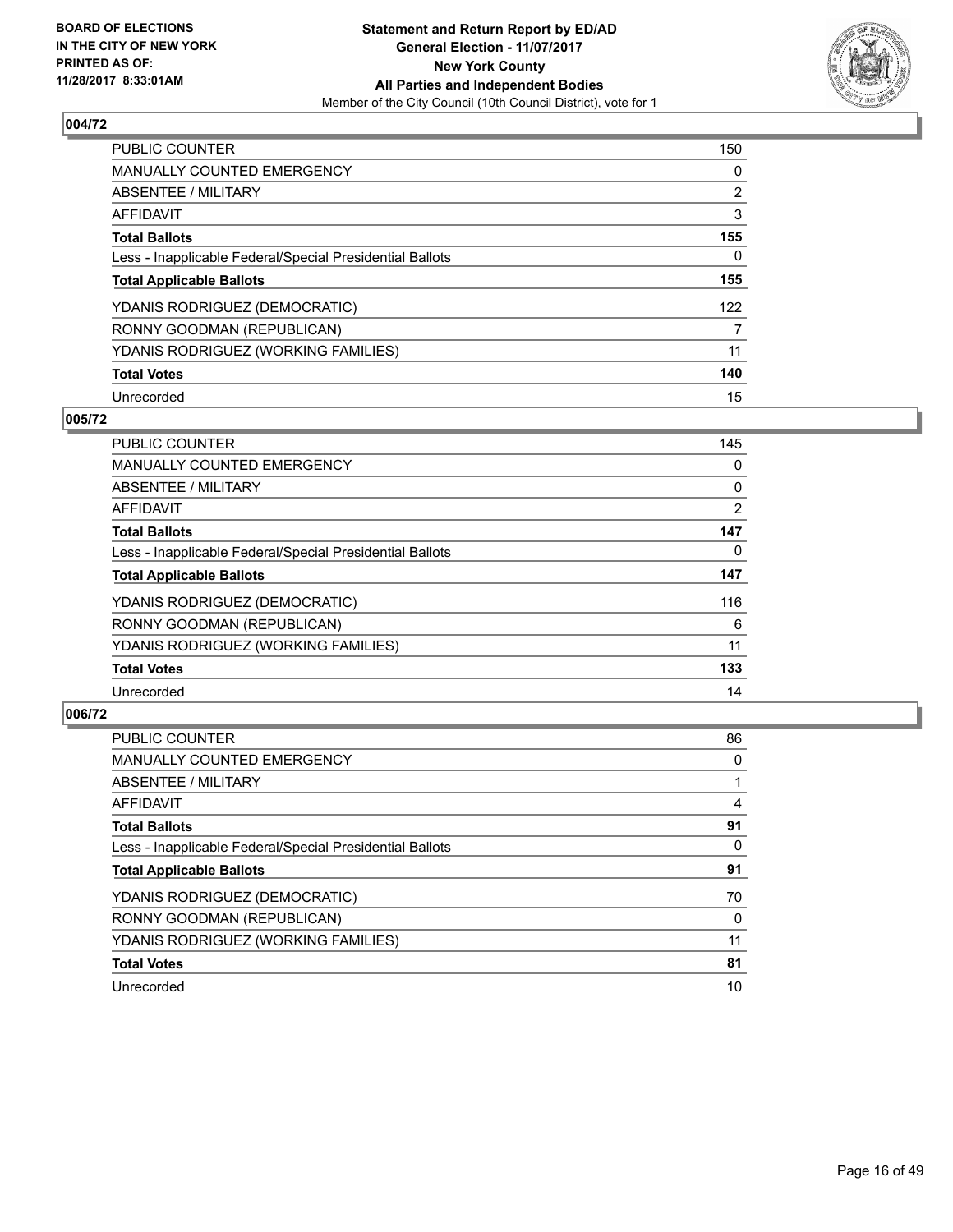

| <b>PUBLIC COUNTER</b>                                    | 93             |
|----------------------------------------------------------|----------------|
| <b>MANUALLY COUNTED EMERGENCY</b>                        | 0              |
| ABSENTEE / MILITARY                                      | $\overline{2}$ |
| AFFIDAVIT                                                | 0              |
| <b>Total Ballots</b>                                     | 95             |
| Less - Inapplicable Federal/Special Presidential Ballots | 0              |
| <b>Total Applicable Ballots</b>                          | 95             |
| YDANIS RODRIGUEZ (DEMOCRATIC)                            | 73             |
| RONNY GOODMAN (REPUBLICAN)                               | 7              |
| YDANIS RODRIGUEZ (WORKING FAMILIES)                      | 6              |
| <b>Total Votes</b>                                       | 86             |
| Unrecorded                                               | 9              |

#### **008/72**

| <b>PUBLIC COUNTER</b>                                    | 119 |
|----------------------------------------------------------|-----|
| <b>MANUALLY COUNTED EMERGENCY</b>                        | 0   |
| ABSENTEE / MILITARY                                      | 3   |
| AFFIDAVIT                                                | 5   |
| <b>Total Ballots</b>                                     | 127 |
| Less - Inapplicable Federal/Special Presidential Ballots | 0   |
| <b>Total Applicable Ballots</b>                          | 127 |
| YDANIS RODRIGUEZ (DEMOCRATIC)                            | 106 |
| RONNY GOODMAN (REPUBLICAN)                               | 5   |
| YDANIS RODRIGUEZ (WORKING FAMILIES)                      | 3   |
| <b>JOSUE PEREZ (WRITE-IN)</b>                            | 1   |
| UNATTRIBUTABLE WRITE-IN (WRITE-IN)                       | 2   |
| <b>Total Votes</b>                                       | 117 |
| Unrecorded                                               | 10  |

| <b>PUBLIC COUNTER</b>                                    | 174 |
|----------------------------------------------------------|-----|
| <b>MANUALLY COUNTED EMERGENCY</b>                        | 0   |
| ABSENTEE / MILITARY                                      | 3   |
| AFFIDAVIT                                                |     |
| <b>Total Ballots</b>                                     | 178 |
| Less - Inapplicable Federal/Special Presidential Ballots | 0   |
| <b>Total Applicable Ballots</b>                          | 178 |
| YDANIS RODRIGUEZ (DEMOCRATIC)                            | 153 |
| RONNY GOODMAN (REPUBLICAN)                               | 6   |
| YDANIS RODRIGUEZ (WORKING FAMILIES)                      | 5   |
| <b>Total Votes</b>                                       | 164 |
| Unrecorded                                               | 14  |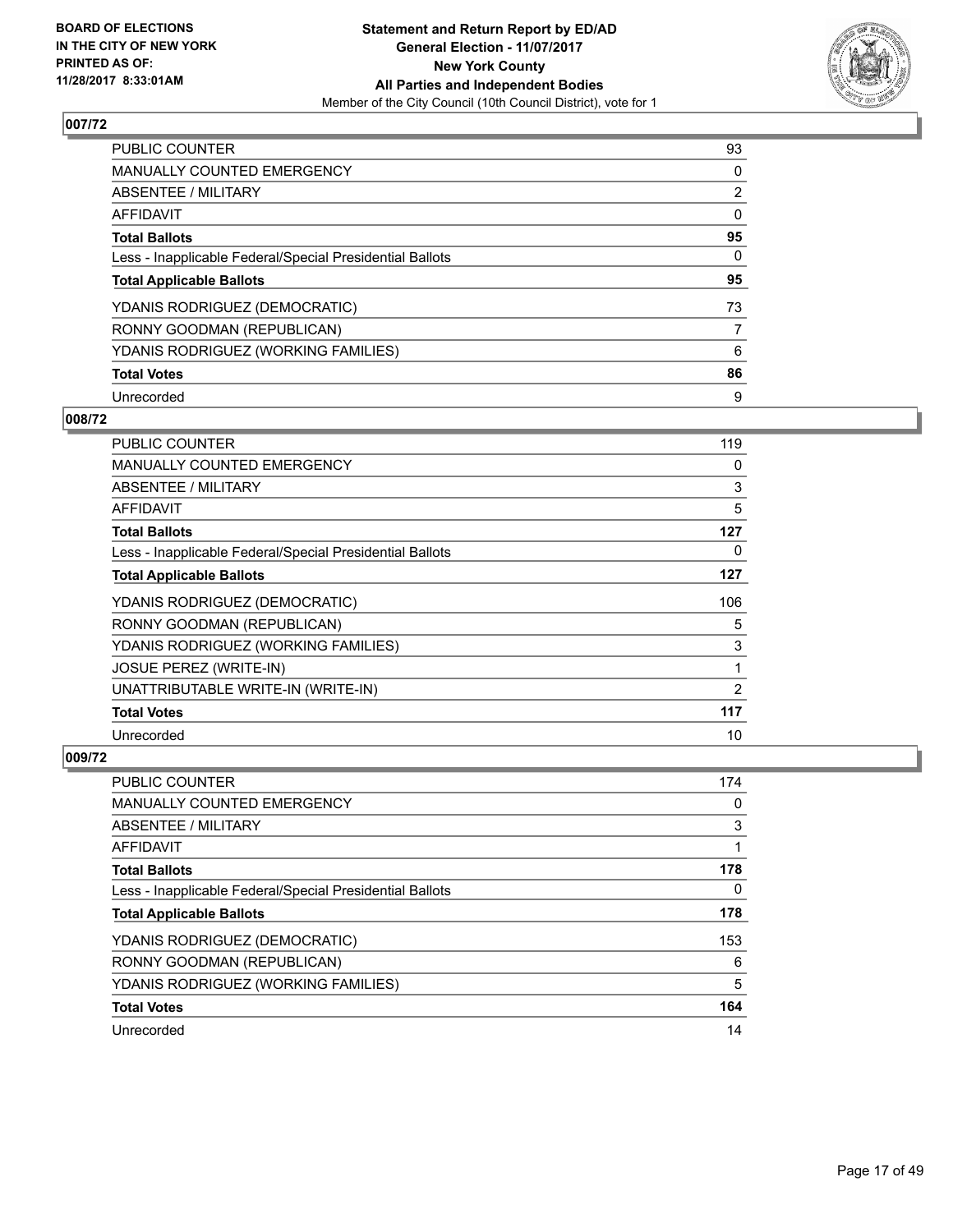

| <b>PUBLIC COUNTER</b>                                    | 155 |
|----------------------------------------------------------|-----|
| <b>MANUALLY COUNTED EMERGENCY</b>                        | 0   |
| ABSENTEE / MILITARY                                      | 2   |
| <b>AFFIDAVIT</b>                                         | 3   |
| <b>Total Ballots</b>                                     | 160 |
| Less - Inapplicable Federal/Special Presidential Ballots | 0   |
| <b>Total Applicable Ballots</b>                          | 160 |
| YDANIS RODRIGUEZ (DEMOCRATIC)                            | 125 |
| RONNY GOODMAN (REPUBLICAN)                               | 16  |
| YDANIS RODRIGUEZ (WORKING FAMILIES)                      | 9   |
| JANE S MORTON (WRITE-IN)                                 |     |
| <b>Total Votes</b>                                       | 151 |
| Unrecorded                                               | 9   |

# **011/72**

| <b>PUBLIC COUNTER</b>                                    | 105 |
|----------------------------------------------------------|-----|
| <b>MANUALLY COUNTED EMERGENCY</b>                        | 0   |
| ABSENTEE / MILITARY                                      |     |
| <b>AFFIDAVIT</b>                                         | 2   |
| <b>Total Ballots</b>                                     | 108 |
| Less - Inapplicable Federal/Special Presidential Ballots | 0   |
| <b>Total Applicable Ballots</b>                          | 108 |
| YDANIS RODRIGUEZ (DEMOCRATIC)                            | 86  |
| RONNY GOODMAN (REPUBLICAN)                               | 7   |
| YDANIS RODRIGUEZ (WORKING FAMILIES)                      | 3   |
| <b>Total Votes</b>                                       | 96  |
| Unrecorded                                               | 12  |

| <b>PUBLIC COUNTER</b>                                    | 169 |
|----------------------------------------------------------|-----|
| <b>MANUALLY COUNTED EMERGENCY</b>                        | 0   |
| ABSENTEE / MILITARY                                      | 2   |
| AFFIDAVIT                                                | 0   |
| <b>Total Ballots</b>                                     | 171 |
| Less - Inapplicable Federal/Special Presidential Ballots | 0   |
| <b>Total Applicable Ballots</b>                          | 171 |
| YDANIS RODRIGUEZ (DEMOCRATIC)                            | 128 |
| RONNY GOODMAN (REPUBLICAN)                               | 10  |
| YDANIS RODRIGUEZ (WORKING FAMILIES)                      | 7   |
| <b>JOSUE PEREZ (WRITE-IN)</b>                            | 1   |
| MANNY DE LOS SANTOS (WRITE-IN)                           | 2   |
| <b>Total Votes</b>                                       | 148 |
| Unrecorded                                               | 23  |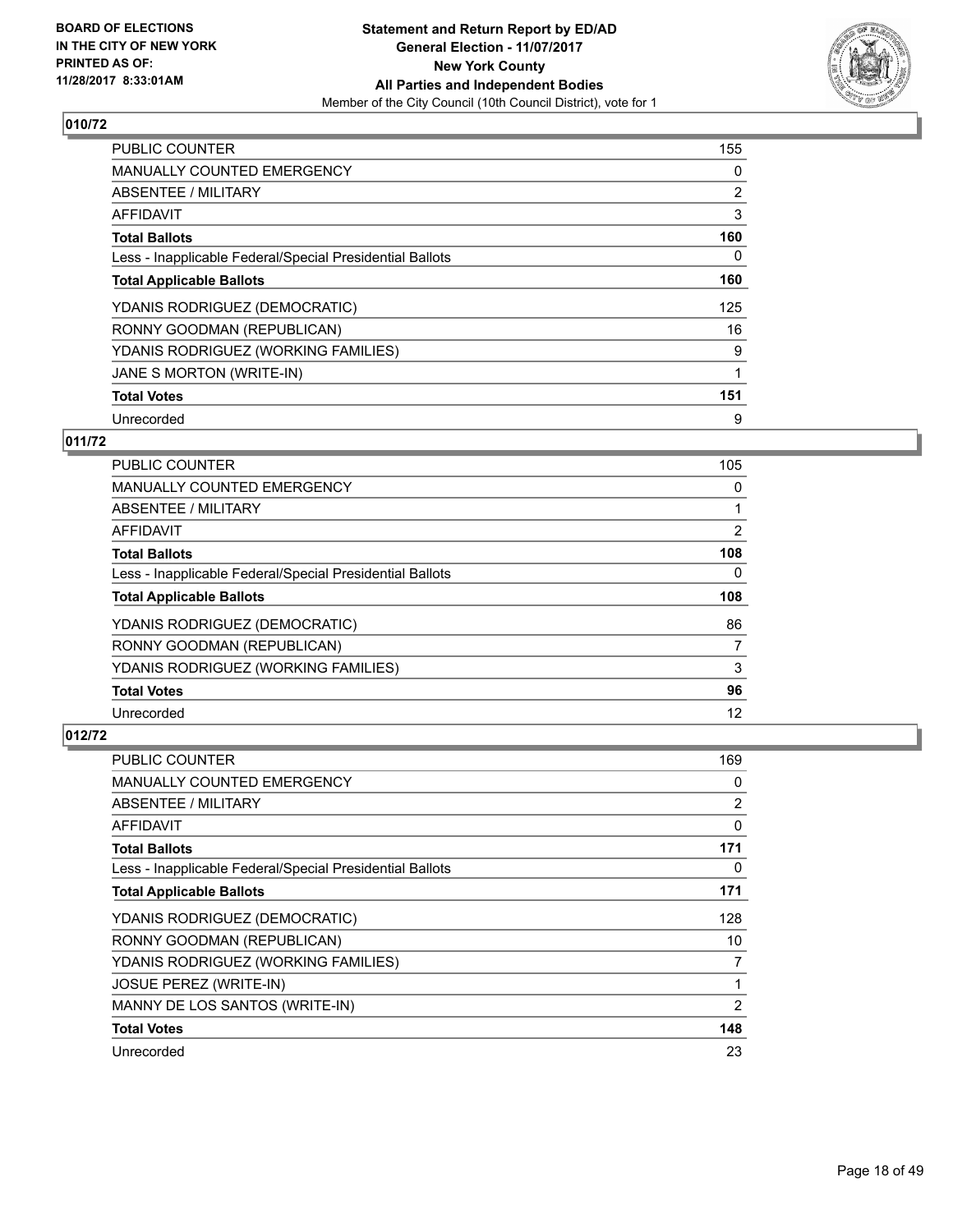

| <b>PUBLIC COUNTER</b>                                    | 87 |
|----------------------------------------------------------|----|
| <b>MANUALLY COUNTED EMERGENCY</b>                        | 0  |
| ABSENTEE / MILITARY                                      | 0  |
| AFFIDAVIT                                                | 0  |
| <b>Total Ballots</b>                                     | 87 |
| Less - Inapplicable Federal/Special Presidential Ballots | 0  |
| <b>Total Applicable Ballots</b>                          | 87 |
| YDANIS RODRIGUEZ (DEMOCRATIC)                            | 70 |
| RONNY GOODMAN (REPUBLICAN)                               | 3  |
| YDANIS RODRIGUEZ (WORKING FAMILIES)                      | 6  |
| <b>Total Votes</b>                                       | 79 |
| Unrecorded                                               | 8  |

## **014/72**

| <b>PUBLIC COUNTER</b>                                    | 122 |
|----------------------------------------------------------|-----|
| <b>MANUALLY COUNTED EMERGENCY</b>                        | 0   |
| ABSENTEE / MILITARY                                      | 6   |
| <b>AFFIDAVIT</b>                                         | 0   |
| <b>Total Ballots</b>                                     | 128 |
| Less - Inapplicable Federal/Special Presidential Ballots | 0   |
| <b>Total Applicable Ballots</b>                          | 128 |
| YDANIS RODRIGUEZ (DEMOCRATIC)                            | 106 |
| RONNY GOODMAN (REPUBLICAN)                               | 4   |
| YDANIS RODRIGUEZ (WORKING FAMILIES)                      | 10  |
| <b>Total Votes</b>                                       | 120 |
| Unrecorded                                               | 8   |

| <b>PUBLIC COUNTER</b>                                    | 140            |
|----------------------------------------------------------|----------------|
| MANUALLY COUNTED EMERGENCY                               | 0              |
| ABSENTEE / MILITARY                                      | 2              |
| AFFIDAVIT                                                | 0              |
| <b>Total Ballots</b>                                     | 142            |
| Less - Inapplicable Federal/Special Presidential Ballots | 0              |
| <b>Total Applicable Ballots</b>                          | 142            |
| YDANIS RODRIGUEZ (DEMOCRATIC)                            | 110            |
| RONNY GOODMAN (REPUBLICAN)                               | 11             |
| YDANIS RODRIGUEZ (WORKING FAMILIES)                      | 8              |
| <b>JOSUE PEREZ (WRITE-IN)</b>                            | $\overline{2}$ |
| <b>Total Votes</b>                                       | 131            |
| Unrecorded                                               | 11             |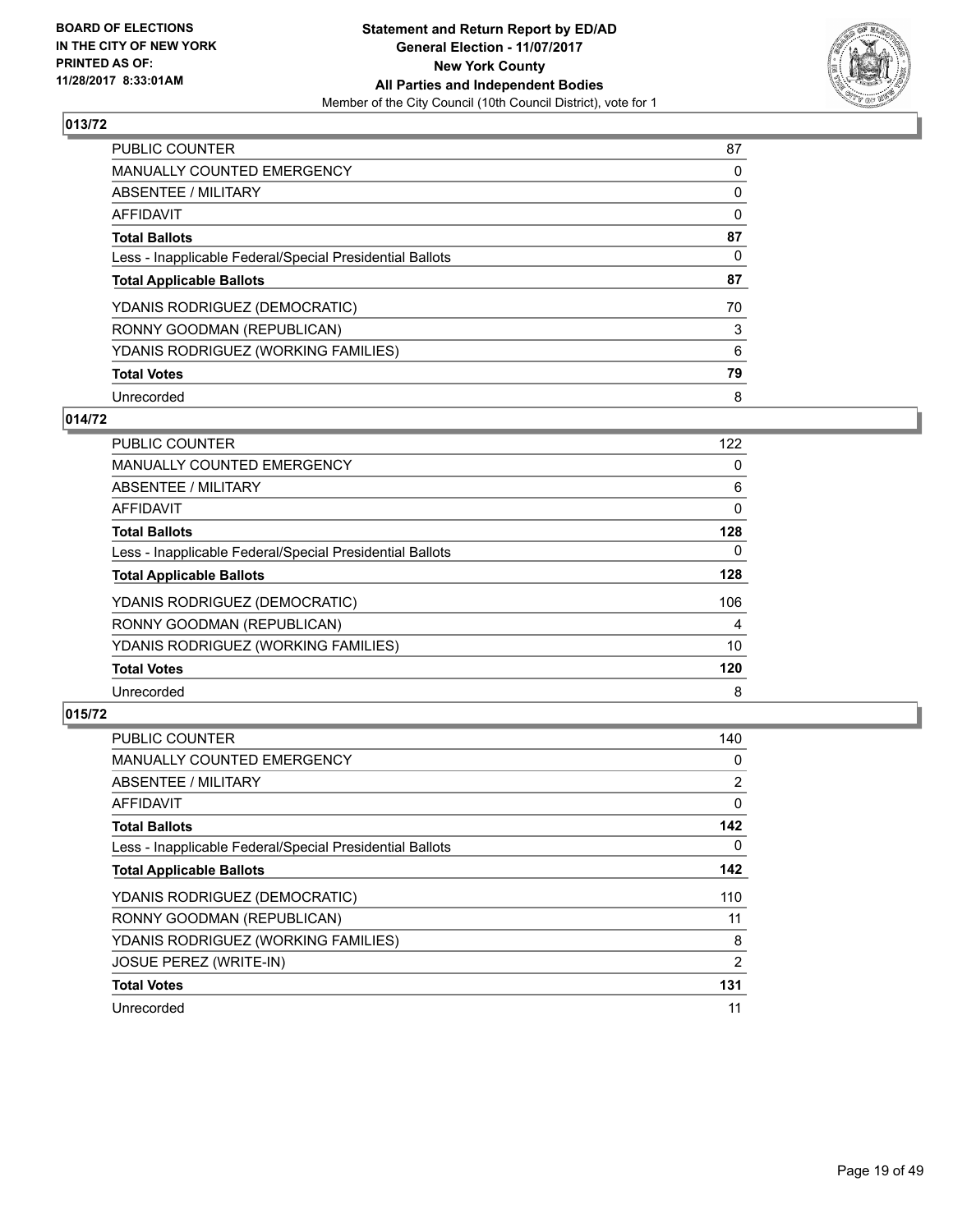

| <b>PUBLIC COUNTER</b>                                    | 140            |
|----------------------------------------------------------|----------------|
| <b>MANUALLY COUNTED EMERGENCY</b>                        | 0              |
| ABSENTEE / MILITARY                                      | 4              |
| AFFIDAVIT                                                | $\overline{2}$ |
| <b>Total Ballots</b>                                     | 146            |
| Less - Inapplicable Federal/Special Presidential Ballots | 0              |
| <b>Total Applicable Ballots</b>                          | 146            |
| YDANIS RODRIGUEZ (DEMOCRATIC)                            | 114            |
| RONNY GOODMAN (REPUBLICAN)                               | 11             |
| YDANIS RODRIGUEZ (WORKING FAMILIES)                      | 9              |
| <b>Total Votes</b>                                       | 134            |
| Unrecorded                                               | 12             |

# **017/72**

| <b>PUBLIC COUNTER</b>                                    | 162            |
|----------------------------------------------------------|----------------|
| <b>MANUALLY COUNTED EMERGENCY</b>                        | 0              |
| ABSENTEE / MILITARY                                      | $\overline{2}$ |
| AFFIDAVIT                                                | $\overline{2}$ |
| <b>Total Ballots</b>                                     | 166            |
| Less - Inapplicable Federal/Special Presidential Ballots | 0              |
| <b>Total Applicable Ballots</b>                          | 166            |
| YDANIS RODRIGUEZ (DEMOCRATIC)                            | 133            |
| RONNY GOODMAN (REPUBLICAN)                               | 7              |
| YDANIS RODRIGUEZ (WORKING FAMILIES)                      | 8              |
| SHEILA MORALES (WRITE-IN)                                | 2              |
| <b>Total Votes</b>                                       | 150            |
| Unrecorded                                               | 16             |

| <b>PUBLIC COUNTER</b>                                    | 229 |
|----------------------------------------------------------|-----|
| <b>MANUALLY COUNTED EMERGENCY</b>                        | 0   |
| ABSENTEE / MILITARY                                      | 8   |
| AFFIDAVIT                                                | 3   |
| <b>Total Ballots</b>                                     | 240 |
| Less - Inapplicable Federal/Special Presidential Ballots | 0   |
| <b>Total Applicable Ballots</b>                          | 240 |
| YDANIS RODRIGUEZ (DEMOCRATIC)                            | 165 |
| RONNY GOODMAN (REPUBLICAN)                               | 29  |
| YDANIS RODRIGUEZ (WORKING FAMILIES)                      | 20  |
| IRA SAIGER (WRITE-IN)                                    | 1   |
| <b>JOSUE PEREZ (WRITE-IN)</b>                            | 4   |
| <b>Total Votes</b>                                       | 219 |
| Unrecorded                                               | 21  |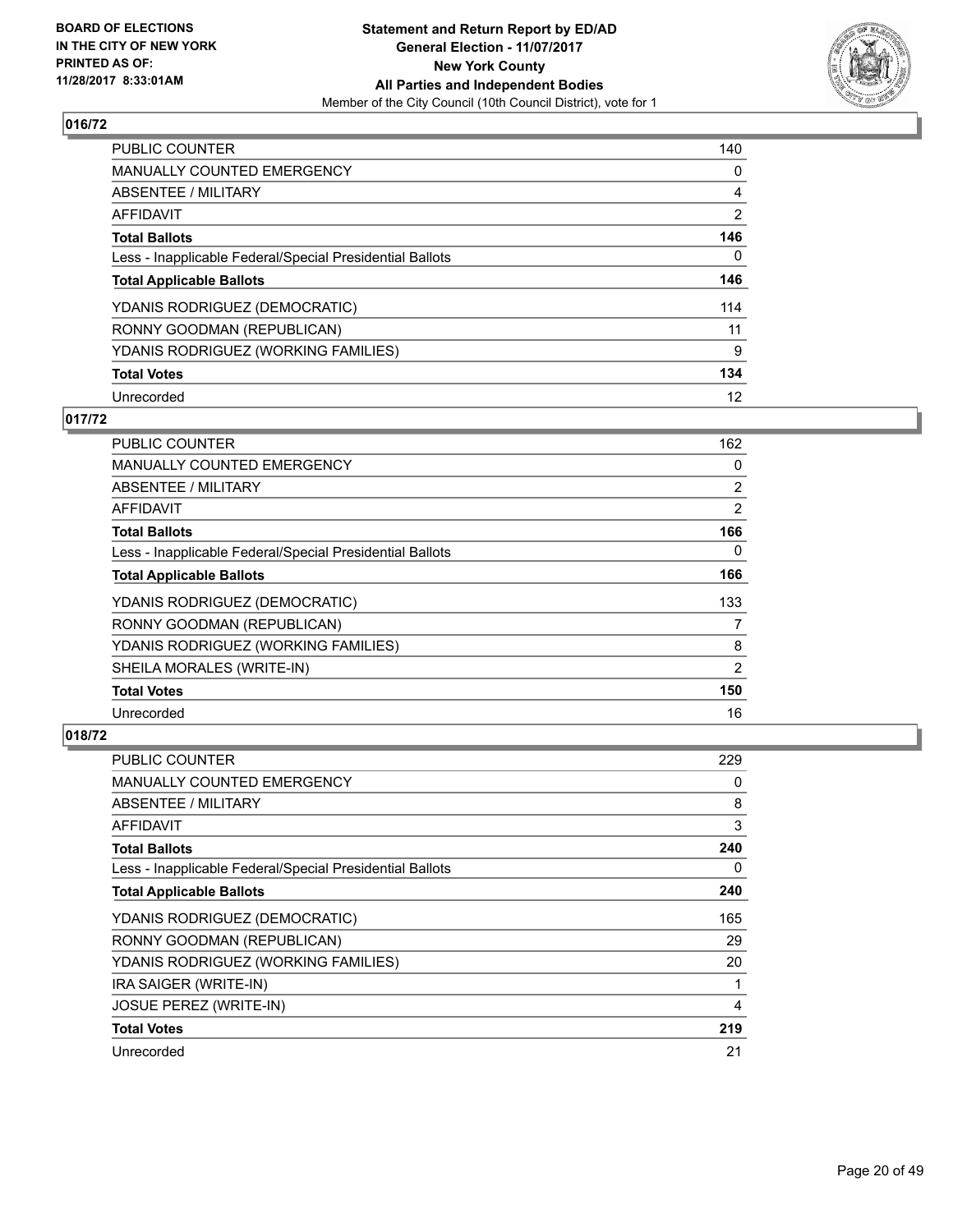

| <b>PUBLIC COUNTER</b>                                    | 240 |
|----------------------------------------------------------|-----|
| <b>MANUALLY COUNTED EMERGENCY</b>                        | 0   |
| <b>ABSENTEE / MILITARY</b>                               | 5   |
| <b>AFFIDAVIT</b>                                         | 3   |
| <b>Total Ballots</b>                                     | 248 |
| Less - Inapplicable Federal/Special Presidential Ballots | 0   |
| <b>Total Applicable Ballots</b>                          | 248 |
| YDANIS RODRIGUEZ (DEMOCRATIC)                            | 159 |
| RONNY GOODMAN (REPUBLICAN)                               | 37  |
| YDANIS RODRIGUEZ (WORKING FAMILIES)                      | 26  |
| ADELA GOMEZ (WRITE-IN)                                   | 1   |
| ALLAN BILSKY (WRITE-IN)                                  | 1   |
| FRANCESCA COSTELLO (WRITE-IN)                            | 1   |
| JOSUE PEREZ (WRITE-IN)                                   | 1   |
| UNATTRIBUTABLE WRITE-IN (WRITE-IN)                       | 1   |
| <b>Total Votes</b>                                       | 227 |
| Unrecorded                                               | 21  |

## **020/72**

| <b>PUBLIC COUNTER</b>                                    | 139            |
|----------------------------------------------------------|----------------|
| <b>MANUALLY COUNTED EMERGENCY</b>                        | 0              |
| <b>ABSENTEE / MILITARY</b>                               | 0              |
| AFFIDAVIT                                                | $\overline{2}$ |
| <b>Total Ballots</b>                                     | 141            |
| Less - Inapplicable Federal/Special Presidential Ballots | 0              |
| <b>Total Applicable Ballots</b>                          | 141            |
| YDANIS RODRIGUEZ (DEMOCRATIC)                            | 108            |
| RONNY GOODMAN (REPUBLICAN)                               | 8              |
| YDANIS RODRIGUEZ (WORKING FAMILIES)                      | 8              |
| <b>Total Votes</b>                                       | 124            |
| Unrecorded                                               | 17             |

| PUBLIC COUNTER                                           | 187 |
|----------------------------------------------------------|-----|
| MANUALLY COUNTED EMERGENCY                               | 0   |
| ABSENTEE / MILITARY                                      | 0   |
| AFFIDAVIT                                                | 5   |
| <b>Total Ballots</b>                                     | 192 |
| Less - Inapplicable Federal/Special Presidential Ballots | 0   |
| <b>Total Applicable Ballots</b>                          | 192 |
| YDANIS RODRIGUEZ (DEMOCRATIC)                            | 143 |
| RONNY GOODMAN (REPUBLICAN)                               | 14  |
| YDANIS RODRIGUEZ (WORKING FAMILIES)                      | 14  |
| <b>Total Votes</b>                                       | 171 |
| Unrecorded                                               | 21  |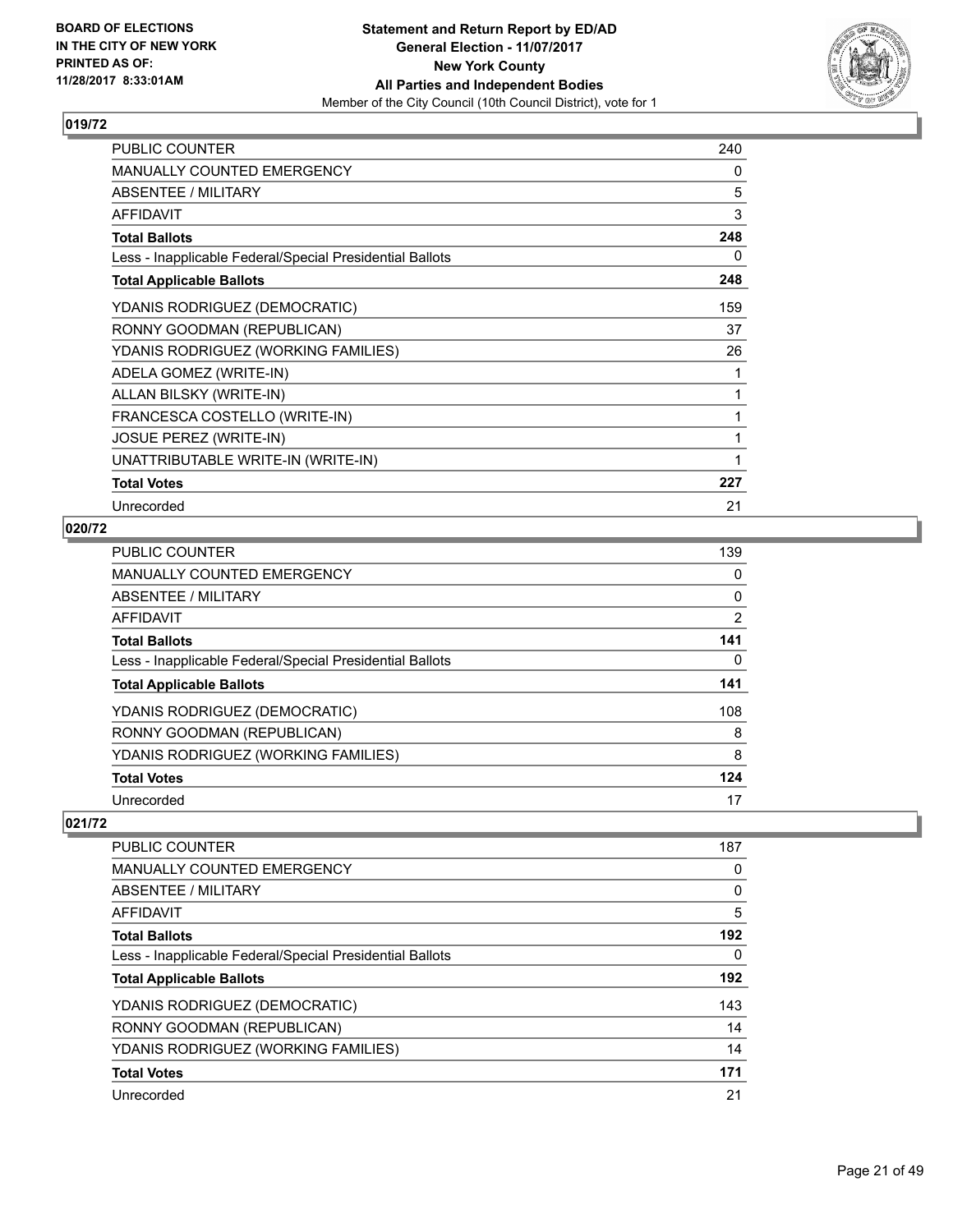

| PUBLIC COUNTER                                           | 167 |
|----------------------------------------------------------|-----|
| <b>MANUALLY COUNTED EMERGENCY</b>                        | 0   |
| ABSENTEE / MILITARY                                      | 4   |
| AFFIDAVIT                                                | 4   |
| <b>Total Ballots</b>                                     | 175 |
| Less - Inapplicable Federal/Special Presidential Ballots | 0   |
| <b>Total Applicable Ballots</b>                          | 175 |
| YDANIS RODRIGUEZ (DEMOCRATIC)                            | 137 |
| RONNY GOODMAN (REPUBLICAN)                               | 14  |
| YDANIS RODRIGUEZ (WORKING FAMILIES)                      | 10  |
| <b>Total Votes</b>                                       | 161 |
| Unrecorded                                               | 14  |

#### **023/72**

| <b>PUBLIC COUNTER</b>                                    | 147 |
|----------------------------------------------------------|-----|
| <b>MANUALLY COUNTED EMERGENCY</b>                        | 0   |
| ABSENTEE / MILITARY                                      | 0   |
| <b>AFFIDAVIT</b>                                         | 3   |
| <b>Total Ballots</b>                                     | 150 |
| Less - Inapplicable Federal/Special Presidential Ballots | 0   |
| <b>Total Applicable Ballots</b>                          | 150 |
| YDANIS RODRIGUEZ (DEMOCRATIC)                            | 110 |
| RONNY GOODMAN (REPUBLICAN)                               | 17  |
| YDANIS RODRIGUEZ (WORKING FAMILIES)                      | 10  |
| <b>JOSUE PEREZ (WRITE-IN)</b>                            | 1   |
| <b>Total Votes</b>                                       | 138 |
| Unrecorded                                               | 12  |

| PUBLIC COUNTER                                           | 128 |
|----------------------------------------------------------|-----|
| <b>MANUALLY COUNTED EMERGENCY</b>                        | 0   |
| ABSENTEE / MILITARY                                      | 0   |
| AFFIDAVIT                                                | 0   |
| <b>Total Ballots</b>                                     | 128 |
| Less - Inapplicable Federal/Special Presidential Ballots | 0   |
| <b>Total Applicable Ballots</b>                          | 128 |
| YDANIS RODRIGUEZ (DEMOCRATIC)                            | 108 |
| RONNY GOODMAN (REPUBLICAN)                               | 8   |
| YDANIS RODRIGUEZ (WORKING FAMILIES)                      | 5   |
| <b>Total Votes</b>                                       | 121 |
| Unrecorded                                               | 7   |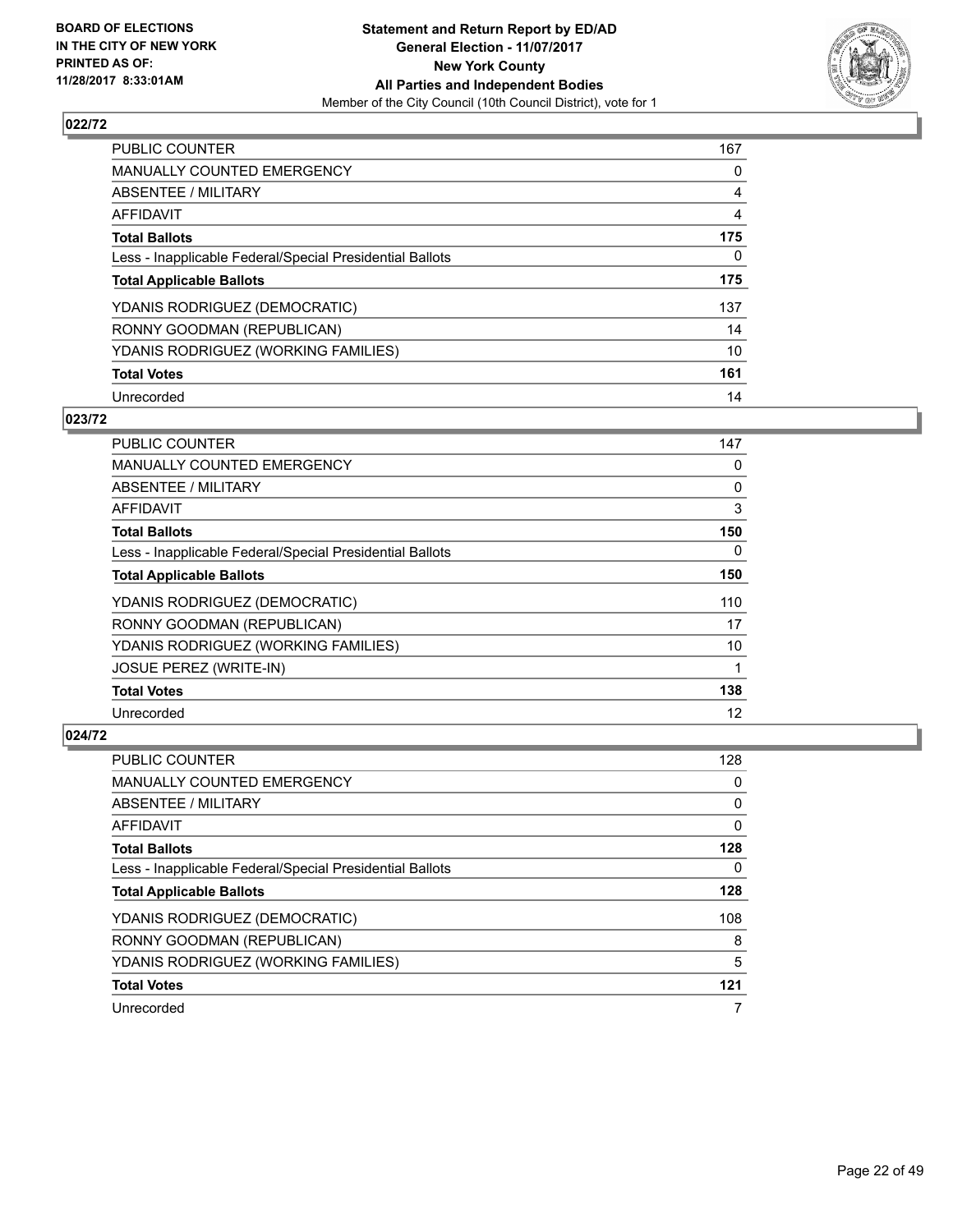

| PUBLIC COUNTER                                           | 111 |
|----------------------------------------------------------|-----|
| <b>MANUALLY COUNTED EMERGENCY</b>                        | 0   |
| ABSENTEE / MILITARY                                      |     |
| AFFIDAVIT                                                | 0   |
| <b>Total Ballots</b>                                     | 112 |
| Less - Inapplicable Federal/Special Presidential Ballots | 0   |
| <b>Total Applicable Ballots</b>                          | 112 |
| YDANIS RODRIGUEZ (DEMOCRATIC)                            | 81  |
| RONNY GOODMAN (REPUBLICAN)                               | 5   |
| YDANIS RODRIGUEZ (WORKING FAMILIES)                      | 10  |
| <b>Total Votes</b>                                       | 96  |
| Unrecorded                                               | 16  |

## **026/72**

| PUBLIC COUNTER                                           | 223 |
|----------------------------------------------------------|-----|
| <b>MANUALLY COUNTED EMERGENCY</b>                        | 0   |
| ABSENTEE / MILITARY                                      | 6   |
| AFFIDAVIT                                                | 4   |
| <b>Total Ballots</b>                                     | 233 |
| Less - Inapplicable Federal/Special Presidential Ballots | 0   |
| <b>Total Applicable Ballots</b>                          | 233 |
| YDANIS RODRIGUEZ (DEMOCRATIC)                            | 167 |
| RONNY GOODMAN (REPUBLICAN)                               | 27  |
| YDANIS RODRIGUEZ (WORKING FAMILIES)                      | 16  |
| <b>JOSUE PEREZ (WRITE-IN)</b>                            | 1   |
| MINENA MCGONOGALL (WRITE-IN)                             | 1   |
| TESSA CHANDLER (WRITE-IN)                                | 1   |
| <b>Total Votes</b>                                       | 213 |
| Unrecorded                                               | 20  |

| <b>PUBLIC COUNTER</b>                                    | 123            |
|----------------------------------------------------------|----------------|
| <b>MANUALLY COUNTED EMERGENCY</b>                        | 0              |
| ABSENTEE / MILITARY                                      | $\overline{2}$ |
| AFFIDAVIT                                                | 2              |
| <b>Total Ballots</b>                                     | 127            |
| Less - Inapplicable Federal/Special Presidential Ballots | 0              |
| <b>Total Applicable Ballots</b>                          | 127            |
| YDANIS RODRIGUEZ (DEMOCRATIC)                            | 106            |
| RONNY GOODMAN (REPUBLICAN)                               | 3              |
| YDANIS RODRIGUEZ (WORKING FAMILIES)                      | 6              |
| ANTONIO NUNEZ (WRITE-IN)                                 |                |
| HENRY MURPHY (WRITE-IN)                                  |                |
| <b>Total Votes</b>                                       | 117            |
| Unrecorded                                               | 10             |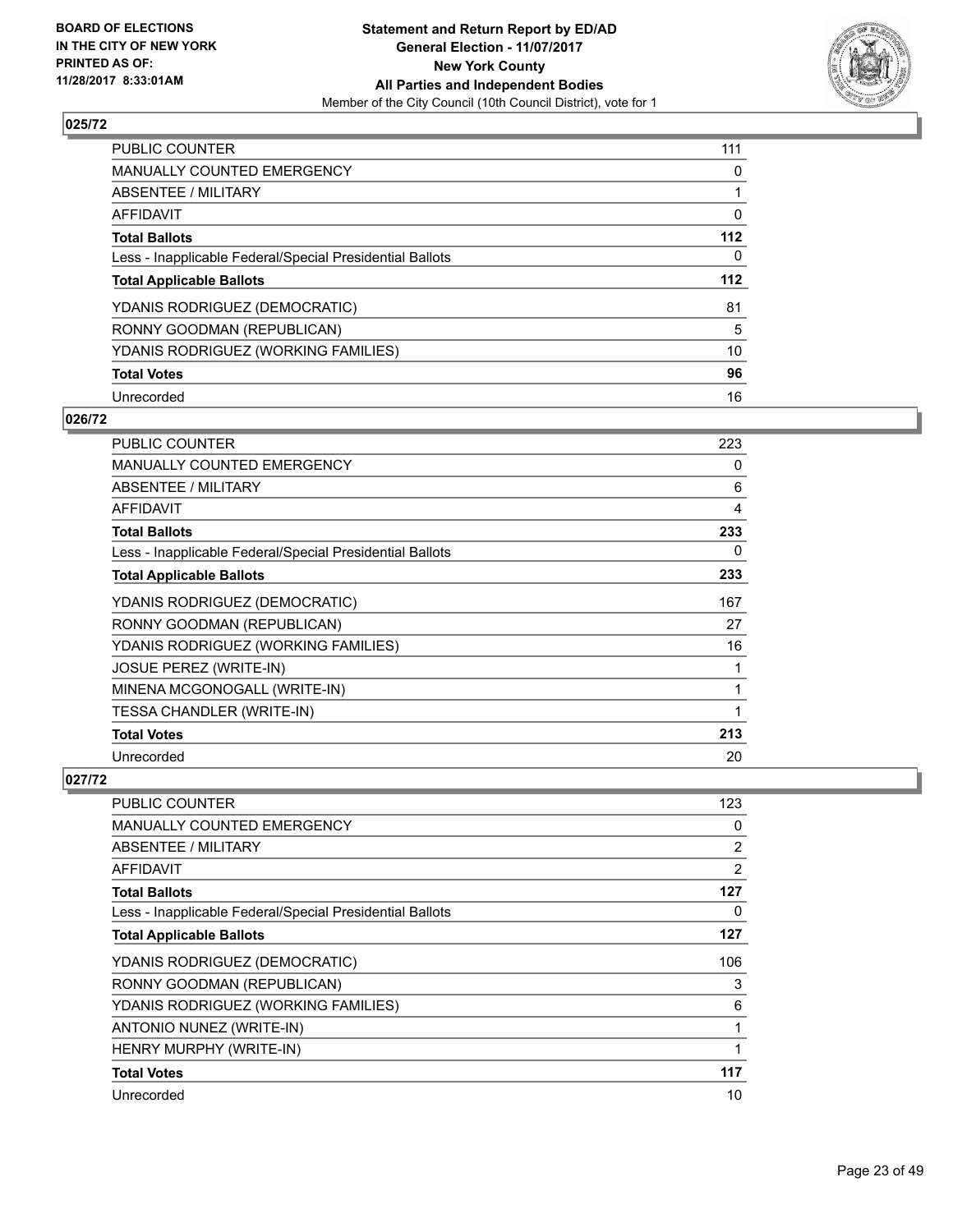

| <b>PUBLIC COUNTER</b>                                    | 153 |
|----------------------------------------------------------|-----|
| <b>MANUALLY COUNTED EMERGENCY</b>                        | 0   |
| ABSENTEE / MILITARY                                      | 3   |
| AFFIDAVIT                                                | 4   |
| <b>Total Ballots</b>                                     | 160 |
| Less - Inapplicable Federal/Special Presidential Ballots | 0   |
| <b>Total Applicable Ballots</b>                          | 160 |
| YDANIS RODRIGUEZ (DEMOCRATIC)                            | 122 |
| RONNY GOODMAN (REPUBLICAN)                               | 6   |
| YDANIS RODRIGUEZ (WORKING FAMILIES)                      | 8   |
| <b>Total Votes</b>                                       | 136 |
| Unrecorded                                               | 24  |

#### **029/72**

| <b>PUBLIC COUNTER</b>                                    | 190 |
|----------------------------------------------------------|-----|
| <b>MANUALLY COUNTED EMERGENCY</b>                        | 0   |
| ABSENTEE / MILITARY                                      | 2   |
| AFFIDAVIT                                                | 2   |
| <b>Total Ballots</b>                                     | 194 |
| Less - Inapplicable Federal/Special Presidential Ballots | 0   |
| <b>Total Applicable Ballots</b>                          | 194 |
| YDANIS RODRIGUEZ (DEMOCRATIC)                            | 142 |
| RONNY GOODMAN (REPUBLICAN)                               | 16  |
| YDANIS RODRIGUEZ (WORKING FAMILIES)                      | 9   |
| BILL PERKINS (WRITE-IN)                                  | 1   |
| <b>JOSUE PEREZ (WRITE-IN)</b>                            |     |
| <b>Total Votes</b>                                       | 169 |
| Unrecorded                                               | 25  |

| <b>PUBLIC COUNTER</b>                                    | 134 |
|----------------------------------------------------------|-----|
| <b>MANUALLY COUNTED EMERGENCY</b>                        | 0   |
| ABSENTEE / MILITARY                                      | 4   |
| AFFIDAVIT                                                |     |
| <b>Total Ballots</b>                                     | 139 |
| Less - Inapplicable Federal/Special Presidential Ballots | 0   |
| <b>Total Applicable Ballots</b>                          | 139 |
| YDANIS RODRIGUEZ (DEMOCRATIC)                            | 106 |
| RONNY GOODMAN (REPUBLICAN)                               | 11  |
| YDANIS RODRIGUEZ (WORKING FAMILIES)                      | 4   |
| <b>Total Votes</b>                                       | 121 |
| Unrecorded                                               | 18  |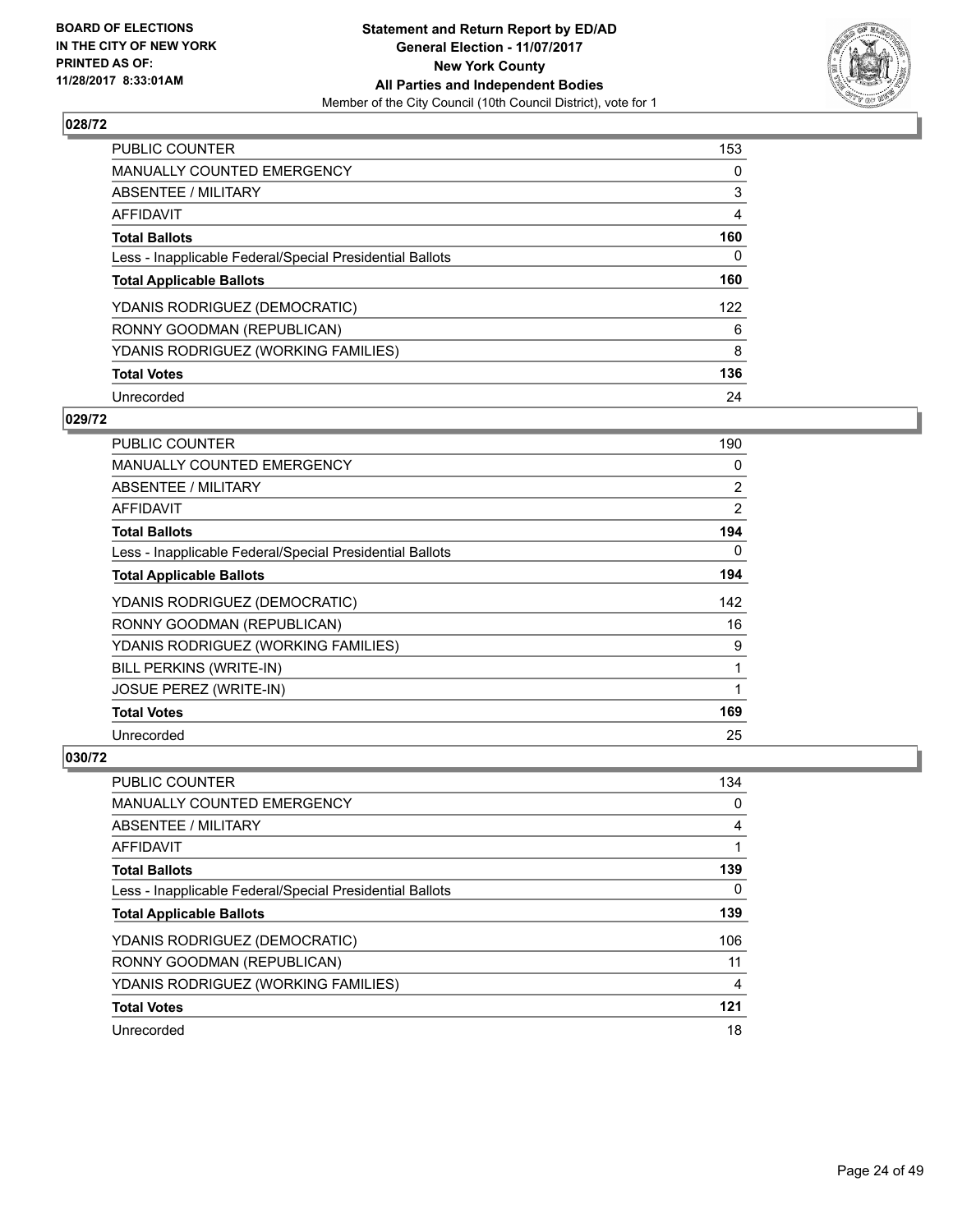

| <b>PUBLIC COUNTER</b>                                    | 86 |
|----------------------------------------------------------|----|
| <b>MANUALLY COUNTED EMERGENCY</b>                        | 0  |
| ABSENTEE / MILITARY                                      | 0  |
| AFFIDAVIT                                                | 0  |
| <b>Total Ballots</b>                                     | 86 |
| Less - Inapplicable Federal/Special Presidential Ballots | 0  |
| <b>Total Applicable Ballots</b>                          | 86 |
| YDANIS RODRIGUEZ (DEMOCRATIC)                            | 69 |
| RONNY GOODMAN (REPUBLICAN)                               | 6  |
| YDANIS RODRIGUEZ (WORKING FAMILIES)                      | 5  |
| <b>Total Votes</b>                                       | 80 |
| Unrecorded                                               | 6  |

#### **032/72**

| <b>PUBLIC COUNTER</b>                                    | 256 |
|----------------------------------------------------------|-----|
| <b>MANUALLY COUNTED EMERGENCY</b>                        | 0   |
| ABSENTEE / MILITARY                                      | 3   |
| <b>AFFIDAVIT</b>                                         |     |
| <b>Total Ballots</b>                                     | 260 |
| Less - Inapplicable Federal/Special Presidential Ballots | 0   |
| <b>Total Applicable Ballots</b>                          | 260 |
| YDANIS RODRIGUEZ (DEMOCRATIC)                            | 175 |
| RONNY GOODMAN (REPUBLICAN)                               | 39  |
| YDANIS RODRIGUEZ (WORKING FAMILIES)                      | 12  |
| <b>Total Votes</b>                                       | 226 |
| Unrecorded                                               | 34  |

| <b>PUBLIC COUNTER</b>                                    | 146 |
|----------------------------------------------------------|-----|
| <b>MANUALLY COUNTED EMERGENCY</b>                        | 0   |
| ABSENTEE / MILITARY                                      | 3   |
| AFFIDAVIT                                                | 8   |
| <b>Total Ballots</b>                                     | 157 |
| Less - Inapplicable Federal/Special Presidential Ballots | 0   |
| <b>Total Applicable Ballots</b>                          | 157 |
| YDANIS RODRIGUEZ (DEMOCRATIC)                            | 124 |
| RONNY GOODMAN (REPUBLICAN)                               | 11  |
| YDANIS RODRIGUEZ (WORKING FAMILIES)                      | 4   |
| <b>Total Votes</b>                                       | 139 |
| Unrecorded                                               | 18  |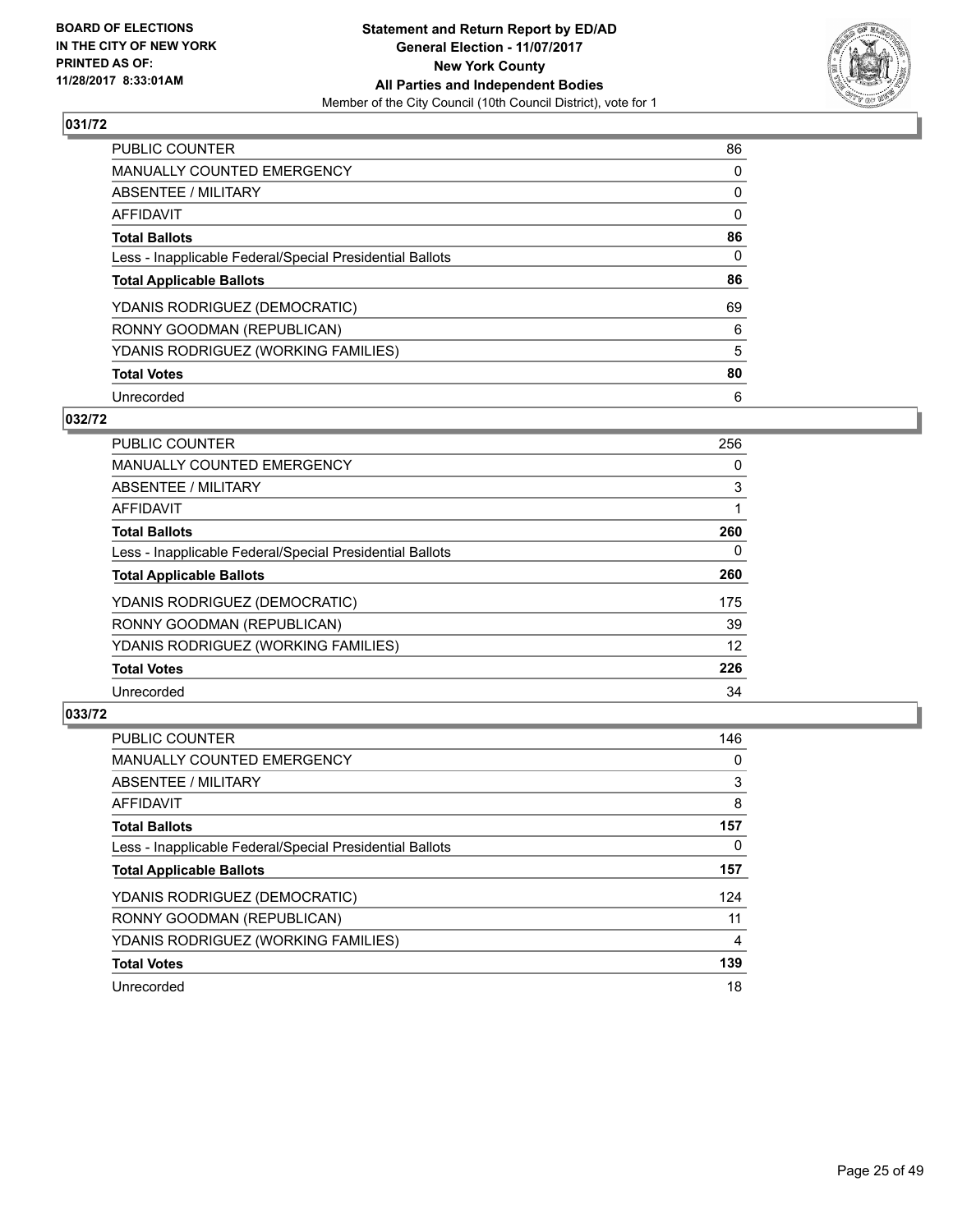

| <b>PUBLIC COUNTER</b>                                    | 110 |
|----------------------------------------------------------|-----|
| <b>MANUALLY COUNTED EMERGENCY</b>                        | 0   |
| ABSENTEE / MILITARY                                      |     |
| AFFIDAVIT                                                |     |
| <b>Total Ballots</b>                                     | 112 |
| Less - Inapplicable Federal/Special Presidential Ballots | 0   |
| <b>Total Applicable Ballots</b>                          | 112 |
| YDANIS RODRIGUEZ (DEMOCRATIC)                            | 86  |
| RONNY GOODMAN (REPUBLICAN)                               | 6   |
| YDANIS RODRIGUEZ (WORKING FAMILIES)                      | 8   |
| <b>Total Votes</b>                                       | 100 |
| Unrecorded                                               | 12  |

## **035/72**

| <b>PUBLIC COUNTER</b>                                    | 105      |
|----------------------------------------------------------|----------|
| <b>MANUALLY COUNTED EMERGENCY</b>                        | 0        |
| ABSENTEE / MILITARY                                      | 0        |
| <b>AFFIDAVIT</b>                                         |          |
| <b>Total Ballots</b>                                     | 106      |
| Less - Inapplicable Federal/Special Presidential Ballots | $\Omega$ |
| <b>Total Applicable Ballots</b>                          | 106      |
| YDANIS RODRIGUEZ (DEMOCRATIC)                            | 81       |
| RONNY GOODMAN (REPUBLICAN)                               | 6        |
| YDANIS RODRIGUEZ (WORKING FAMILIES)                      | 8        |
| <b>Total Votes</b>                                       | 95       |
| Unrecorded                                               | 11       |

| <b>PUBLIC COUNTER</b>                                    | 210 |
|----------------------------------------------------------|-----|
| <b>MANUALLY COUNTED EMERGENCY</b>                        | 0   |
| ABSENTEE / MILITARY                                      | 11  |
| AFFIDAVIT                                                | 2   |
| <b>Total Ballots</b>                                     | 223 |
| Less - Inapplicable Federal/Special Presidential Ballots | 0   |
| <b>Total Applicable Ballots</b>                          | 223 |
| YDANIS RODRIGUEZ (DEMOCRATIC)                            | 147 |
| RONNY GOODMAN (REPUBLICAN)                               | 30  |
| YDANIS RODRIGUEZ (WORKING FAMILIES)                      | 16  |
| <b>JOSUE PEREZ (WRITE-IN)</b>                            | 4   |
| UNATTRIBUTABLE WRITE-IN (WRITE-IN)                       | 1   |
| <b>Total Votes</b>                                       | 198 |
| Unrecorded                                               | 25  |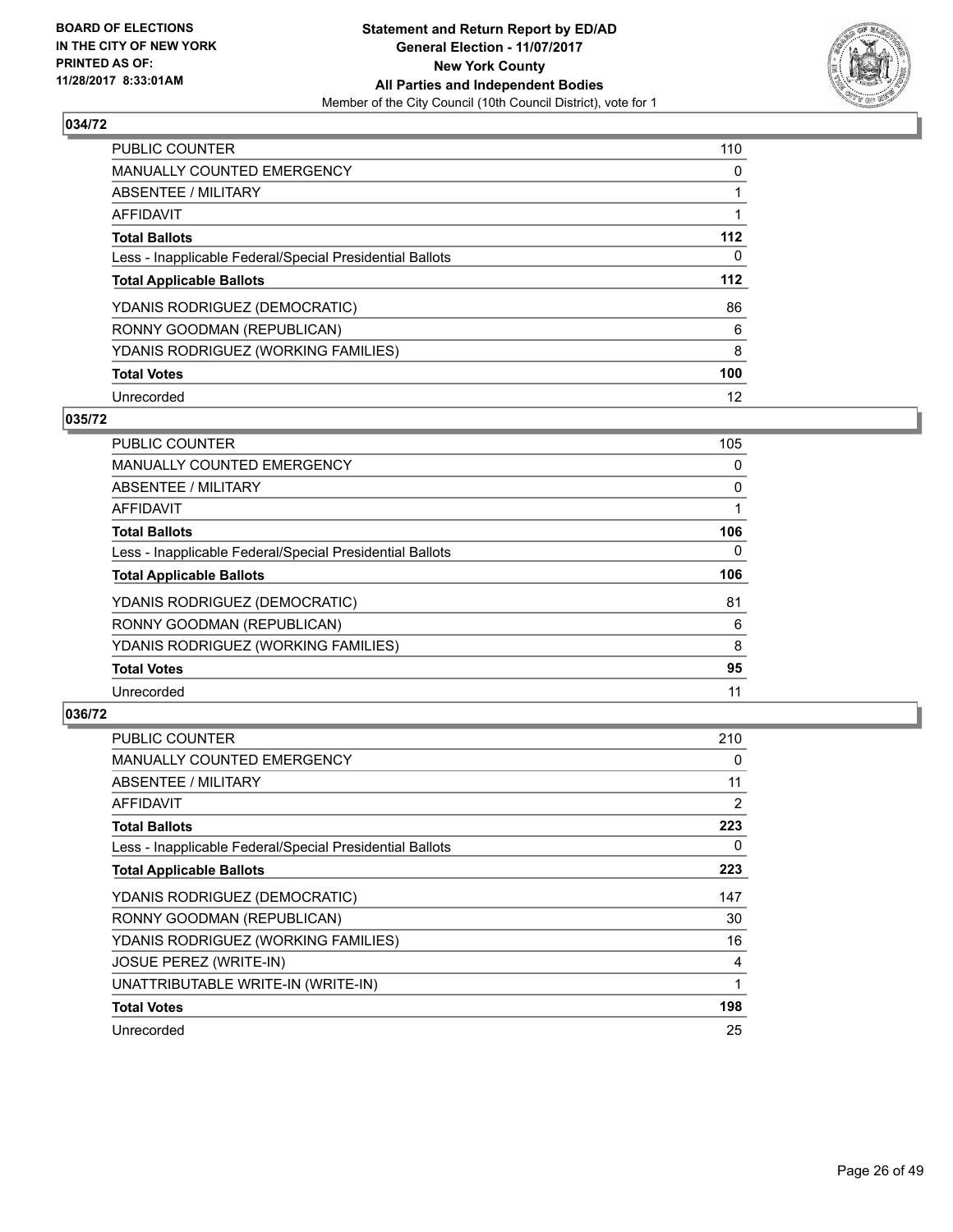

| PUBLIC COUNTER                                           | 165 |
|----------------------------------------------------------|-----|
| <b>MANUALLY COUNTED EMERGENCY</b>                        | 0   |
| ABSENTEE / MILITARY                                      | 3   |
| AFFIDAVIT                                                | 1   |
| <b>Total Ballots</b>                                     | 169 |
| Less - Inapplicable Federal/Special Presidential Ballots | 0   |
| <b>Total Applicable Ballots</b>                          | 169 |
| YDANIS RODRIGUEZ (DEMOCRATIC)                            | 117 |
| RONNY GOODMAN (REPUBLICAN)                               | 22  |
| YDANIS RODRIGUEZ (WORKING FAMILIES)                      | 13  |
| <b>JOSUE PEREZ (WRITE-IN)</b>                            | 3   |
| SARAH MONGRIDGE (WRITE-IN)                               | 1   |
| UNATTRIBUTABLE WRITE-IN (WRITE-IN)                       | 1   |
| <b>Total Votes</b>                                       | 157 |
| Unrecorded                                               | 12  |

| PUBLIC COUNTER                                           | 248            |
|----------------------------------------------------------|----------------|
| <b>MANUALLY COUNTED EMERGENCY</b>                        | 0              |
| ABSENTEE / MILITARY                                      | 4              |
| <b>AFFIDAVIT</b>                                         | 4              |
| <b>Total Ballots</b>                                     | 256            |
| Less - Inapplicable Federal/Special Presidential Ballots | 0              |
| <b>Total Applicable Ballots</b>                          | 256            |
| YDANIS RODRIGUEZ (DEMOCRATIC)                            | 176            |
| RONNY GOODMAN (REPUBLICAN)                               | 27             |
| YDANIS RODRIGUEZ (WORKING FAMILIES)                      | 26             |
| CAROLINA PICHARDO (WRITE-IN)                             | 1              |
| <b>JOSUE PEREZ (WRITE-IN)</b>                            | $\overline{2}$ |
| KATHRYN HEIM HARRIS (WRITE-IN)                           | 1              |
| UNATTRIBUTABLE WRITE-IN (WRITE-IN)                       | 1              |
| YAEL LEOPOLD (WRITE-IN)                                  | 1              |
| <b>Total Votes</b>                                       | 235            |
| Unrecorded                                               | 21             |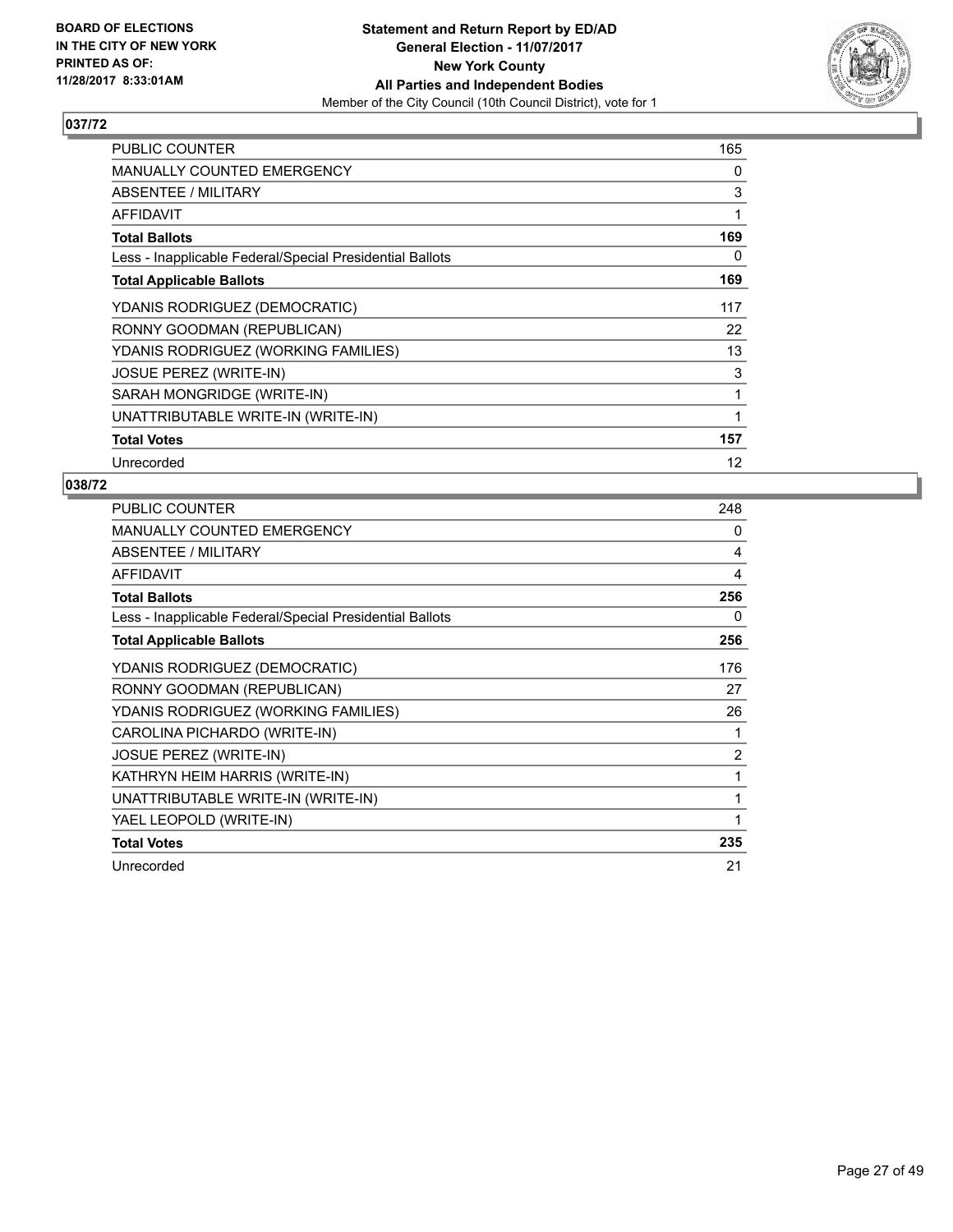

| <b>PUBLIC COUNTER</b>                                    | 200 |
|----------------------------------------------------------|-----|
| <b>MANUALLY COUNTED EMERGENCY</b>                        | 0   |
| <b>ABSENTEE / MILITARY</b>                               |     |
| AFFIDAVIT                                                | 3   |
| <b>Total Ballots</b>                                     | 204 |
| Less - Inapplicable Federal/Special Presidential Ballots | 0   |
| <b>Total Applicable Ballots</b>                          | 204 |
| YDANIS RODRIGUEZ (DEMOCRATIC)                            | 168 |
| RONNY GOODMAN (REPUBLICAN)                               | 7   |
| YDANIS RODRIGUEZ (WORKING FAMILIES)                      | 14  |
| CAROLINE LOPEZ (WRITE-IN)                                |     |
| PERRIE LYONS (WRITE-IN)                                  |     |
| <b>Total Votes</b>                                       | 191 |
| Unrecorded                                               | 13  |

| PUBLIC COUNTER                                           | 230 |
|----------------------------------------------------------|-----|
| <b>MANUALLY COUNTED EMERGENCY</b>                        | 0   |
| ABSENTEE / MILITARY                                      | 3   |
| <b>AFFIDAVIT</b>                                         | 3   |
| <b>Total Ballots</b>                                     | 236 |
| Less - Inapplicable Federal/Special Presidential Ballots | 0   |
| <b>Total Applicable Ballots</b>                          | 236 |
| YDANIS RODRIGUEZ (DEMOCRATIC)                            | 165 |
| RONNY GOODMAN (REPUBLICAN)                               | 23  |
| YDANIS RODRIGUEZ (WORKING FAMILIES)                      | 23  |
| JESSICA S. RIVERA (WRITE-IN)                             | 1   |
| JOSUE PEREZ (WRITE-IN)                                   | 3   |
| ROBERT JACKSON (WRITE-IN)                                | 1   |
| <b>VERONICA LIU (WRITE-IN)</b>                           |     |
| <b>Total Votes</b>                                       | 217 |
| Unrecorded                                               | 19  |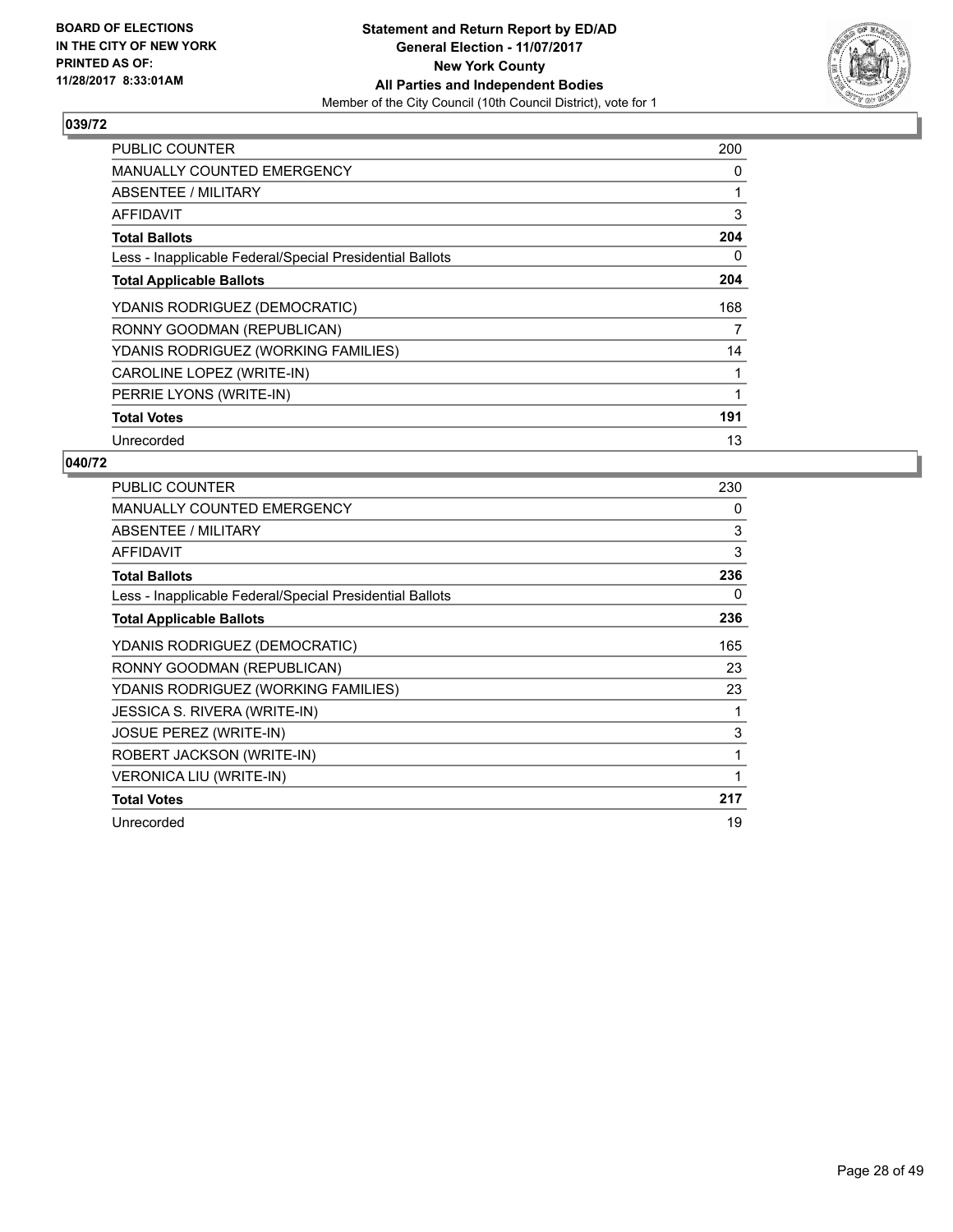

| <b>PUBLIC COUNTER</b>                                    | 232 |
|----------------------------------------------------------|-----|
| <b>MANUALLY COUNTED EMERGENCY</b>                        | 0   |
| <b>ABSENTEE / MILITARY</b>                               | 2   |
| AFFIDAVIT                                                | 4   |
| <b>Total Ballots</b>                                     | 238 |
| Less - Inapplicable Federal/Special Presidential Ballots | 0   |
| <b>Total Applicable Ballots</b>                          | 238 |
| YDANIS RODRIGUEZ (DEMOCRATIC)                            | 156 |
| RONNY GOODMAN (REPUBLICAN)                               | 21  |
| YDANIS RODRIGUEZ (WORKING FAMILIES)                      | 27  |
| <b>BOB SMITH (WRITE-IN)</b>                              |     |
| UNATTRIBUTABLE WRITE-IN (WRITE-IN)                       |     |
| <b>Total Votes</b>                                       | 206 |
| Unrecorded                                               | 32  |

| <b>PUBLIC COUNTER</b>                                    | 231            |
|----------------------------------------------------------|----------------|
| MANUALLY COUNTED EMERGENCY                               | 0              |
| <b>ABSENTEE / MILITARY</b>                               | 5              |
| <b>AFFIDAVIT</b>                                         | 3              |
| <b>Total Ballots</b>                                     | 239            |
| Less - Inapplicable Federal/Special Presidential Ballots | 0              |
| <b>Total Applicable Ballots</b>                          | 239            |
| YDANIS RODRIGUEZ (DEMOCRATIC)                            | 175            |
| RONNY GOODMAN (REPUBLICAN)                               | 21             |
| YDANIS RODRIGUEZ (WORKING FAMILIES)                      | 16             |
| JAMES C. LANE (WRITE-IN)                                 | 1              |
| JOSUE PEREZ (WRITE-IN)                                   | 3              |
| <b>KERRY LABENDZ (WRITE-IN)</b>                          | 1              |
| MARC FLIEDNER (WRITE-IN)                                 | 1              |
| MARCELA XAVIER (WRITE-IN)                                | 1              |
| UNATTRIBUTABLE WRITE-IN (WRITE-IN)                       | $\overline{2}$ |
| <b>Total Votes</b>                                       | 221            |
| Unrecorded                                               | 18             |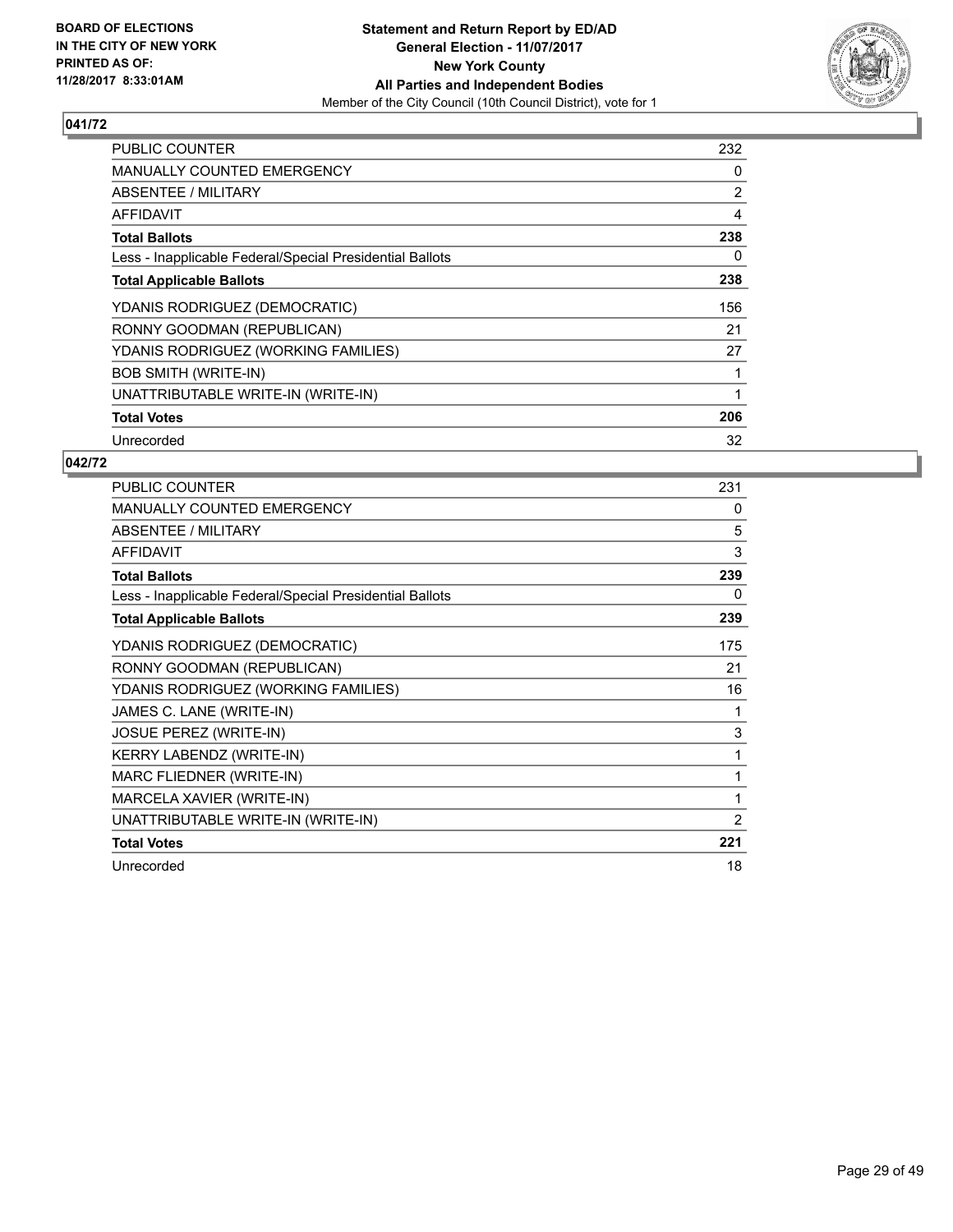

| <b>PUBLIC COUNTER</b>                                    | 263            |
|----------------------------------------------------------|----------------|
| MANUALLY COUNTED EMERGENCY                               | 0              |
| ABSENTEE / MILITARY                                      | 0              |
| AFFIDAVIT                                                | 2              |
| <b>Total Ballots</b>                                     | 265            |
| Less - Inapplicable Federal/Special Presidential Ballots | 0              |
| <b>Total Applicable Ballots</b>                          | 265            |
| YDANIS RODRIGUEZ (DEMOCRATIC)                            | 212            |
| RONNY GOODMAN (REPUBLICAN)                               | 13             |
| YDANIS RODRIGUEZ (WORKING FAMILIES)                      | 16             |
| <b>JOSUE PEREZ (WRITE-IN)</b>                            | $\overline{2}$ |
| MICAH LASHER (WRITE-IN)                                  | 1              |
| UNATTRIBUTABLE WRITE-IN (WRITE-IN)                       | 1              |
| <b>Total Votes</b>                                       | 245            |
| Unrecorded                                               | 20             |

## **044/72**

| <b>PUBLIC COUNTER</b>                                    | 192 |
|----------------------------------------------------------|-----|
| <b>MANUALLY COUNTED EMERGENCY</b>                        | 0   |
| ABSENTEE / MILITARY                                      | 5   |
| <b>AFFIDAVIT</b>                                         | 0   |
| <b>Total Ballots</b>                                     | 197 |
| Less - Inapplicable Federal/Special Presidential Ballots | 0   |
| <b>Total Applicable Ballots</b>                          | 197 |
| YDANIS RODRIGUEZ (DEMOCRATIC)                            | 156 |
| RONNY GOODMAN (REPUBLICAN)                               | 14  |
| YDANIS RODRIGUEZ (WORKING FAMILIES)                      | 9   |
| <b>JOSUE PEREZ (WRITE-IN)</b>                            | 1   |
| <b>Total Votes</b>                                       | 180 |
| Unrecorded                                               | 17  |

| <b>PUBLIC COUNTER</b>                                    | 151            |
|----------------------------------------------------------|----------------|
| <b>MANUALLY COUNTED EMERGENCY</b>                        | 0              |
| ABSENTEE / MILITARY                                      | 4              |
| AFFIDAVIT                                                | $\overline{2}$ |
| <b>Total Ballots</b>                                     | 157            |
| Less - Inapplicable Federal/Special Presidential Ballots | 0              |
| <b>Total Applicable Ballots</b>                          | 157            |
| YDANIS RODRIGUEZ (DEMOCRATIC)                            | 115            |
| RONNY GOODMAN (REPUBLICAN)                               | 11             |
| YDANIS RODRIGUEZ (WORKING FAMILIES)                      | 11             |
| UNATTRIBUTABLE WRITE-IN (WRITE-IN)                       | 1              |
| <b>Total Votes</b>                                       | 138            |
| Unrecorded                                               | 19             |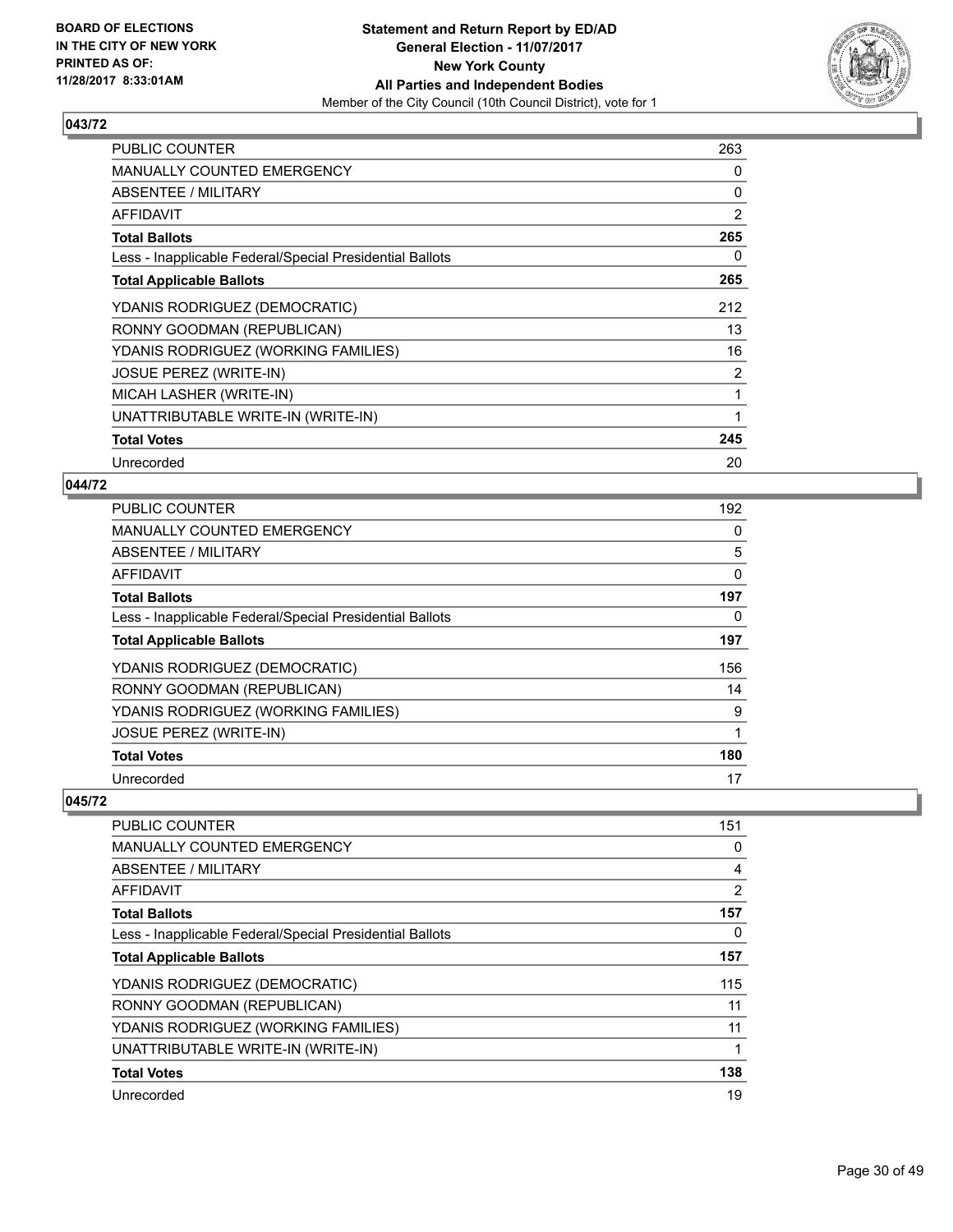

| PUBLIC COUNTER                                           | 206          |
|----------------------------------------------------------|--------------|
| <b>MANUALLY COUNTED EMERGENCY</b>                        | 0            |
| ABSENTEE / MILITARY                                      | 3            |
| AFFIDAVIT                                                | 3            |
| <b>Total Ballots</b>                                     | 212          |
| Less - Inapplicable Federal/Special Presidential Ballots | 0            |
| <b>Total Applicable Ballots</b>                          | 212          |
| YDANIS RODRIGUEZ (DEMOCRATIC)                            | 135          |
| RONNY GOODMAN (REPUBLICAN)                               | 26           |
| YDANIS RODRIGUEZ (WORKING FAMILIES)                      | 19           |
| FERNANDO GONZALES (WRITE-IN)                             | 1            |
| <b>JOSUE PEREZ (WRITE-IN)</b>                            | 11           |
| UNATTRIBUTABLE WRITE-IN (WRITE-IN)                       | 1            |
| WILLIAM MILLIGAN (WRITE-IN)                              | $\mathbf{1}$ |
| <b>Total Votes</b>                                       | 194          |
| Unrecorded                                               | 18           |

# **047/72**

| <b>PUBLIC COUNTER</b>                                    | 180            |
|----------------------------------------------------------|----------------|
| MANUALLY COUNTED EMERGENCY                               | 0              |
| ABSENTEE / MILITARY                                      |                |
| AFFIDAVIT                                                |                |
| <b>Total Ballots</b>                                     | 182            |
| Less - Inapplicable Federal/Special Presidential Ballots | 0              |
| <b>Total Applicable Ballots</b>                          | 182            |
| YDANIS RODRIGUEZ (DEMOCRATIC)                            | 141            |
| RONNY GOODMAN (REPUBLICAN)                               | 15             |
| YDANIS RODRIGUEZ (WORKING FAMILIES)                      | 6              |
| <b>JOSUE PEREZ (WRITE-IN)</b>                            | $\overline{2}$ |
| <b>Total Votes</b>                                       | 164            |
| Unrecorded                                               | 18             |

| PUBLIC COUNTER                                           | 176 |
|----------------------------------------------------------|-----|
| MANUALLY COUNTED EMERGENCY                               | 0   |
| ABSENTEE / MILITARY                                      | 2   |
| AFFIDAVIT                                                | 7   |
| <b>Total Ballots</b>                                     | 185 |
| Less - Inapplicable Federal/Special Presidential Ballots | 0   |
| <b>Total Applicable Ballots</b>                          | 185 |
| YDANIS RODRIGUEZ (DEMOCRATIC)                            | 153 |
| RONNY GOODMAN (REPUBLICAN)                               | 5   |
| YDANIS RODRIGUEZ (WORKING FAMILIES)                      | 5   |
| ROBERT J. RODRIGUEZ (WRITE-IN)                           | 1   |
| UNATTRIBUTABLE WRITE-IN (WRITE-IN)                       | 1   |
| <b>Total Votes</b>                                       | 165 |
| Unrecorded                                               | 20  |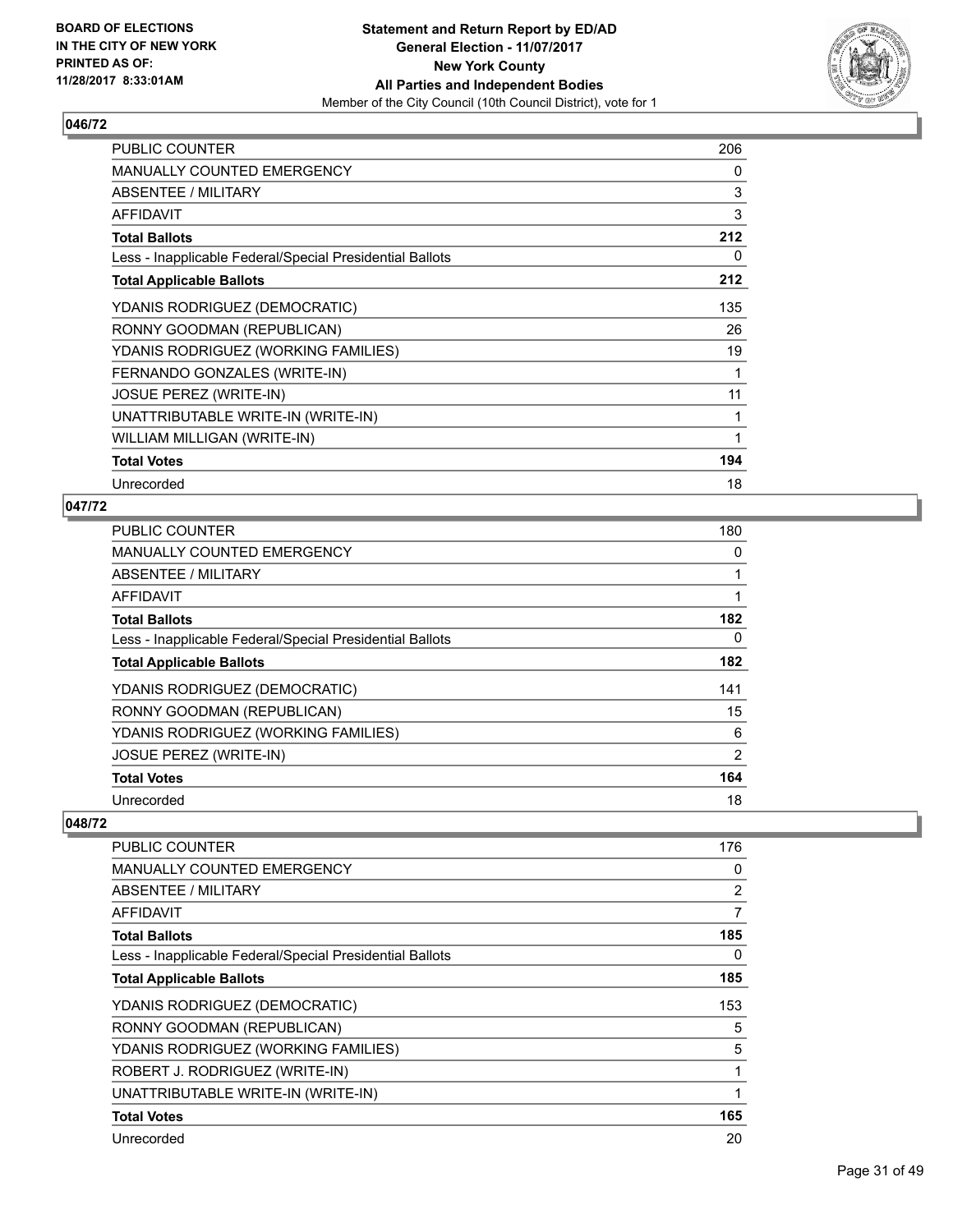

| <b>PUBLIC COUNTER</b>                                    | 155 |
|----------------------------------------------------------|-----|
| <b>MANUALLY COUNTED EMERGENCY</b>                        | 0   |
| ABSENTEE / MILITARY                                      | 2   |
| AFFIDAVIT                                                | 2   |
| <b>Total Ballots</b>                                     | 159 |
| Less - Inapplicable Federal/Special Presidential Ballots | 0   |
| <b>Total Applicable Ballots</b>                          | 159 |
| YDANIS RODRIGUEZ (DEMOCRATIC)                            | 124 |
| RONNY GOODMAN (REPUBLICAN)                               | 7   |
| YDANIS RODRIGUEZ (WORKING FAMILIES)                      | 6   |
| PI TEJADA (WRITE-IN)                                     | 1   |
| <b>Total Votes</b>                                       | 138 |
| Unrecorded                                               | 21  |

## **050/72**

| PUBLIC COUNTER                                           | 154 |
|----------------------------------------------------------|-----|
| <b>MANUALLY COUNTED EMERGENCY</b>                        | 0   |
| ABSENTEE / MILITARY                                      | 10  |
| AFFIDAVIT                                                |     |
| <b>Total Ballots</b>                                     | 165 |
| Less - Inapplicable Federal/Special Presidential Ballots | 0   |
| <b>Total Applicable Ballots</b>                          | 165 |
| YDANIS RODRIGUEZ (DEMOCRATIC)                            | 118 |
| RONNY GOODMAN (REPUBLICAN)                               | 6   |
| YDANIS RODRIGUEZ (WORKING FAMILIES)                      | 4   |
| <b>JAMES LOVING (WRITE-IN)</b>                           | 1   |
| JOHNNIE ABREU (WRITE-IN)                                 |     |
| <b>Total Votes</b>                                       | 130 |
| Unrecorded                                               | 35  |

| <b>PUBLIC COUNTER</b>                                    | 145 |
|----------------------------------------------------------|-----|
| <b>MANUALLY COUNTED EMERGENCY</b>                        | 0   |
| ABSENTEE / MILITARY                                      | 8   |
| <b>AFFIDAVIT</b>                                         | 5   |
| <b>Total Ballots</b>                                     | 158 |
| Less - Inapplicable Federal/Special Presidential Ballots | 0   |
| <b>Total Applicable Ballots</b>                          | 158 |
| YDANIS RODRIGUEZ (DEMOCRATIC)                            | 125 |
| RONNY GOODMAN (REPUBLICAN)                               | 6   |
| YDANIS RODRIGUEZ (WORKING FAMILIES)                      | 4   |
| <b>Total Votes</b>                                       | 135 |
| Unrecorded                                               | 23  |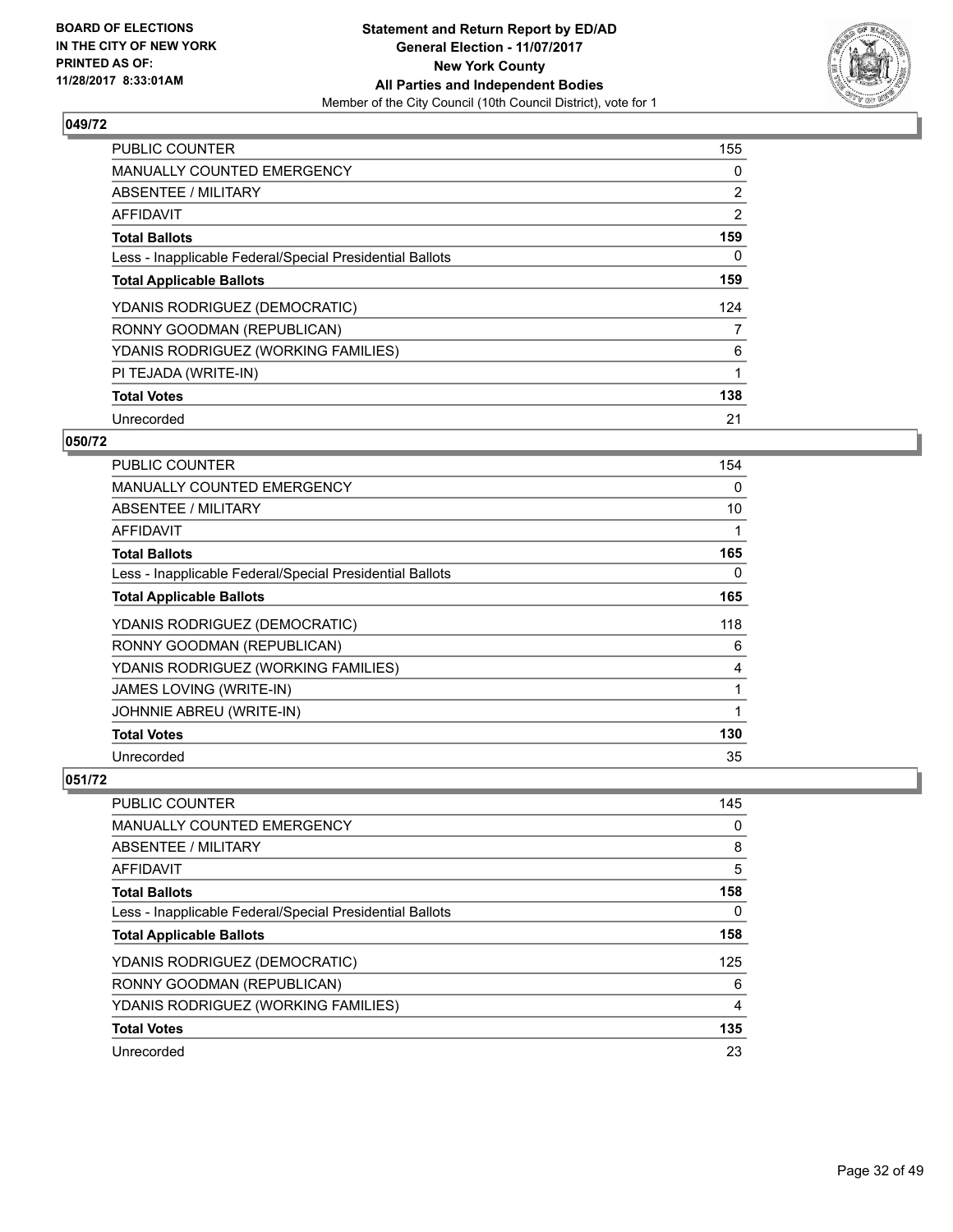

| <b>PUBLIC COUNTER</b>                                    | 199 |
|----------------------------------------------------------|-----|
| <b>MANUALLY COUNTED EMERGENCY</b>                        | 0   |
| ABSENTEE / MILITARY                                      | 6   |
| AFFIDAVIT                                                |     |
| <b>Total Ballots</b>                                     | 206 |
| Less - Inapplicable Federal/Special Presidential Ballots | 0   |
| <b>Total Applicable Ballots</b>                          | 206 |
| YDANIS RODRIGUEZ (DEMOCRATIC)                            | 149 |
| RONNY GOODMAN (REPUBLICAN)                               | 15  |
| YDANIS RODRIGUEZ (WORKING FAMILIES)                      | 10  |
| <b>Total Votes</b>                                       | 174 |
| Unrecorded                                               | 32  |

#### **053/72**

| <b>PUBLIC COUNTER</b>                                    | 112      |
|----------------------------------------------------------|----------|
| <b>MANUALLY COUNTED EMERGENCY</b>                        | 0        |
| ABSENTEE / MILITARY                                      |          |
| <b>AFFIDAVIT</b>                                         | 4        |
| <b>Total Ballots</b>                                     | 117      |
| Less - Inapplicable Federal/Special Presidential Ballots | $\Omega$ |
| <b>Total Applicable Ballots</b>                          | 117      |
| YDANIS RODRIGUEZ (DEMOCRATIC)                            | 93       |
| RONNY GOODMAN (REPUBLICAN)                               | 11       |
| YDANIS RODRIGUEZ (WORKING FAMILIES)                      | 2        |
| <b>Total Votes</b>                                       | 106      |
| Unrecorded                                               | 11       |

| <b>PUBLIC COUNTER</b>                                    | 180            |
|----------------------------------------------------------|----------------|
| <b>MANUALLY COUNTED EMERGENCY</b>                        | 0              |
| ABSENTEE / MILITARY                                      | $\overline{2}$ |
| <b>AFFIDAVIT</b>                                         | 6              |
| <b>Total Ballots</b>                                     | 188            |
| Less - Inapplicable Federal/Special Presidential Ballots | 0              |
| <b>Total Applicable Ballots</b>                          | 188            |
| YDANIS RODRIGUEZ (DEMOCRATIC)                            | 148            |
| RONNY GOODMAN (REPUBLICAN)                               | 8              |
| YDANIS RODRIGUEZ (WORKING FAMILIES)                      | 9              |
| <b>JOSUE PEREZ (WRITE-IN)</b>                            |                |
| <b>Total Votes</b>                                       | 166            |
| Unrecorded                                               | 22             |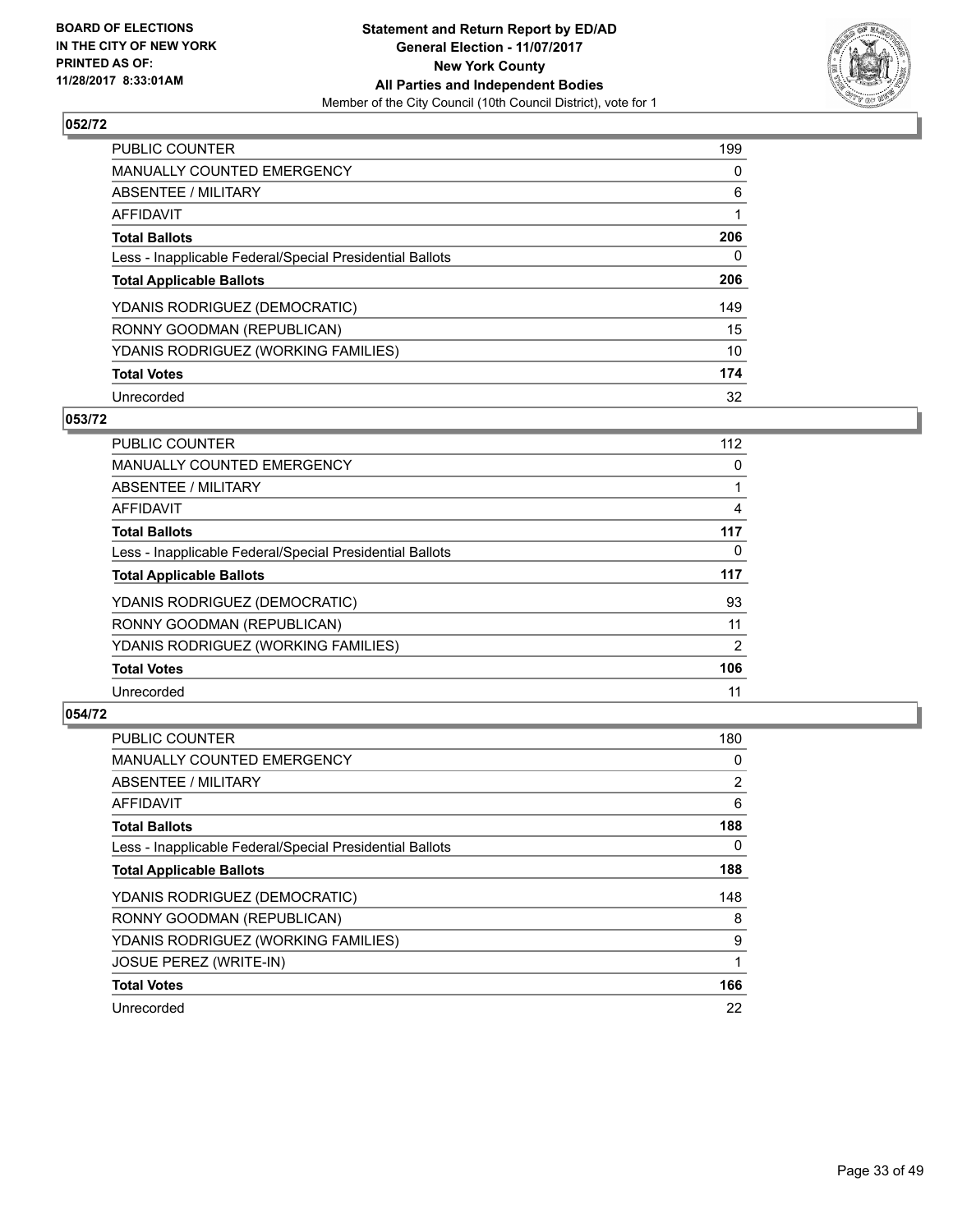

| <b>PUBLIC COUNTER</b>                                    | 203 |
|----------------------------------------------------------|-----|
| <b>MANUALLY COUNTED EMERGENCY</b>                        | 0   |
| ABSENTEE / MILITARY                                      | 2   |
| <b>AFFIDAVIT</b>                                         | 7   |
| <b>Total Ballots</b>                                     | 212 |
| Less - Inapplicable Federal/Special Presidential Ballots | 0   |
| <b>Total Applicable Ballots</b>                          | 212 |
| YDANIS RODRIGUEZ (DEMOCRATIC)                            | 168 |
| RONNY GOODMAN (REPUBLICAN)                               | 11  |
| YDANIS RODRIGUEZ (WORKING FAMILIES)                      | 11  |
| <b>HENRY MILK (WRITE-IN)</b>                             | 1   |
| <b>Total Votes</b>                                       | 191 |
| Unrecorded                                               | 21  |

| PUBLIC COUNTER                                           | 198 |
|----------------------------------------------------------|-----|
| <b>MANUALLY COUNTED EMERGENCY</b>                        | 0   |
| ABSENTEE / MILITARY                                      | 3   |
| <b>AFFIDAVIT</b>                                         | 3   |
| <b>Total Ballots</b>                                     | 204 |
| Less - Inapplicable Federal/Special Presidential Ballots | 0   |
| <b>Total Applicable Ballots</b>                          | 204 |
| YDANIS RODRIGUEZ (DEMOCRATIC)                            | 151 |
| RONNY GOODMAN (REPUBLICAN)                               | 12  |
| YDANIS RODRIGUEZ (WORKING FAMILIES)                      | 11  |
| <b>JOSUE PEREZ (WRITE-IN)</b>                            | 1   |
| ROBERT BROWER (WRITE-IN)                                 | 1   |
| <b>Total Votes</b>                                       | 176 |
| Unrecorded                                               | 28  |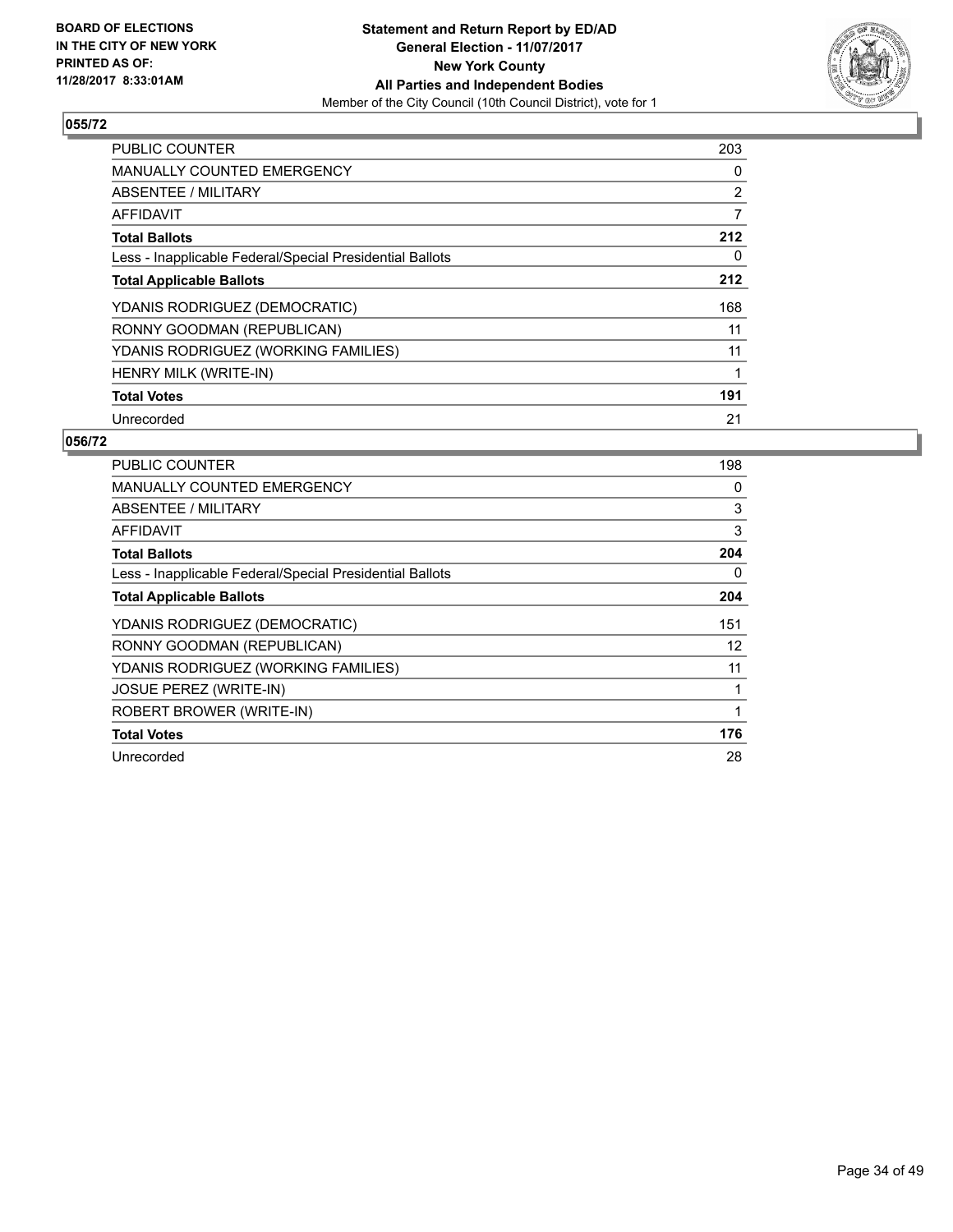

| <b>PUBLIC COUNTER</b>                                    | 263 |
|----------------------------------------------------------|-----|
| MANUALLY COUNTED EMERGENCY                               | 0   |
| <b>ABSENTEE / MILITARY</b>                               | 6   |
| <b>AFFIDAVIT</b>                                         | 9   |
| <b>Total Ballots</b>                                     | 278 |
| Less - Inapplicable Federal/Special Presidential Ballots | 0   |
| <b>Total Applicable Ballots</b>                          | 278 |
| YDANIS RODRIGUEZ (DEMOCRATIC)                            | 158 |
| RONNY GOODMAN (REPUBLICAN)                               | 39  |
| YDANIS RODRIGUEZ (WORKING FAMILIES)                      | 37  |
| <b>GEORGE ESPINAL (WRITE-IN)</b>                         | 1   |
| <b>JOSUE PEREZ (WRITE-IN)</b>                            | 16  |
| <b>JULIET PRITHER (WRITE-IN)</b>                         | 1   |
| KOUROSS ESMELI (WRITE-IN)                                | 1   |
| UNATTRIBUTABLE WRITE-IN (WRITE-IN)                       | 1   |
| <b>Total Votes</b>                                       | 254 |
| Unrecorded                                               | 24  |

| <b>PUBLIC COUNTER</b>                                    | 317 |
|----------------------------------------------------------|-----|
| <b>MANUALLY COUNTED EMERGENCY</b>                        | 0   |
| <b>ABSENTEE / MILITARY</b>                               | 5   |
| <b>AFFIDAVIT</b>                                         | 9   |
| <b>Total Ballots</b>                                     | 331 |
| Less - Inapplicable Federal/Special Presidential Ballots | 0   |
| <b>Total Applicable Ballots</b>                          | 331 |
| YDANIS RODRIGUEZ (DEMOCRATIC)                            | 189 |
| RONNY GOODMAN (REPUBLICAN)                               | 36  |
| YDANIS RODRIGUEZ (WORKING FAMILIES)                      | 36  |
| AKEEM BROWDER JR. (WRITE-IN)                             | 1   |
| ARIENE SCHULMAN (WRITE-IN)                               | 1   |
| BERNIE SANDERS (WRITE-IN)                                | 1   |
| <b>JOSUE PEREZ (WRITE-IN)</b>                            | 17  |
| ROBERT JACKSON (WRITE-IN)                                | 2   |
| UNATTRIBUTABLE WRITE-IN (WRITE-IN)                       | 5   |
| <b>Total Votes</b>                                       | 288 |
| Unrecorded                                               | 43  |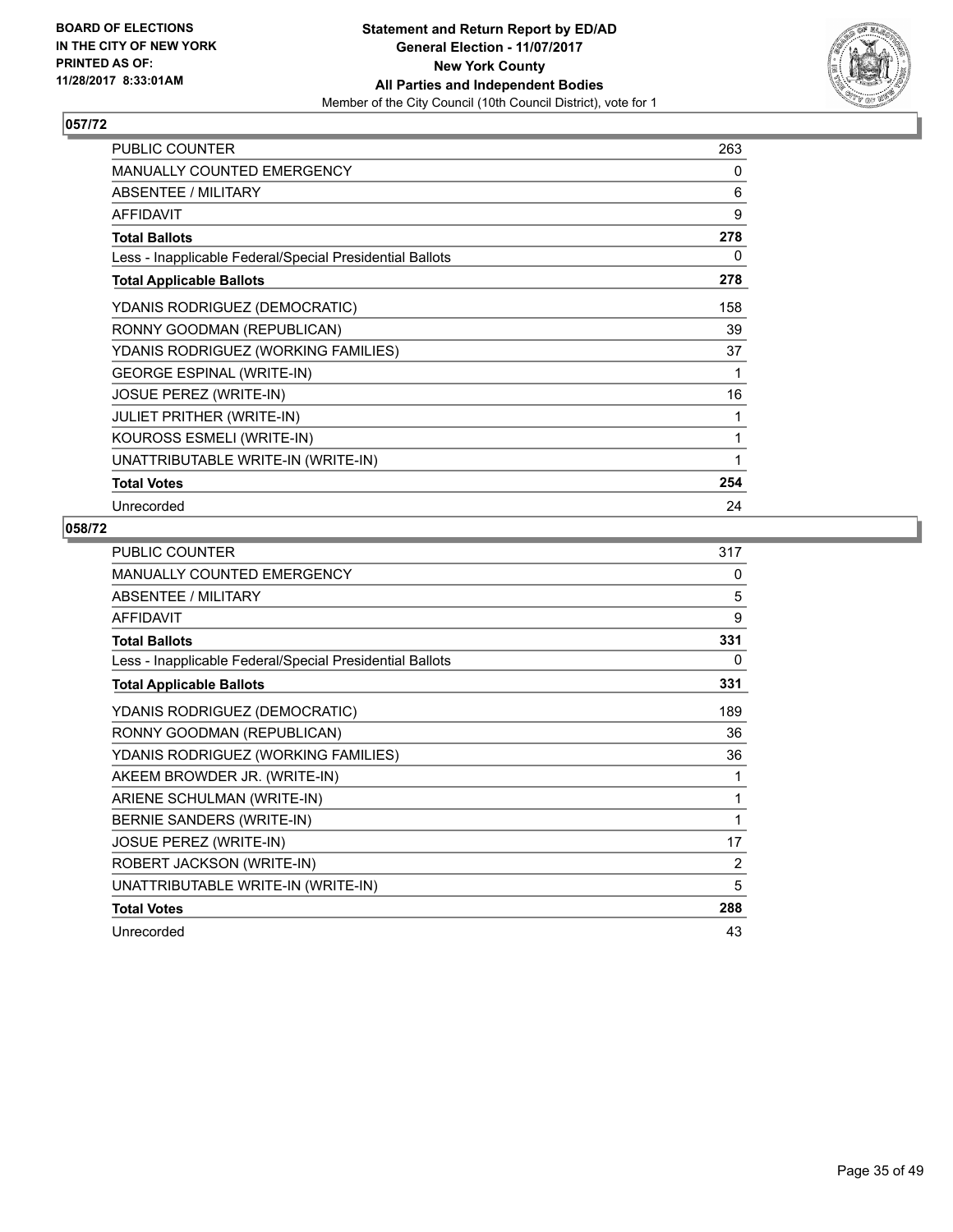

| <b>PUBLIC COUNTER</b>                                    | 286            |
|----------------------------------------------------------|----------------|
| <b>MANUALLY COUNTED EMERGENCY</b>                        | 0              |
| ABSENTEE / MILITARY                                      | $\overline{2}$ |
| <b>AFFIDAVIT</b>                                         | 6              |
| <b>Total Ballots</b>                                     | 294            |
| Less - Inapplicable Federal/Special Presidential Ballots | 0              |
| <b>Total Applicable Ballots</b>                          | 294            |
| YDANIS RODRIGUEZ (DEMOCRATIC)                            | 183            |
| RONNY GOODMAN (REPUBLICAN)                               | 41             |
| YDANIS RODRIGUEZ (WORKING FAMILIES)                      | 21             |
| <b>GEORGE FERNANDEZ (WRITE-IN)</b>                       |                |
| <b>JOSUE PEREZ (WRITE-IN)</b>                            | 12             |
| SHANNY MORENO (WRITE-IN)                                 | 1              |
| VICORIA BOWD (WRITE-IN)                                  |                |
| <b>Total Votes</b>                                       | 260            |
| Unrecorded                                               | 34             |

| <b>PUBLIC COUNTER</b>                                    | 292          |
|----------------------------------------------------------|--------------|
| <b>MANUALLY COUNTED EMERGENCY</b>                        | 0            |
| ABSENTEE / MILITARY                                      | 4            |
| <b>AFFIDAVIT</b>                                         | 8            |
| <b>Total Ballots</b>                                     | 304          |
| Less - Inapplicable Federal/Special Presidential Ballots | 0            |
| <b>Total Applicable Ballots</b>                          | 304          |
| YDANIS RODRIGUEZ (DEMOCRATIC)                            | 205          |
| RONNY GOODMAN (REPUBLICAN)                               | 41           |
| YDANIS RODRIGUEZ (WORKING FAMILIES)                      | 25           |
| CHERYL PANHAM (WRITE-IN)                                 | 1            |
| EILLEEN SULLIVAN (WRITE-IN)                              | $\mathbf{1}$ |
| <b>JOSUE PEREZ (WRITE-IN)</b>                            | 6            |
| THOMAS CROSSMAN (WRITE-IN)                               | 1            |
| THOMAS CROWMAN (WRITE-IN)                                | 1            |
| WILLIAM OLSEN-HOPER (WRITE-IN)                           | 1            |
| <b>Total Votes</b>                                       | 282          |
| Unrecorded                                               | 22           |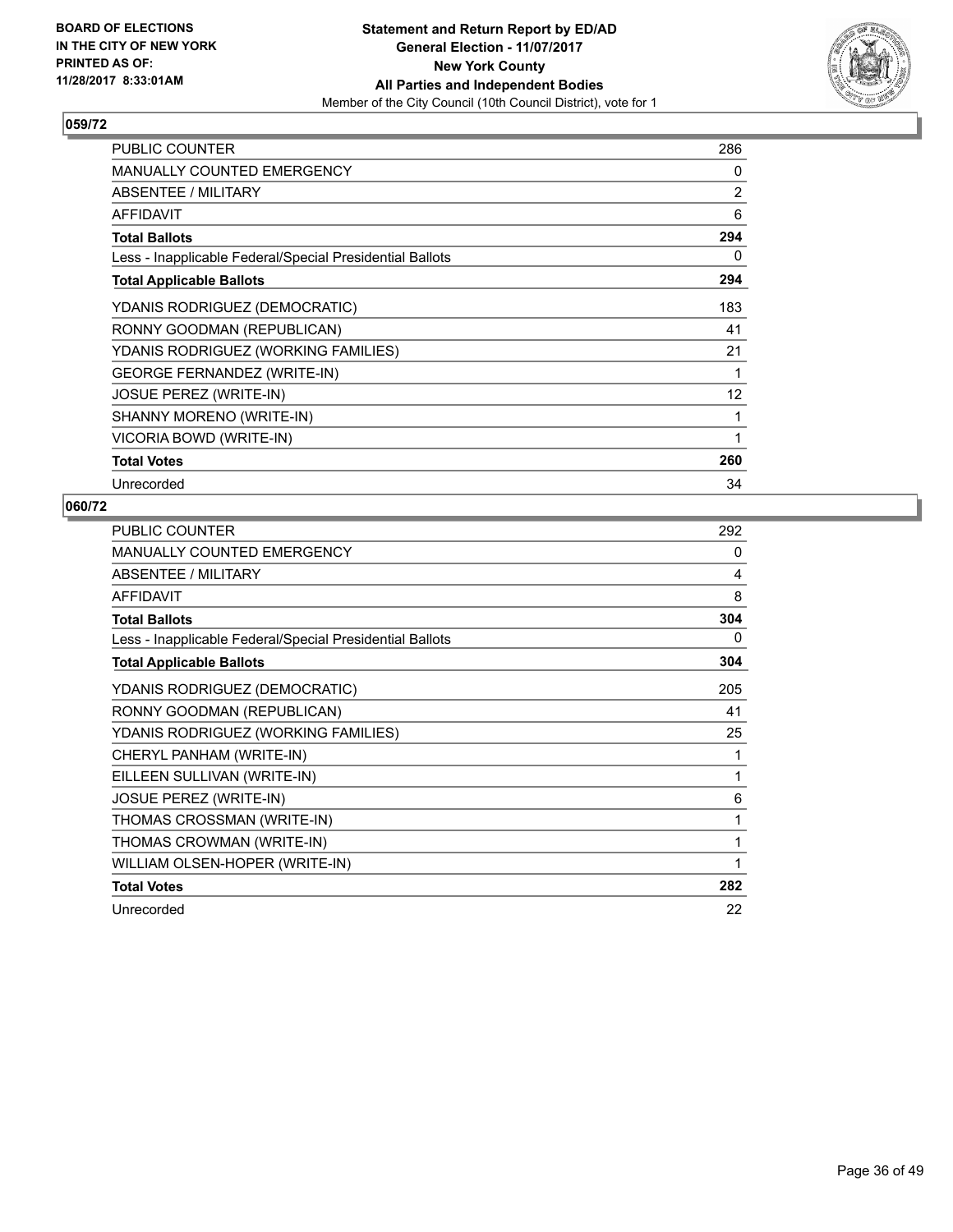

| <b>PUBLIC COUNTER</b>                                    | 178 |
|----------------------------------------------------------|-----|
| <b>MANUALLY COUNTED EMERGENCY</b>                        | 0   |
| <b>ABSENTEE / MILITARY</b>                               |     |
| AFFIDAVIT                                                | 3   |
| <b>Total Ballots</b>                                     | 182 |
| Less - Inapplicable Federal/Special Presidential Ballots | 0   |
| <b>Total Applicable Ballots</b>                          | 182 |
| YDANIS RODRIGUEZ (DEMOCRATIC)                            | 129 |
| RONNY GOODMAN (REPUBLICAN)                               | 24  |
| YDANIS RODRIGUEZ (WORKING FAMILIES)                      | 8   |
| <b>JOSUE PEREZ (WRITE-IN)</b>                            | 3   |
| UNATTRIBUTABLE WRITE-IN (WRITE-IN)                       | 1   |
| <b>Total Votes</b>                                       | 165 |
|                                                          |     |

# **062/72**

| <b>PUBLIC COUNTER</b>                                    | 177      |
|----------------------------------------------------------|----------|
| <b>MANUALLY COUNTED EMERGENCY</b>                        | 0        |
| ABSENTEE / MILITARY                                      |          |
| AFFIDAVIT                                                |          |
| <b>Total Ballots</b>                                     | 179      |
| Less - Inapplicable Federal/Special Presidential Ballots | $\Omega$ |
| <b>Total Applicable Ballots</b>                          | 179      |
| YDANIS RODRIGUEZ (DEMOCRATIC)                            | 124      |
| RONNY GOODMAN (REPUBLICAN)                               | 16       |
| YDANIS RODRIGUEZ (WORKING FAMILIES)                      | 9        |
| <b>Total Votes</b>                                       | 149      |
| Unrecorded                                               | 30       |

| <b>PUBLIC COUNTER</b>                                    | 183            |
|----------------------------------------------------------|----------------|
| <b>MANUALLY COUNTED EMERGENCY</b>                        | 0              |
| ABSENTEE / MILITARY                                      | $\overline{2}$ |
| <b>AFFIDAVIT</b>                                         | $\overline{2}$ |
| <b>Total Ballots</b>                                     | 187            |
| Less - Inapplicable Federal/Special Presidential Ballots | 0              |
| <b>Total Applicable Ballots</b>                          | 187            |
| YDANIS RODRIGUEZ (DEMOCRATIC)                            | 121            |
| RONNY GOODMAN (REPUBLICAN)                               | 20             |
| YDANIS RODRIGUEZ (WORKING FAMILIES)                      | 9              |
| <b>GEORGE FERNANDEZ (WRITE-IN)</b>                       | 1              |
| <b>JOSUE PEREZ (WRITE-IN)</b>                            | 4              |
| UNATTRIBUTABLE WRITE-IN (WRITE-IN)                       | 1              |
| WILE E. COYOTE (WRITE-IN)                                |                |
| <b>Total Votes</b>                                       | 157            |
| Unrecorded                                               | 30             |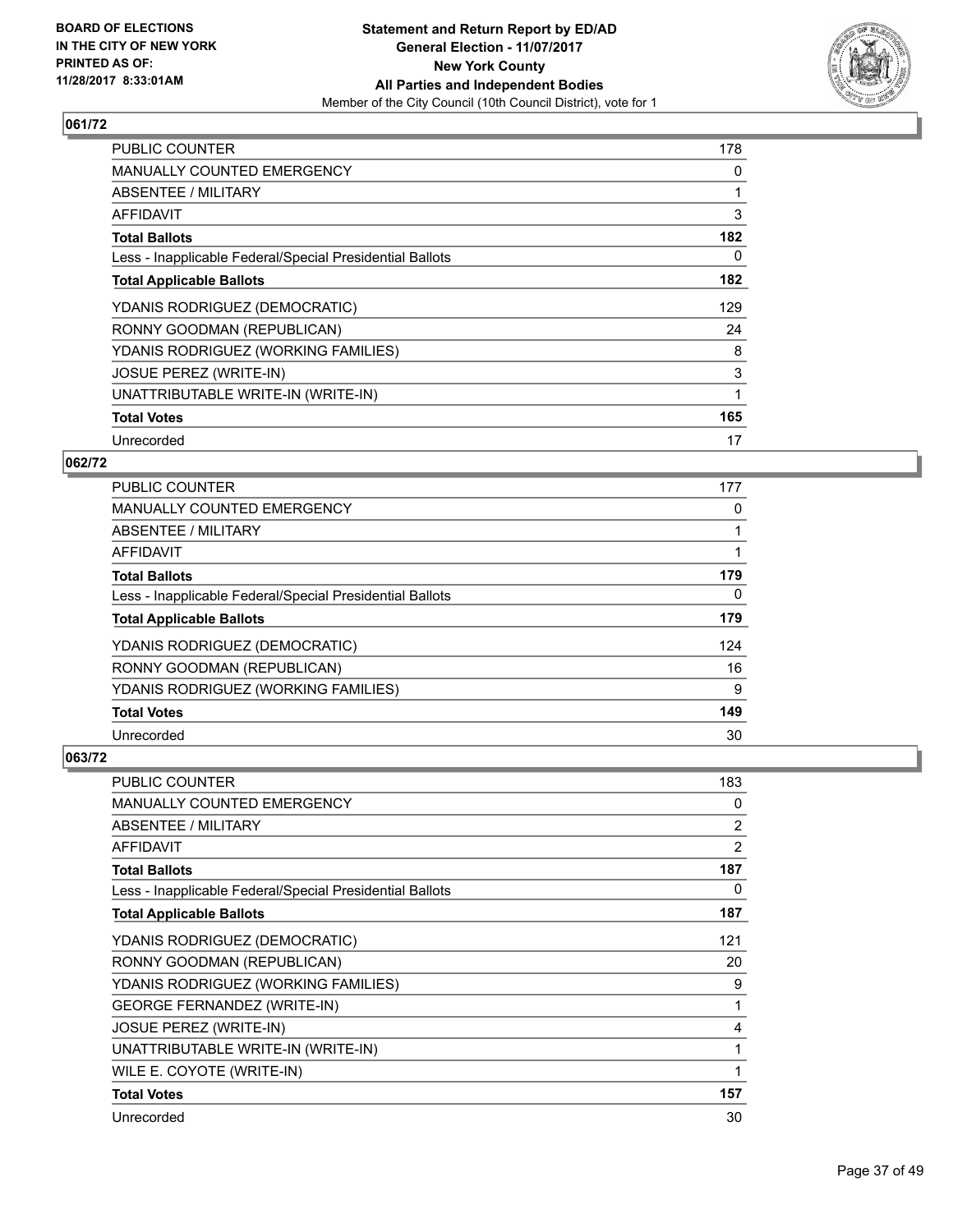

| PUBLIC COUNTER                                           | 261            |
|----------------------------------------------------------|----------------|
| <b>MANUALLY COUNTED EMERGENCY</b>                        | 0              |
| <b>ABSENTEE / MILITARY</b>                               | 8              |
| <b>AFFIDAVIT</b>                                         | 6              |
| <b>Total Ballots</b>                                     | 275            |
| Less - Inapplicable Federal/Special Presidential Ballots | 0              |
| <b>Total Applicable Ballots</b>                          | 275            |
| YDANIS RODRIGUEZ (DEMOCRATIC)                            | 166            |
| RONNY GOODMAN (REPUBLICAN)                               | 37             |
| YDANIS RODRIGUEZ (WORKING FAMILIES)                      | 21             |
| ANDREW O'DONNEL (WRITE-IN)                               | 1              |
| BARBARA BROCKLEBANK (WRITE-IN)                           | 1              |
| J. FRED MUGGS (WRITE-IN)                                 | 1              |
| JOSUE PEREZ (WRITE-IN)                                   | 13             |
| MARC FLIEDNER (WRITE-IN)                                 | 1              |
| MIA EISNER-GRYNBERG (WRITE-IN)                           | $\overline{2}$ |
| NOVA LUCENO (WRITE-IN)                                   | 1              |
| ROBERT JACKSON (WRITE-IN)                                | 2              |
| <b>Total Votes</b>                                       | 246            |
| Unrecorded                                               | 29             |

| PUBLIC COUNTER                                           | 205 |
|----------------------------------------------------------|-----|
| <b>MANUALLY COUNTED EMERGENCY</b>                        | 0   |
| <b>ABSENTEE / MILITARY</b>                               | 0   |
| <b>AFFIDAVIT</b>                                         | 5   |
| <b>Total Ballots</b>                                     | 210 |
| Less - Inapplicable Federal/Special Presidential Ballots | 0   |
| <b>Total Applicable Ballots</b>                          | 210 |
| YDANIS RODRIGUEZ (DEMOCRATIC)                            | 154 |
| RONNY GOODMAN (REPUBLICAN)                               | 16  |
| YDANIS RODRIGUEZ (WORKING FAMILIES)                      | 17  |
| JOHN ERVIN ROGERS (WRITE-IN)                             |     |
| <b>JOSUE PEREZ (WRITE-IN)</b>                            |     |
| TIMOTHY HILLS (WRITE-IN)                                 |     |
| <b>Total Votes</b>                                       | 190 |
| Unrecorded                                               | 20  |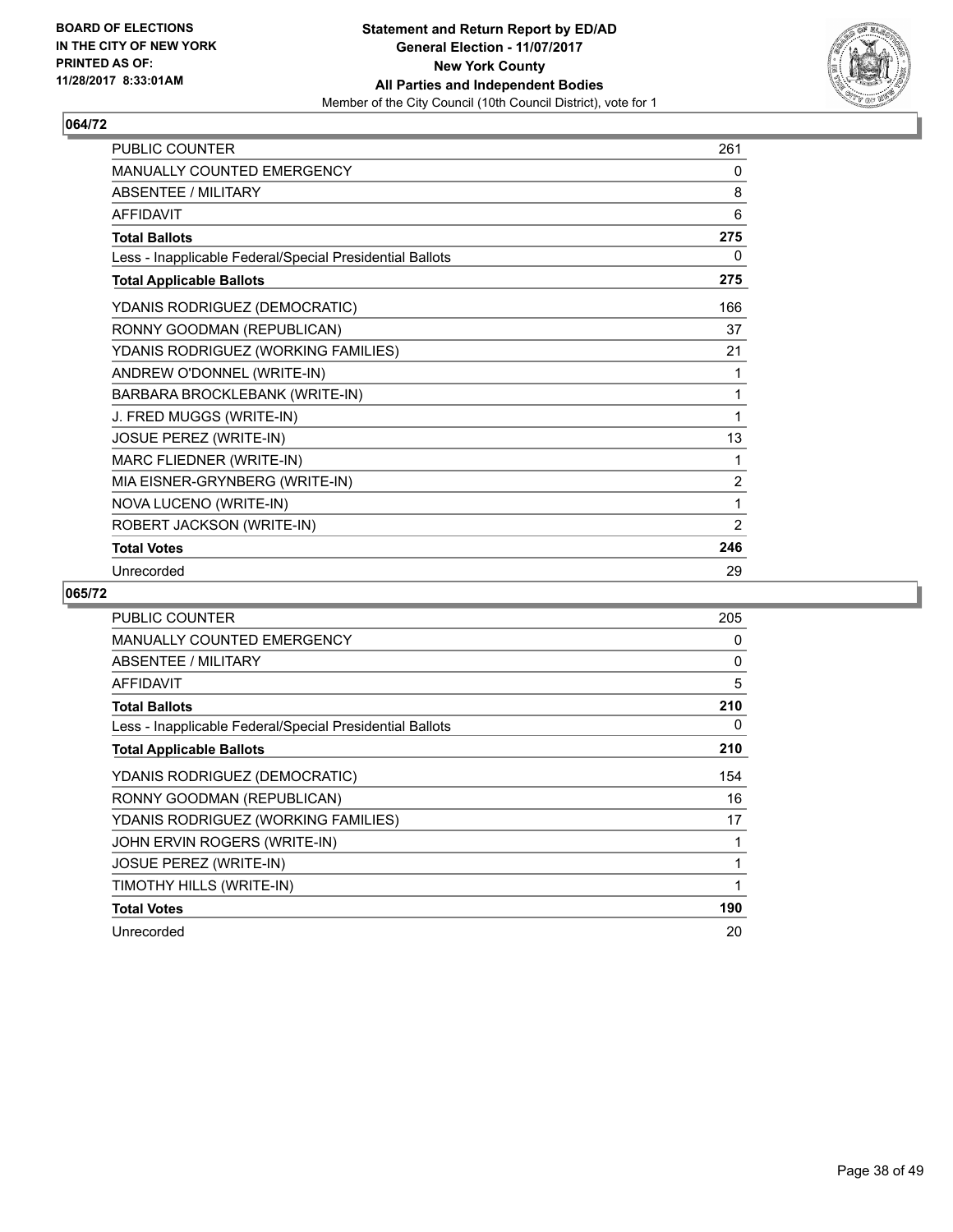

| <b>PUBLIC COUNTER</b>                                    | 315 |
|----------------------------------------------------------|-----|
| <b>MANUALLY COUNTED EMERGENCY</b>                        | 0   |
| <b>ABSENTEE / MILITARY</b>                               | 4   |
| <b>AFFIDAVIT</b>                                         | 6   |
| <b>Total Ballots</b>                                     | 325 |
| Less - Inapplicable Federal/Special Presidential Ballots | 0   |
| <b>Total Applicable Ballots</b>                          | 325 |
| YDANIS RODRIGUEZ (DEMOCRATIC)                            | 192 |
| RONNY GOODMAN (REPUBLICAN)                               | 46  |
| YDANIS RODRIGUEZ (WORKING FAMILIES)                      | 36  |
| CHERYL PAHAHAM (WRITE-IN)                                | 1   |
| <b>JOSE PEREZ (WRITE-IN)</b>                             | 1   |
| JOSUE PEREZ (WRITE-IN)                                   | 6   |
| KARLA FISK (WRITE-IN)                                    |     |
| MIA EISNER GRYNBERG (WRITE-IN)                           | 1   |
| MIA EISNER-GRYNBERG (WRITE-IN)                           | 1   |
| PATRICIA CASTILLO (WRITE-IN)                             | 1   |
| UNATTRIBUTABLE WRITE-IN (WRITE-IN)                       | 1   |
| <b>Total Votes</b>                                       | 287 |
| Unrecorded                                               | 38  |

| PUBLIC COUNTER                                           | 405 |
|----------------------------------------------------------|-----|
| <b>MANUALLY COUNTED EMERGENCY</b>                        | 0   |
| <b>ABSENTEE / MILITARY</b>                               | 11  |
| <b>AFFIDAVIT</b>                                         | 6   |
| <b>Total Ballots</b>                                     | 422 |
| Less - Inapplicable Federal/Special Presidential Ballots | 0   |
| <b>Total Applicable Ballots</b>                          | 422 |
| YDANIS RODRIGUEZ (DEMOCRATIC)                            | 248 |
| RONNY GOODMAN (REPUBLICAN)                               | 78  |
| YDANIS RODRIGUEZ (WORKING FAMILIES)                      | 36  |
| <b>BEN KALLOS (WRITE-IN)</b>                             | 1   |
| FOSTER MCLAUGHLIN (WRITE-IN)                             | 1   |
| <b>JOSUE PEREZ (WRITE-IN)</b>                            | 13  |
| MICHAEL WALKER (WRITE-IN)                                | 2   |
| SUINA TRANKLE (WRITE-IN)                                 | 1   |
| UNATTRIBUTABLE WRITE-IN (WRITE-IN)                       | 2   |
| <b>Total Votes</b>                                       | 382 |
| Unrecorded                                               | 40  |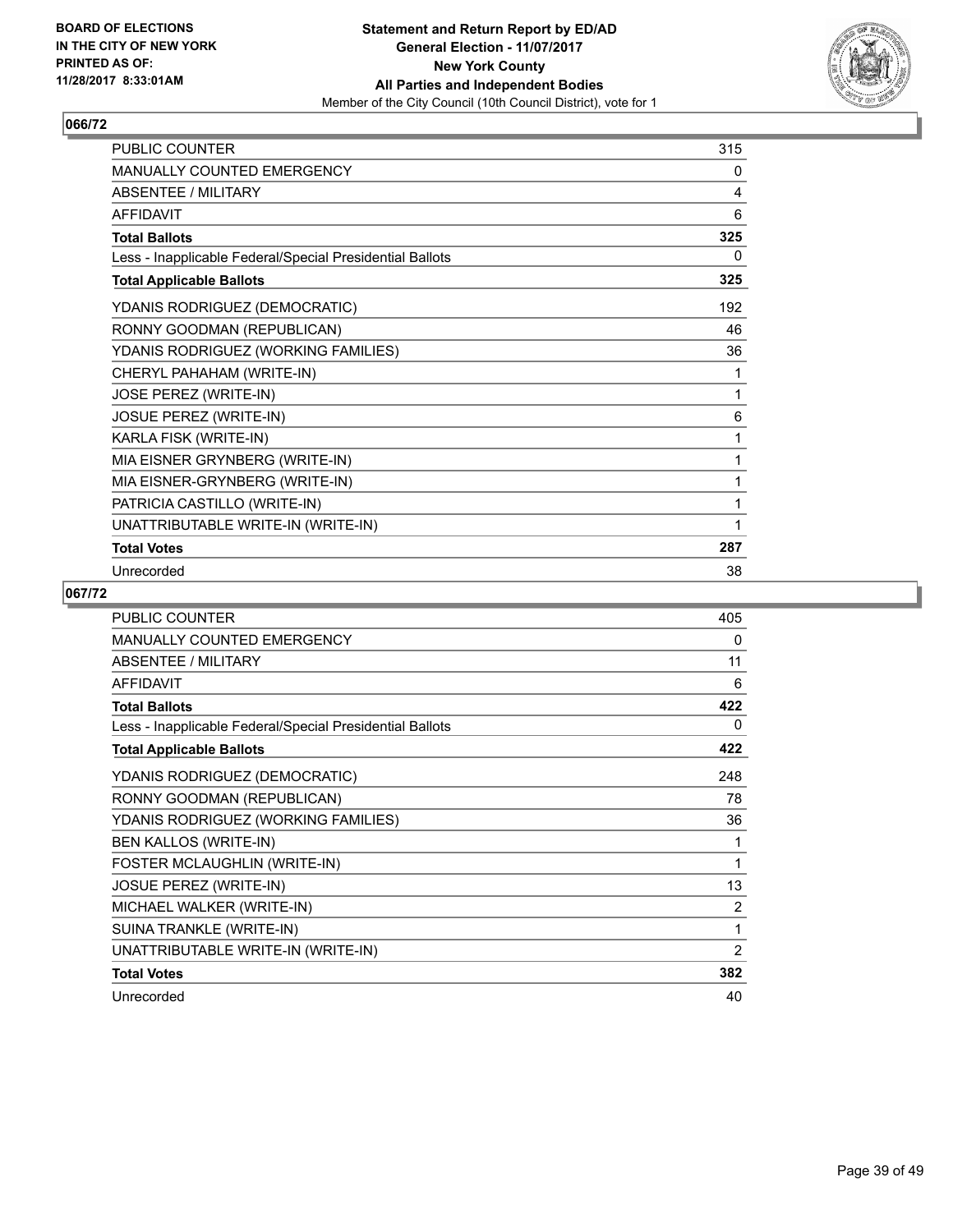

| <b>PUBLIC COUNTER</b>                                    | 431 |
|----------------------------------------------------------|-----|
| <b>MANUALLY COUNTED EMERGENCY</b>                        | 0   |
| <b>ABSENTEE / MILITARY</b>                               | 21  |
| <b>AFFIDAVIT</b>                                         | 6   |
| <b>Total Ballots</b>                                     | 458 |
| Less - Inapplicable Federal/Special Presidential Ballots | 0   |
| <b>Total Applicable Ballots</b>                          | 458 |
| YDANIS RODRIGUEZ (DEMOCRATIC)                            | 266 |
| RONNY GOODMAN (REPUBLICAN)                               | 61  |
| YDANIS RODRIGUEZ (WORKING FAMILIES)                      | 39  |
| BRIAN MURTAGH (WRITE-IN)                                 | 1   |
| ELMO MARHI (WRITE-IN)                                    | 1   |
| FRED KACKMANN (WRITE-IN)                                 | 1   |
| JOHN EMMANUEL (WRITE-IN)                                 | 1   |
| JOSUE PEREZ (WRITE-IN)                                   | 27  |
| KALLYN KRASH (WRITE-IN)                                  | 1   |
| MARC STEVE (WRITE-IN)                                    | 1   |
| UNATTRIBUTABLE WRITE-IN (WRITE-IN)                       | 1   |
| <b>Total Votes</b>                                       | 400 |
| Unrecorded                                               | 58  |

| <b>PUBLIC COUNTER</b>                                    | 312          |
|----------------------------------------------------------|--------------|
| <b>MANUALLY COUNTED EMERGENCY</b>                        | $\Omega$     |
| <b>ABSENTEE / MILITARY</b>                               | 13           |
| <b>AFFIDAVIT</b>                                         | $\mathbf{0}$ |
| <b>Total Ballots</b>                                     | 325          |
| Less - Inapplicable Federal/Special Presidential Ballots | $\Omega$     |
| <b>Total Applicable Ballots</b>                          | 325          |
| YDANIS RODRIGUEZ (DEMOCRATIC)                            | 173          |
| RONNY GOODMAN (REPUBLICAN)                               | 47           |
| YDANIS RODRIGUEZ (WORKING FAMILIES)                      | 34           |
| DAVID BRADHERSON (WRITE-IN)                              | 2            |
| ED GOLDMAN (WRITE-IN)                                    | 1            |
| JOE CHARBER (WRITE-IN)                                   | 1            |
| <b>JOSUE PEREZ (WRITE-IN)</b>                            | 13           |
| MARTIN COLLINS (WRITE-IN)                                | 1            |
| UNATTRIBUTABLE WRITE-IN (WRITE-IN)                       | 3            |
| ZOYA KOCAR (WRITE-IN)                                    | 1            |
| <b>Total Votes</b>                                       | 276          |
| Unrecorded                                               | 49           |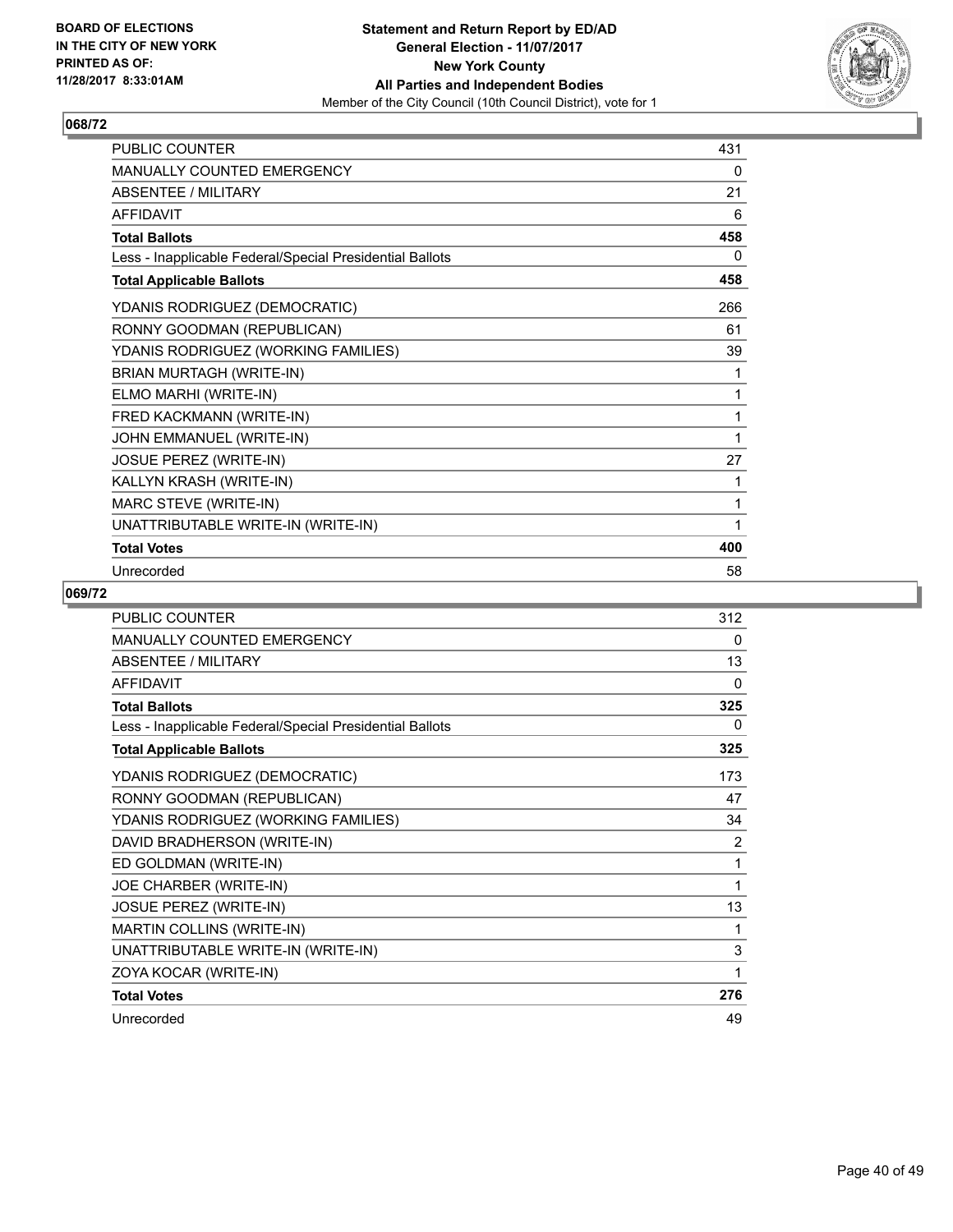

| <b>PUBLIC COUNTER</b>                                    | 292            |
|----------------------------------------------------------|----------------|
| <b>MANUALLY COUNTED EMERGENCY</b>                        | 0              |
| ABSENTEE / MILITARY                                      | 4              |
| AFFIDAVIT                                                | 6              |
| <b>Total Ballots</b>                                     | 302            |
| Less - Inapplicable Federal/Special Presidential Ballots | 0              |
| <b>Total Applicable Ballots</b>                          | 302            |
| YDANIS RODRIGUEZ (DEMOCRATIC)                            | 197            |
| RONNY GOODMAN (REPUBLICAN)                               | 33             |
| YDANIS RODRIGUEZ (WORKING FAMILIES)                      | 25             |
| CAROLINA GOLDBRICK (WRITE-IN)                            | 1              |
| <b>JOSUE PEREZ (WRITE-IN)</b>                            | 11             |
| MANNY RAMIREZ (WRITE-IN)                                 | 1              |
| UNATTRIBUTABLE WRITE-IN (WRITE-IN)                       | $\overline{2}$ |
| <b>Total Votes</b>                                       | 270            |
| Unrecorded                                               | 32             |

# **071/72**

| PUBLIC COUNTER                                           | 126 |
|----------------------------------------------------------|-----|
| <b>MANUALLY COUNTED EMERGENCY</b>                        | 0   |
| <b>ABSENTEE / MILITARY</b>                               |     |
| <b>AFFIDAVIT</b>                                         | 0   |
| <b>Total Ballots</b>                                     | 127 |
| Less - Inapplicable Federal/Special Presidential Ballots | 0   |
| <b>Total Applicable Ballots</b>                          | 127 |
| YDANIS RODRIGUEZ (DEMOCRATIC)                            | 96  |
| RONNY GOODMAN (REPUBLICAN)                               | 8   |
|                                                          |     |
| YDANIS RODRIGUEZ (WORKING FAMILIES)                      | 6   |
| <b>Total Votes</b>                                       | 110 |

| <b>PUBLIC COUNTER</b>                                    | 145 |
|----------------------------------------------------------|-----|
| <b>MANUALLY COUNTED EMERGENCY</b>                        | 0   |
| ABSENTEE / MILITARY                                      | 2   |
| <b>AFFIDAVIT</b>                                         |     |
| <b>Total Ballots</b>                                     | 148 |
| Less - Inapplicable Federal/Special Presidential Ballots | 0   |
| <b>Total Applicable Ballots</b>                          | 148 |
| YDANIS RODRIGUEZ (DEMOCRATIC)                            | 102 |
| RONNY GOODMAN (REPUBLICAN)                               | 13  |
| YDANIS RODRIGUEZ (WORKING FAMILIES)                      | 6   |
| UNATTRIBUTABLE WRITE-IN (WRITE-IN)                       |     |
| <b>Total Votes</b>                                       | 122 |
| Unrecorded                                               | 26  |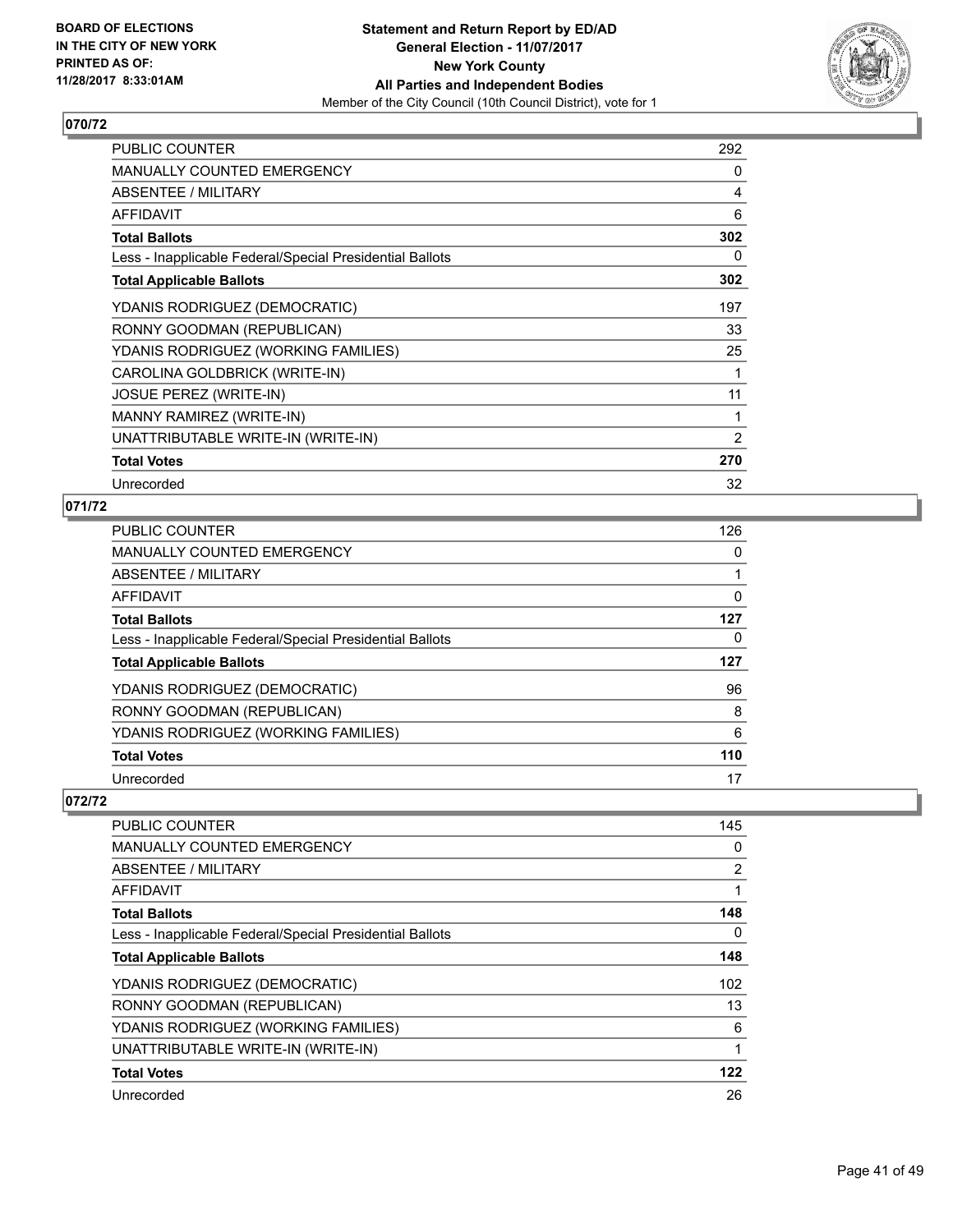

| <b>PUBLIC COUNTER</b>                                    | 210 |
|----------------------------------------------------------|-----|
| MANUALLY COUNTED EMERGENCY                               | 0   |
| ABSENTEE / MILITARY                                      | 4   |
| <b>AFFIDAVIT</b>                                         | 6   |
| <b>Total Ballots</b>                                     | 220 |
| Less - Inapplicable Federal/Special Presidential Ballots | 0   |
| <b>Total Applicable Ballots</b>                          | 220 |
| YDANIS RODRIGUEZ (DEMOCRATIC)                            | 145 |
| RONNY GOODMAN (REPUBLICAN)                               | 19  |
| YDANIS RODRIGUEZ (WORKING FAMILIES)                      | 27  |
| <b>JOSUE PEREZ (WRITE-IN)</b>                            | 10  |
| RICH HE (WRITE-IN)                                       | 1   |
| ROBERT JACKSON (WRITE-IN)                                | 1   |
| ZOYA KOCUE (WRITE-IN)                                    |     |
| <b>Total Votes</b>                                       | 204 |
| Unrecorded                                               | 16  |

## **074/72**

| <b>PUBLIC COUNTER</b>                                    | 216 |
|----------------------------------------------------------|-----|
| <b>MANUALLY COUNTED EMERGENCY</b>                        | 0   |
| ABSENTEE / MILITARY                                      | 5   |
| AFFIDAVIT                                                | 3   |
| <b>Total Ballots</b>                                     | 224 |
| Less - Inapplicable Federal/Special Presidential Ballots | 0   |
| <b>Total Applicable Ballots</b>                          | 224 |
| YDANIS RODRIGUEZ (DEMOCRATIC)                            | 164 |
| RONNY GOODMAN (REPUBLICAN)                               | 17  |
| YDANIS RODRIGUEZ (WORKING FAMILIES)                      | 18  |
| <b>JOSUE PEREZ (WRITE-IN)</b>                            | 2   |
| KAREN WILSON (WRITE-IN)                                  | 1   |
| MONICA ROBLES (WRITE-IN)                                 | 1   |
| <b>Total Votes</b>                                       | 203 |
| Unrecorded                                               | 21  |

| <b>PUBLIC COUNTER</b>                                    | 264            |
|----------------------------------------------------------|----------------|
| <b>MANUALLY COUNTED EMERGENCY</b>                        | 0              |
| ABSENTEE / MILITARY                                      | 5              |
| AFFIDAVIT                                                | $\overline{2}$ |
| <b>Total Ballots</b>                                     | 271            |
| Less - Inapplicable Federal/Special Presidential Ballots | 0              |
| <b>Total Applicable Ballots</b>                          | 271            |
| YDANIS RODRIGUEZ (DEMOCRATIC)                            | 199            |
| RONNY GOODMAN (REPUBLICAN)                               | 25             |
| YDANIS RODRIGUEZ (WORKING FAMILIES)                      | 14             |
| <b>Total Votes</b>                                       | 238            |
| Unrecorded                                               | 33             |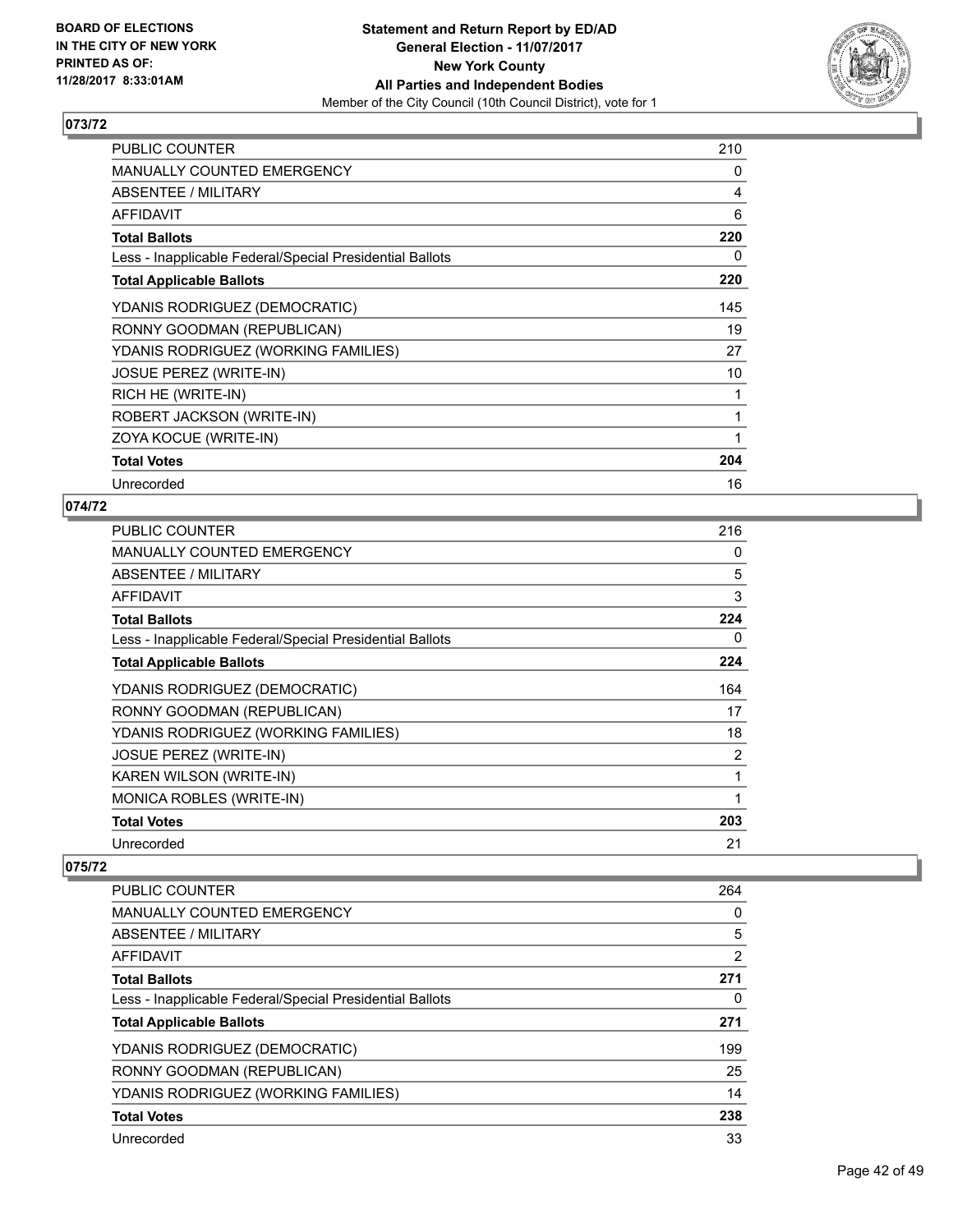

| <b>PUBLIC COUNTER</b>                                    | 168 |
|----------------------------------------------------------|-----|
| <b>MANUALLY COUNTED EMERGENCY</b>                        | 0   |
| ABSENTEE / MILITARY                                      | 3   |
| <b>AFFIDAVIT</b>                                         | 7   |
| <b>Total Ballots</b>                                     | 178 |
| Less - Inapplicable Federal/Special Presidential Ballots | 0   |
| <b>Total Applicable Ballots</b>                          | 178 |
| YDANIS RODRIGUEZ (DEMOCRATIC)                            | 141 |
| RONNY GOODMAN (REPUBLICAN)                               | 16  |
| YDANIS RODRIGUEZ (WORKING FAMILIES)                      | 6   |
| <b>JOSUE PEREZ (WRITE-IN)</b>                            | 2   |
| <b>Total Votes</b>                                       | 165 |
| Unrecorded                                               | 13  |

## **077/72**

| <b>PUBLIC COUNTER</b>                                    | 139 |
|----------------------------------------------------------|-----|
| <b>MANUALLY COUNTED EMERGENCY</b>                        | 0   |
| ABSENTEE / MILITARY                                      | 2   |
| <b>AFFIDAVIT</b>                                         |     |
| <b>Total Ballots</b>                                     | 142 |
| Less - Inapplicable Federal/Special Presidential Ballots | 0   |
| <b>Total Applicable Ballots</b>                          | 142 |
| YDANIS RODRIGUEZ (DEMOCRATIC)                            | 111 |
| RONNY GOODMAN (REPUBLICAN)                               | 8   |
| YDANIS RODRIGUEZ (WORKING FAMILIES)                      | 8   |
| <b>Total Votes</b>                                       | 127 |
| Unrecorded                                               | 15  |

| PUBLIC COUNTER                                           | 107 |
|----------------------------------------------------------|-----|
| <b>MANUALLY COUNTED EMERGENCY</b>                        | 0   |
| ABSENTEE / MILITARY                                      | 2   |
| AFFIDAVIT                                                | 2   |
| <b>Total Ballots</b>                                     | 111 |
| Less - Inapplicable Federal/Special Presidential Ballots | 0   |
| <b>Total Applicable Ballots</b>                          | 111 |
| YDANIS RODRIGUEZ (DEMOCRATIC)                            | 91  |
| RONNY GOODMAN (REPUBLICAN)                               | 2   |
| YDANIS RODRIGUEZ (WORKING FAMILIES)                      | 9   |
| <b>Total Votes</b>                                       | 102 |
|                                                          |     |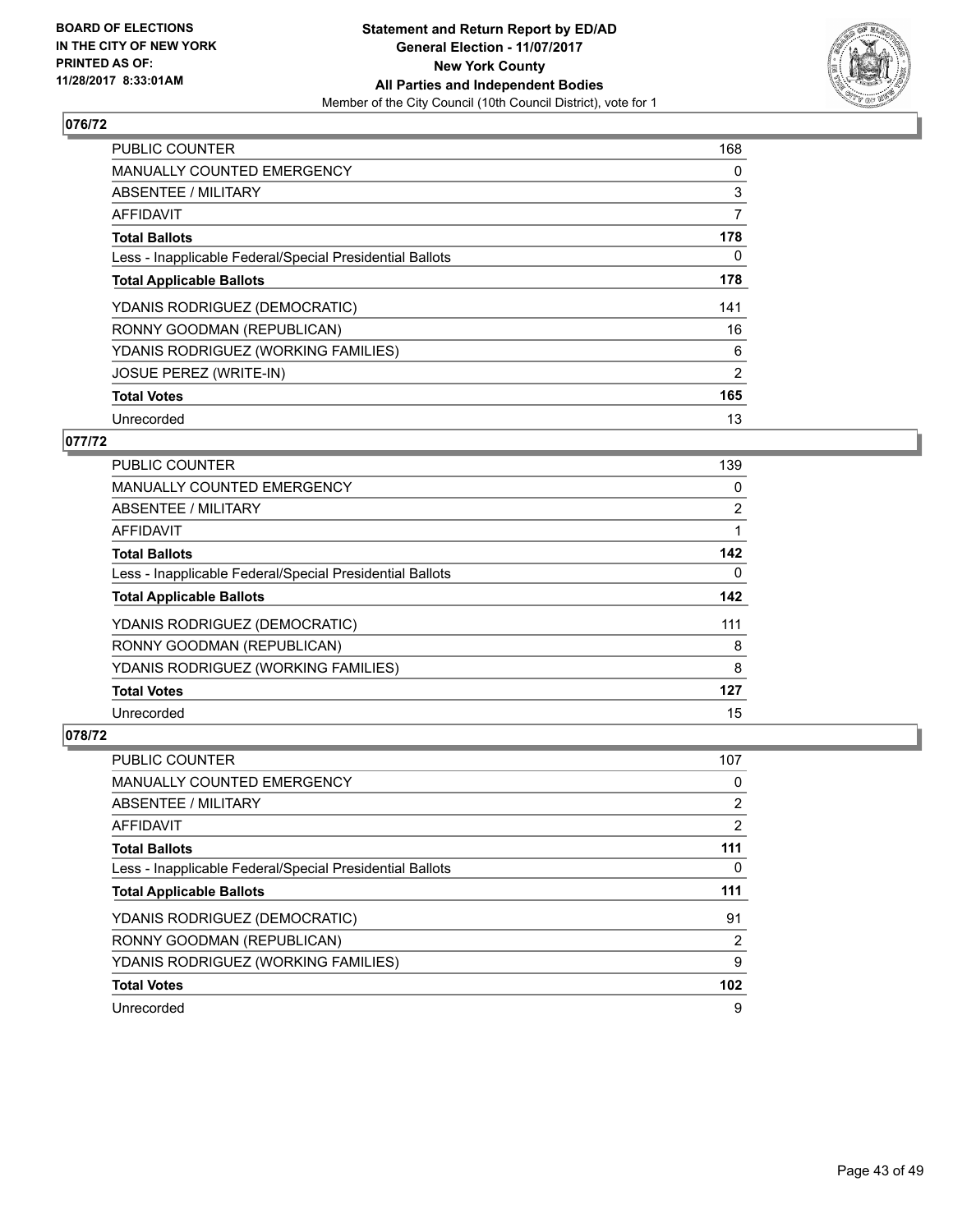

| <b>PUBLIC COUNTER</b>                                    | 154            |
|----------------------------------------------------------|----------------|
| <b>MANUALLY COUNTED EMERGENCY</b>                        | 0              |
| ABSENTEE / MILITARY                                      | $\overline{2}$ |
| AFFIDAVIT                                                | $\overline{2}$ |
| <b>Total Ballots</b>                                     | 158            |
| Less - Inapplicable Federal/Special Presidential Ballots | 0              |
| <b>Total Applicable Ballots</b>                          | 158            |
| YDANIS RODRIGUEZ (DEMOCRATIC)                            | 118            |
| RONNY GOODMAN (REPUBLICAN)                               | 7              |
| YDANIS RODRIGUEZ (WORKING FAMILIES)                      | 10             |
| <b>Total Votes</b>                                       | 135            |
| Unrecorded                                               | 23             |

#### **081/72**

| <b>Total Votes</b>                                       | 0 |
|----------------------------------------------------------|---|
| YDANIS RODRIGUEZ (WORKING FAMILIES)                      | 0 |
| RONNY GOODMAN (REPUBLICAN)                               | 0 |
| YDANIS RODRIGUEZ (DEMOCRATIC)                            | 0 |
| <b>Total Applicable Ballots</b>                          | 0 |
| Less - Inapplicable Federal/Special Presidential Ballots | 0 |
| <b>Total Ballots</b>                                     | 0 |
| AFFIDAVIT                                                | 0 |
| ABSENTEE / MILITARY                                      | 0 |
| MANUALLY COUNTED EMERGENCY                               | 0 |
| <b>PUBLIC COUNTER</b>                                    | 0 |

## **084/72 COMBINED into: 081/72**

| <b>PUBLIC COUNTER</b>                                    | 165 |
|----------------------------------------------------------|-----|
| <b>MANUALLY COUNTED EMERGENCY</b>                        | 0   |
| ABSENTEE / MILITARY                                      | 0   |
| AFFIDAVIT                                                |     |
| <b>Total Ballots</b>                                     | 166 |
| Less - Inapplicable Federal/Special Presidential Ballots | 0   |
| <b>Total Applicable Ballots</b>                          | 166 |
| YDANIS RODRIGUEZ (DEMOCRATIC)                            | 136 |
| RONNY GOODMAN (REPUBLICAN)                               | 9   |
| YDANIS RODRIGUEZ (WORKING FAMILIES)                      | 8   |
| <b>Total Votes</b>                                       | 153 |
| Unrecorded                                               | 13  |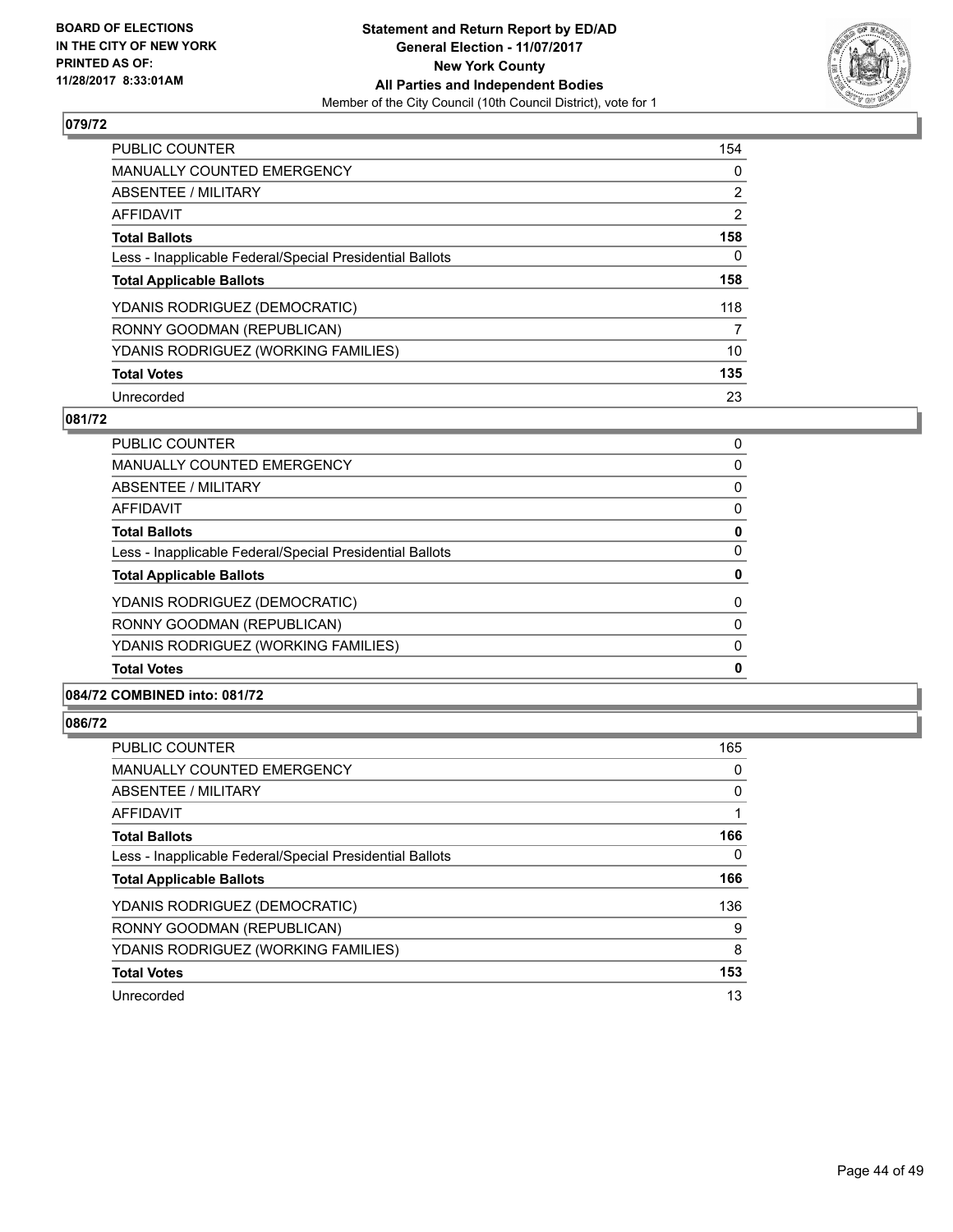

| <b>PUBLIC COUNTER</b>                                    | 108 |
|----------------------------------------------------------|-----|
| <b>MANUALLY COUNTED EMERGENCY</b>                        | 0   |
| ABSENTEE / MILITARY                                      | 0   |
| AFFIDAVIT                                                | 0   |
| <b>Total Ballots</b>                                     | 108 |
| Less - Inapplicable Federal/Special Presidential Ballots | 0   |
| <b>Total Applicable Ballots</b>                          | 108 |
| YDANIS RODRIGUEZ (DEMOCRATIC)                            | 92  |
| RONNY GOODMAN (REPUBLICAN)                               | 5   |
| YDANIS RODRIGUEZ (WORKING FAMILIES)                      | 3   |
| <b>Total Votes</b>                                       | 100 |
| Unrecorded                                               | 8   |

## **088/72**

| <b>PUBLIC COUNTER</b>                                    | 90       |
|----------------------------------------------------------|----------|
| <b>MANUALLY COUNTED EMERGENCY</b>                        | 0        |
| ABSENTEE / MILITARY                                      | 0        |
| <b>AFFIDAVIT</b>                                         | 0        |
| <b>Total Ballots</b>                                     | 90       |
| Less - Inapplicable Federal/Special Presidential Ballots | $\Omega$ |
| <b>Total Applicable Ballots</b>                          | 90       |
| YDANIS RODRIGUEZ (DEMOCRATIC)                            | 70       |
| RONNY GOODMAN (REPUBLICAN)                               | 6        |
| YDANIS RODRIGUEZ (WORKING FAMILIES)                      | 5        |
| <b>Total Votes</b>                                       | 81       |
| Unrecorded                                               | 9        |

| <b>PUBLIC COUNTER</b>                                    | 156 |
|----------------------------------------------------------|-----|
| <b>MANUALLY COUNTED EMERGENCY</b>                        | 0   |
| ABSENTEE / MILITARY                                      | 3   |
| AFFIDAVIT                                                |     |
| <b>Total Ballots</b>                                     | 160 |
| Less - Inapplicable Federal/Special Presidential Ballots | 0   |
| <b>Total Applicable Ballots</b>                          | 160 |
| YDANIS RODRIGUEZ (DEMOCRATIC)                            | 120 |
| RONNY GOODMAN (REPUBLICAN)                               | 8   |
| YDANIS RODRIGUEZ (WORKING FAMILIES)                      | 10  |
| <b>Total Votes</b>                                       | 138 |
| Unrecorded                                               | 22  |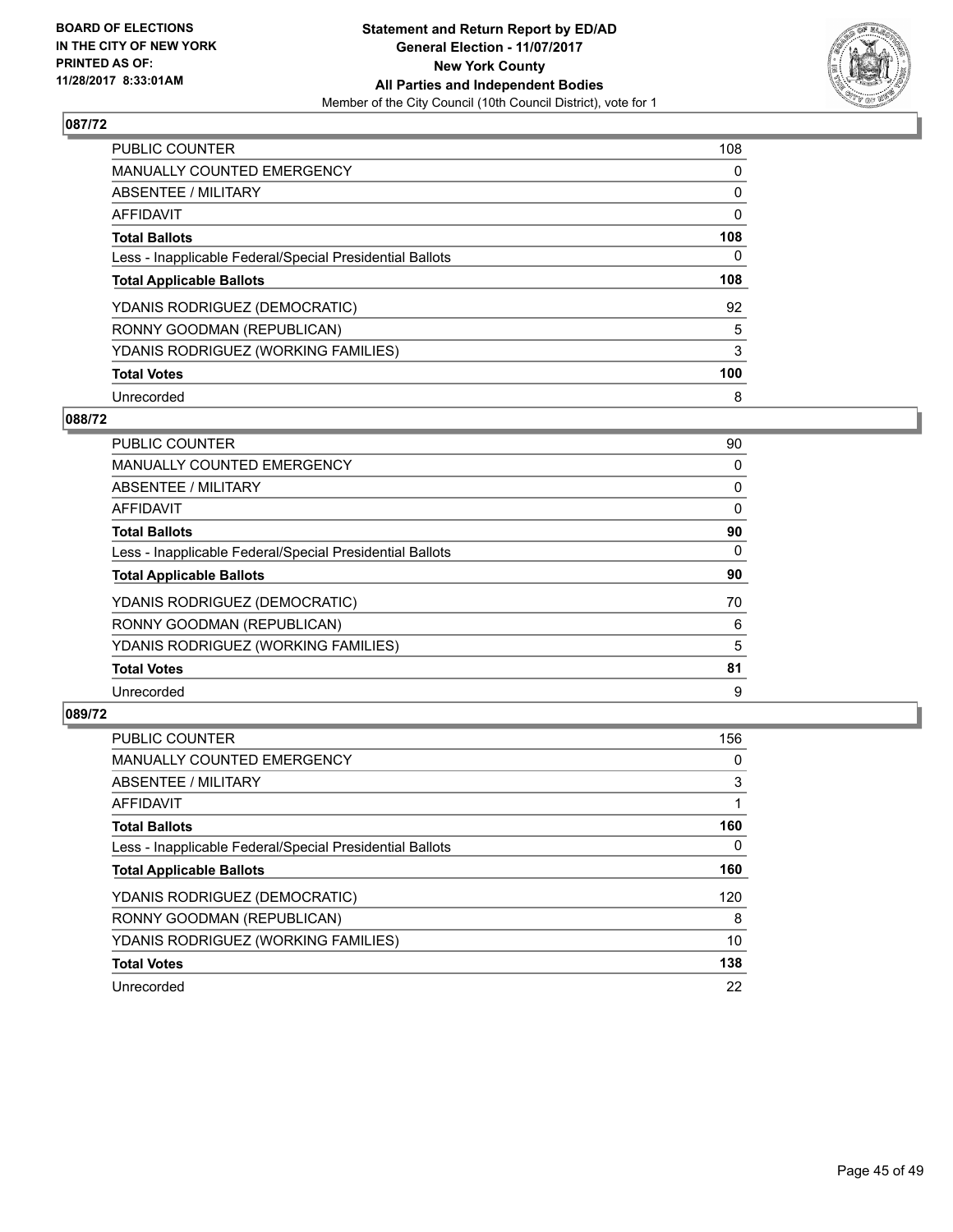

| <b>PUBLIC COUNTER</b>                                    | 150 |
|----------------------------------------------------------|-----|
| <b>MANUALLY COUNTED EMERGENCY</b>                        | 0   |
| <b>ABSENTEE / MILITARY</b>                               | 0   |
| AFFIDAVIT                                                |     |
| <b>Total Ballots</b>                                     | 151 |
| Less - Inapplicable Federal/Special Presidential Ballots | 0   |
| <b>Total Applicable Ballots</b>                          | 151 |
| YDANIS RODRIGUEZ (DEMOCRATIC)                            | 113 |
| RONNY GOODMAN (REPUBLICAN)                               | 10  |
| YDANIS RODRIGUEZ (WORKING FAMILIES)                      | 10  |
| <b>JOSUE PEREZ (WRITE-IN)</b>                            | 1   |
| PALOMA LARA (WRITE-IN)                                   |     |
| <b>Total Votes</b>                                       | 135 |
| Unrecorded                                               | 16  |

## **091/72**

| <b>PUBLIC COUNTER</b>                                    | 235 |
|----------------------------------------------------------|-----|
| MANUALLY COUNTED EMERGENCY                               | 0   |
| ABSENTEE / MILITARY                                      | 11  |
| <b>AFFIDAVIT</b>                                         | 2   |
| <b>Total Ballots</b>                                     | 248 |
| Less - Inapplicable Federal/Special Presidential Ballots | 0   |
| <b>Total Applicable Ballots</b>                          | 248 |
| YDANIS RODRIGUEZ (DEMOCRATIC)                            | 167 |
| RONNY GOODMAN (REPUBLICAN)                               | 20  |
| YDANIS RODRIGUEZ (WORKING FAMILIES)                      | 34  |
| ALLAN BILSKY (WRITE-IN)                                  | 1   |
| ELIZABETH S. BRADLEY (WRITE-IN)                          |     |
| <b>JOSUE PEREZ (WRITE-IN)</b>                            | 1   |
| TING BARROW (WRITE-IN)                                   | 1   |
| <b>Total Votes</b>                                       | 225 |
| Unrecorded                                               | 23  |

| <b>PUBLIC COUNTER</b>                                    | 203            |
|----------------------------------------------------------|----------------|
| <b>MANUALLY COUNTED EMERGENCY</b>                        | 0              |
| <b>ABSENTEE / MILITARY</b>                               | $\overline{2}$ |
| <b>AFFIDAVIT</b>                                         | 3              |
| <b>Total Ballots</b>                                     | 208            |
| Less - Inapplicable Federal/Special Presidential Ballots | 0              |
| <b>Total Applicable Ballots</b>                          | 208            |
| YDANIS RODRIGUEZ (DEMOCRATIC)                            | 142            |
| RONNY GOODMAN (REPUBLICAN)                               | 19             |
| YDANIS RODRIGUEZ (WORKING FAMILIES)                      | 6              |
| <b>Total Votes</b>                                       | 167            |
| Unrecorded                                               | 41             |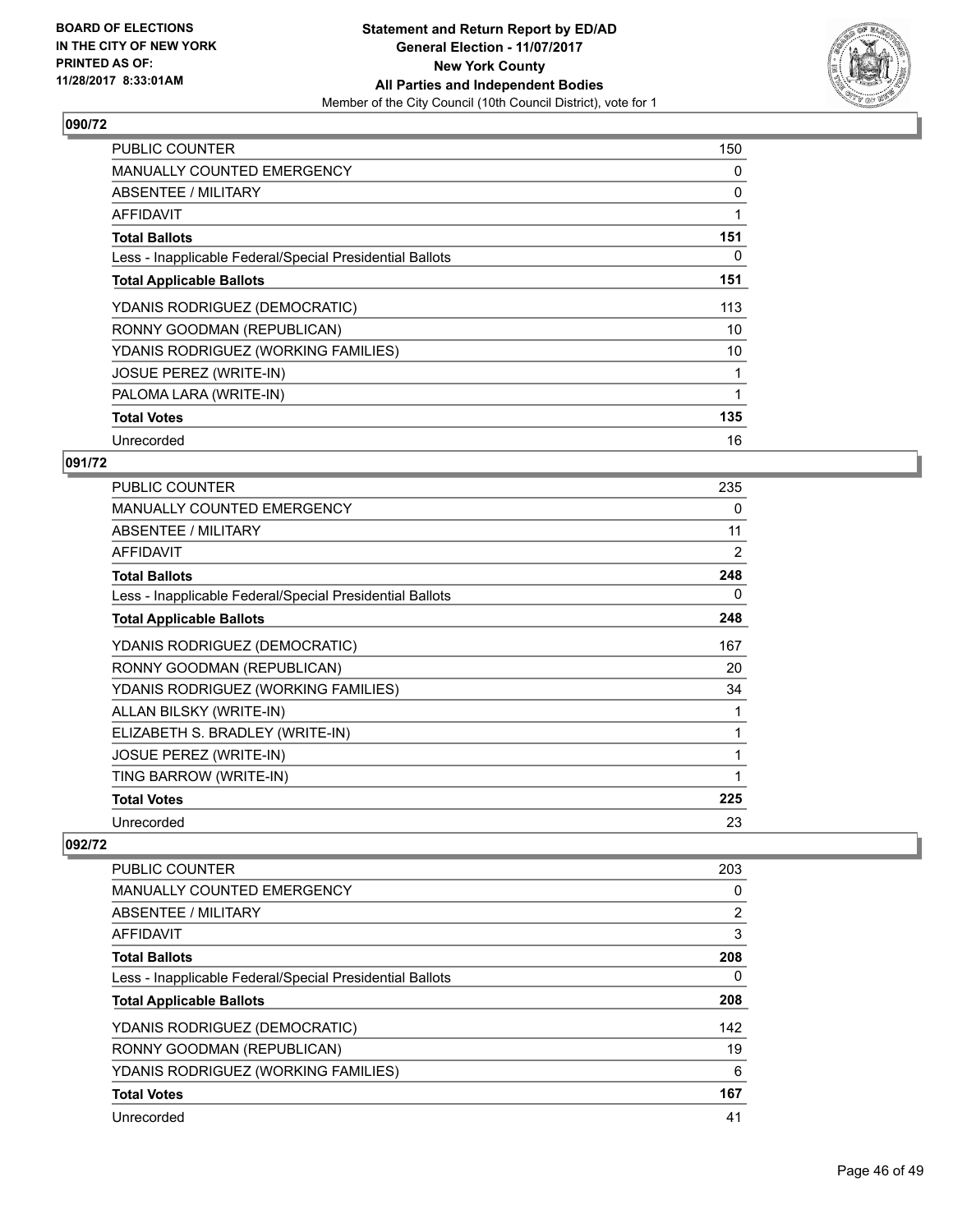

| <b>PUBLIC COUNTER</b>                                    | 165 |
|----------------------------------------------------------|-----|
| <b>MANUALLY COUNTED EMERGENCY</b>                        | 0   |
| ABSENTEE / MILITARY                                      | 3   |
| AFFIDAVIT                                                | 0   |
| <b>Total Ballots</b>                                     | 168 |
| Less - Inapplicable Federal/Special Presidential Ballots | 0   |
| <b>Total Applicable Ballots</b>                          | 168 |
| YDANIS RODRIGUEZ (DEMOCRATIC)                            | 142 |
| RONNY GOODMAN (REPUBLICAN)                               | 9   |
| YDANIS RODRIGUEZ (WORKING FAMILIES)                      | 5   |
| <b>Total Votes</b>                                       | 156 |
| Unrecorded                                               | 12  |

## **094/72**

| <b>PUBLIC COUNTER</b>                                    | 144      |
|----------------------------------------------------------|----------|
| <b>MANUALLY COUNTED EMERGENCY</b>                        | 0        |
| ABSENTEE / MILITARY                                      |          |
| <b>AFFIDAVIT</b>                                         | 3        |
| <b>Total Ballots</b>                                     | 148      |
| Less - Inapplicable Federal/Special Presidential Ballots | $\Omega$ |
| <b>Total Applicable Ballots</b>                          | 148      |
| YDANIS RODRIGUEZ (DEMOCRATIC)                            | 117      |
| RONNY GOODMAN (REPUBLICAN)                               | 9        |
| YDANIS RODRIGUEZ (WORKING FAMILIES)                      | 11       |
| <b>Total Votes</b>                                       | 137      |
| Unrecorded                                               | 11       |

| <b>PUBLIC COUNTER</b>                                    | 110 |
|----------------------------------------------------------|-----|
| <b>MANUALLY COUNTED EMERGENCY</b>                        | 0   |
| ABSENTEE / MILITARY                                      | 4   |
| <b>AFFIDAVIT</b>                                         | 0   |
| <b>Total Ballots</b>                                     | 114 |
| Less - Inapplicable Federal/Special Presidential Ballots | 0   |
| <b>Total Applicable Ballots</b>                          | 114 |
| YDANIS RODRIGUEZ (DEMOCRATIC)                            | 83  |
| RONNY GOODMAN (REPUBLICAN)                               | 10  |
| YDANIS RODRIGUEZ (WORKING FAMILIES)                      | 14  |
| <b>Total Votes</b>                                       | 107 |
|                                                          |     |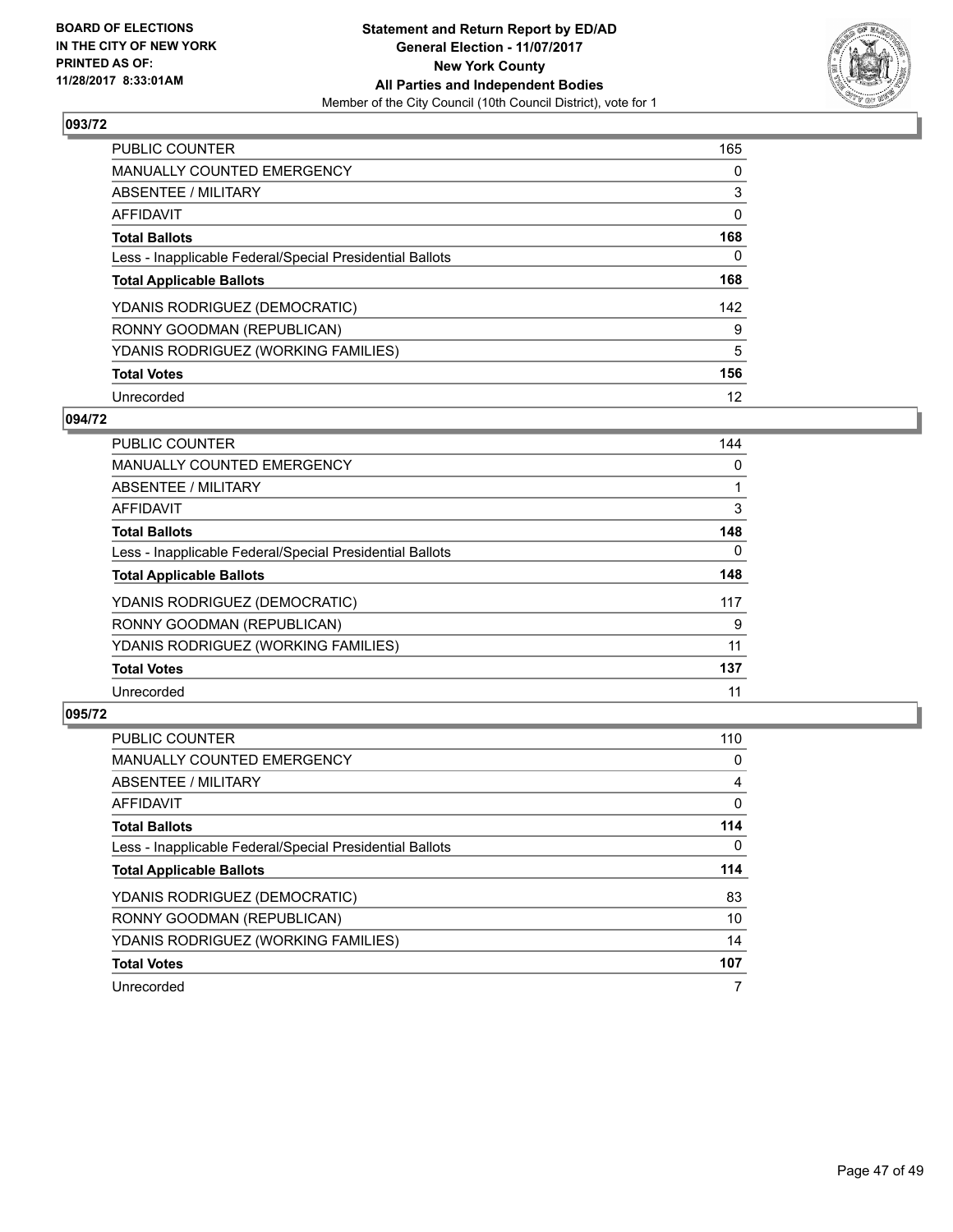

| <b>PUBLIC COUNTER</b>                                    | 97  |
|----------------------------------------------------------|-----|
| <b>MANUALLY COUNTED EMERGENCY</b>                        | 0   |
| ABSENTEE / MILITARY                                      | 0   |
| AFFIDAVIT                                                | 3   |
| <b>Total Ballots</b>                                     | 100 |
| Less - Inapplicable Federal/Special Presidential Ballots | 0   |
| <b>Total Applicable Ballots</b>                          | 100 |
|                                                          |     |
| YDANIS RODRIGUEZ (DEMOCRATIC)                            | 66  |
| RONNY GOODMAN (REPUBLICAN)                               | 7   |
| YDANIS RODRIGUEZ (WORKING FAMILIES)                      | 12  |
| <b>Total Votes</b>                                       | 85  |

| <b>PUBLIC COUNTER</b>                                    | 88 |
|----------------------------------------------------------|----|
| <b>MANUALLY COUNTED EMERGENCY</b>                        | 0  |
| ABSENTEE / MILITARY                                      | 2  |
| AFFIDAVIT                                                | 3  |
| <b>Total Ballots</b>                                     | 93 |
| Less - Inapplicable Federal/Special Presidential Ballots | 0  |
| <b>Total Applicable Ballots</b>                          | 93 |
| YDANIS RODRIGUEZ (DEMOCRATIC)                            | 74 |
| RONNY GOODMAN (REPUBLICAN)                               | 6  |
| YDANIS RODRIGUEZ (WORKING FAMILIES)                      | 3  |
| <b>JOSUE PEREZ (WRITE-IN)</b>                            | 1  |
| <b>Total Votes</b>                                       | 84 |
| Unrecorded                                               | 9  |